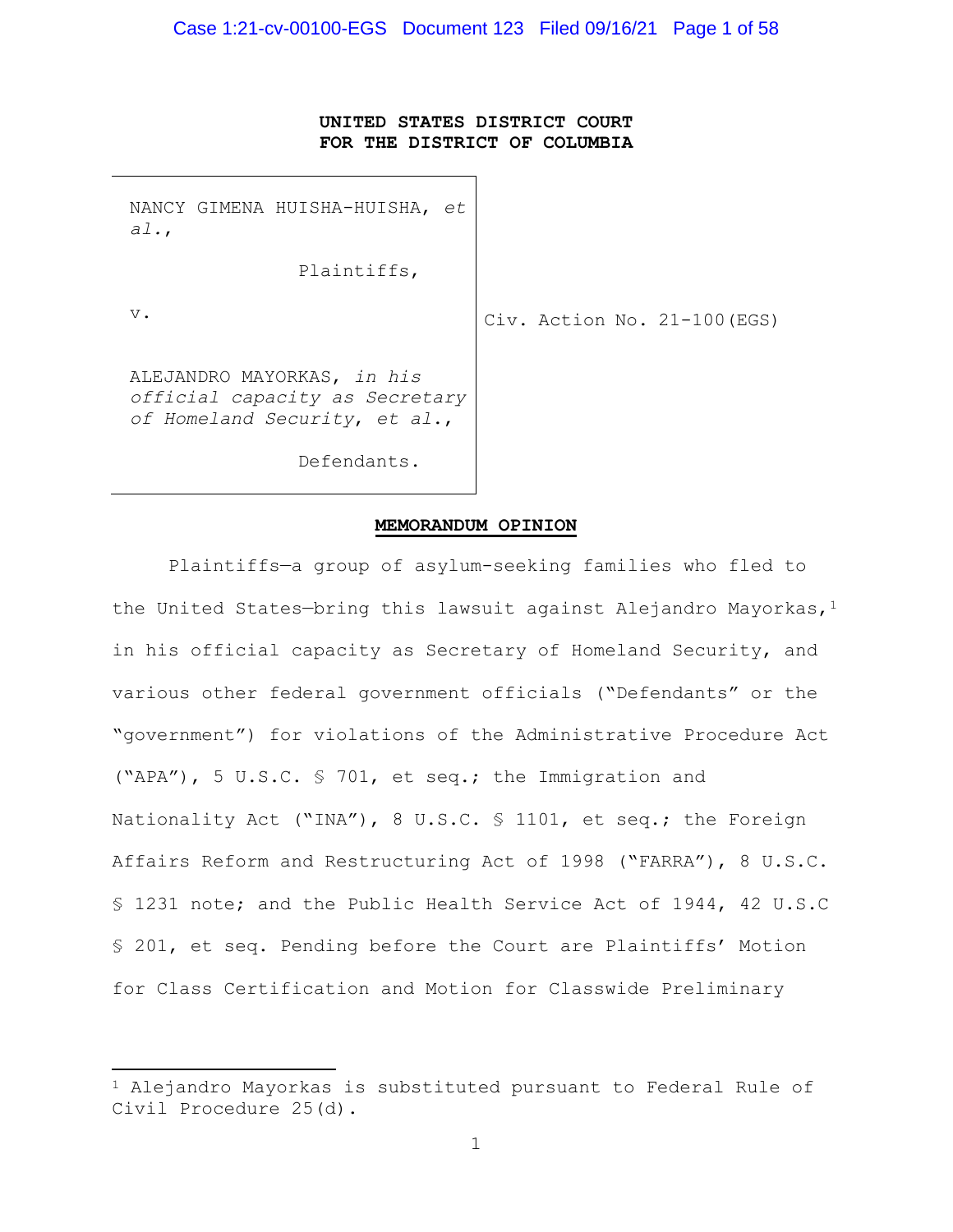## Case 1:21-cv-00100-EGS Document 123 Filed 09/16/21 Page 2 of 58

Injunction. *See* Pls.' Mot. Class Cert., ECF No. 23-1; Mem. Supp. Pls.' Mot. Classwide Prelim. Inj. ("Pls.' Mot. Prelim. Inj."), ECF No.  $57-1.2$  Upon careful consideration of the motions, the responses, and replies thereto, the applicable law, and the entire record, the Court **GRANTS** Plaintiffs' Motion for Class Certification and **GRANTS** Plaintiffs' Motion for Classwide Preliminary Injunction.3

#### **I. Background**

#### **A. Factual Background**

#### **1. The U.S. Asylum Process**

"For almost a century, Congress has recognized that citizens of foreign states are sometimes forced to flee from persecution in their home countries, and it has been the policy of the United States government that this country ought to serve

<sup>&</sup>lt;sup>2</sup> When citing electronic filings throughout this Memorandum Opinion, the Court cites to the ECF page number, not the page number of the filed document.

<sup>3</sup> On August 11, 2021, Defendants filed a motion for oral argument on Plaintiffs' motion for preliminary injunction. *See* Mot. Oral Argument, ECF No. 117. Pursuant to Local Civil Rule 65(d), "[o]n request of the moving party together with a statement of the facts which make expedition essential, a hearing on an application for preliminary injunction shall be set by the Court no later than 21 days after its filing, unless the Court earlier decides the motion on the papers or makes a finding that a later hearing date will not prejudice the parties." Here, while Plaintiffs filed their motion on February 5, 2021, briefing on the motion was stayed until August 5, 2021. *See* Min. Order (Aug. 5, 2021). Thus, the Court finds that there is no prejudice to the parties in declining to hold a hearing on Plaintiffs' motion and shall instead decide the motion on the papers. Defendants' motion for oral argument is therefore denied.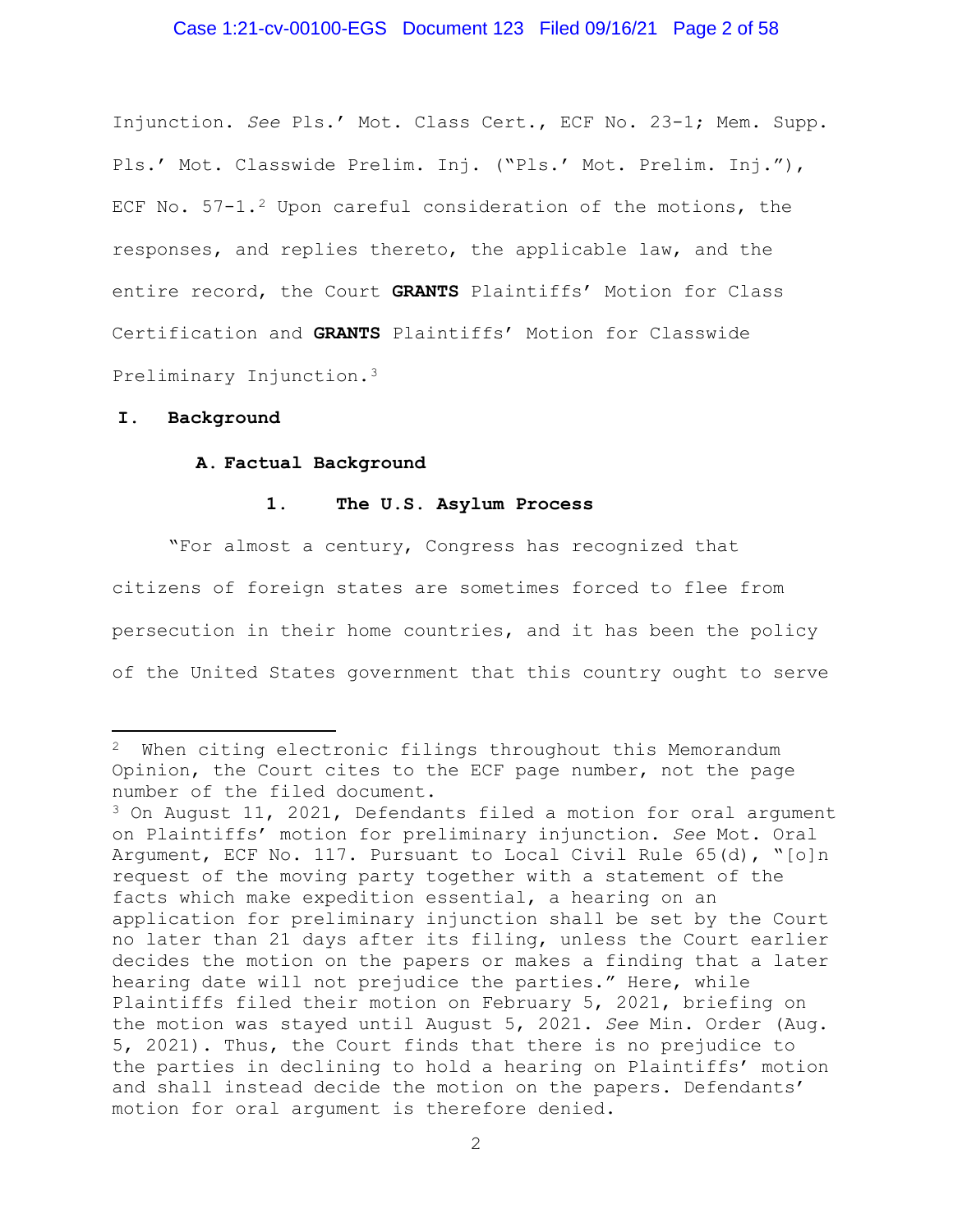## Case 1:21-cv-00100-EGS Document 123 Filed 09/16/21 Page 3 of 58

as a place of refuge for persons who are in such distress." *Kiakombua v. Wolf*, 498 F. Supp. 3d 1, 11-12 (D.D.C. 2020). In keeping with this policy, Congress has codified various procedures governing how the United States evaluates and processes the admission requests of refugees. As relevant here, there are three primary protections for asylum seekers in place under current immigration laws.

First, in 1980, Congress passed the Refugee Act, Pub. L. No. 96-212, 94 Stat. 102, which amended the INA, Pub. L. No. 82- 414, 66 Stat. 163 (1952) (codified as amended in sections of 8 U.S.C.). The Refugee Act created a statutory procedure for refugees seeking asylum and established the standards for granting such requests. The INA currently governs this procedure, and it provides that "[a]ny alien who is physically present in the United States or who arrives in the United States (whether or not at a designated port of arrival  $\ldots$  ), irrespective of such alien's status, may apply for asylum." 8 U.S.C. § 1158(a)(1). The Attorney General is granted the discretion to grant asylum. *Id.* § 1158 (b)(1)(A). However, that relief can only be granted if the alien is a "refugee," as defined by federal law. *Id.* Pursuant to the INA, a "refugee" is "any person who is outside any country of such person's nationality" and who is "unable or unwilling to return to . . . that country because of persecution or a well-founded fear of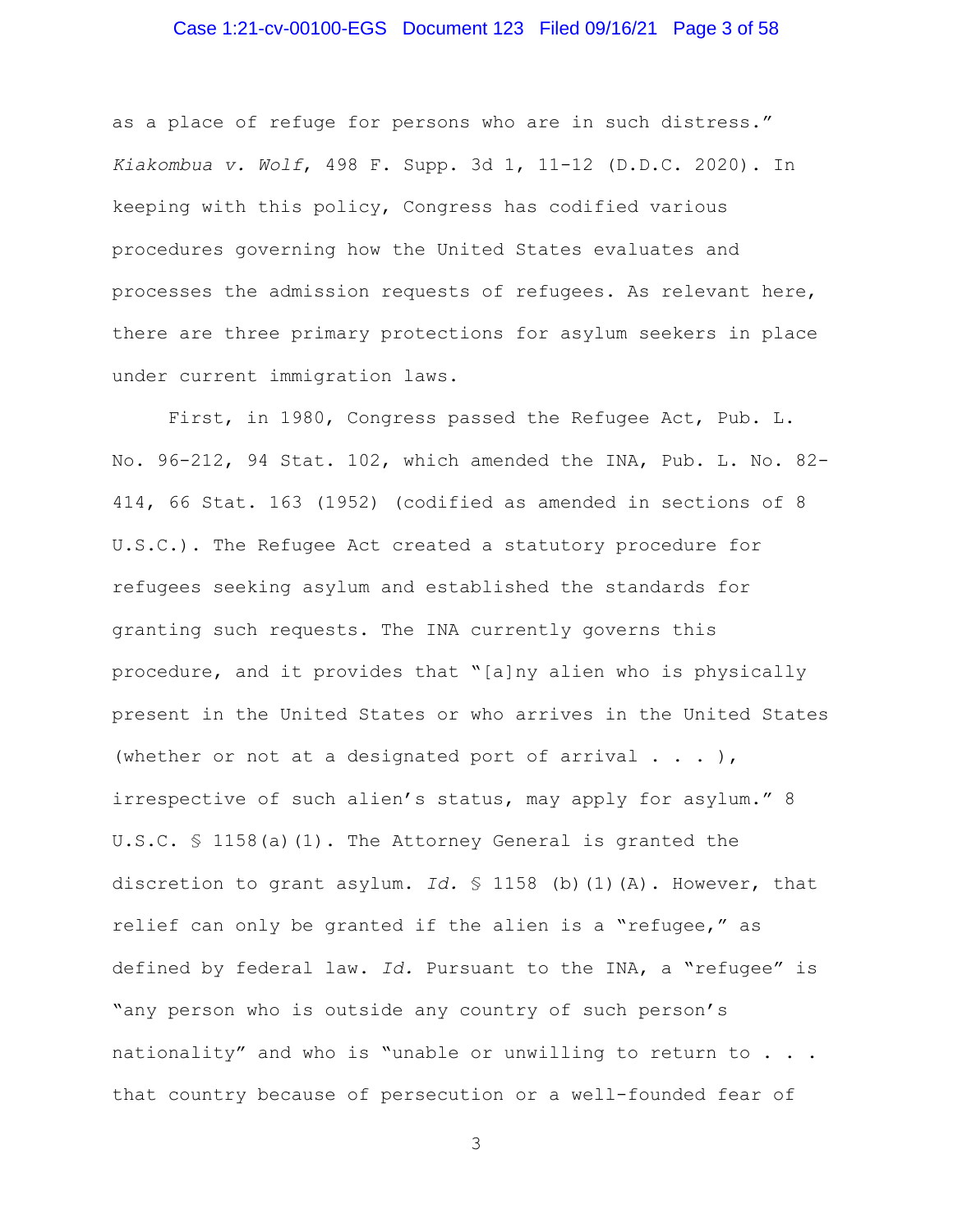## Case 1:21-cv-00100-EGS Document 123 Filed 09/16/21 Page 4 of 58

persecution on account of race, religion, nationality, membership in a particular social group, or political opinion." *Id.* § 1101(a)(42)(A). "Thus, the 'persecution or well-founded fear of persecution' standard governs the Attorney General's determination [of] whether an alien is eligible for asylum." *INS v. Cardoza-Fonseca*, 480 U.S. 421, 428 (1987). Furthermore, even when a noncitizen is subject to a rapid expulsion process known as "expedited removal" because they fit within an established category of persons who can be summarily removed without full hearings or other process, such noncitizen can only be so removed if she does not have "an intention to apply for asylum under [8 U.S.C. § 1158] or a fear of persecution." 8 U.S.C. § 1225(b)(1)(A)(i).

Second, at the same time the Refugee Act of 1980 established the asylum process, it amended the statutory scheme governing a related form of relief—"withholding of deportation" to remove the Attorney General's discretion to decide whether to grant that form of relief. *Cardoza-Fonseca*, 480 U.S. at 428–29. As amended by the 1980 Act, the INA "requires the Attorney General to withhold deportation of an alien who demonstrates that his 'life or freedom would be threatened' on account of one of [a list of factors] if he is deported." *Id.* at 423. A grant of withholding is mandatory if the individual meets the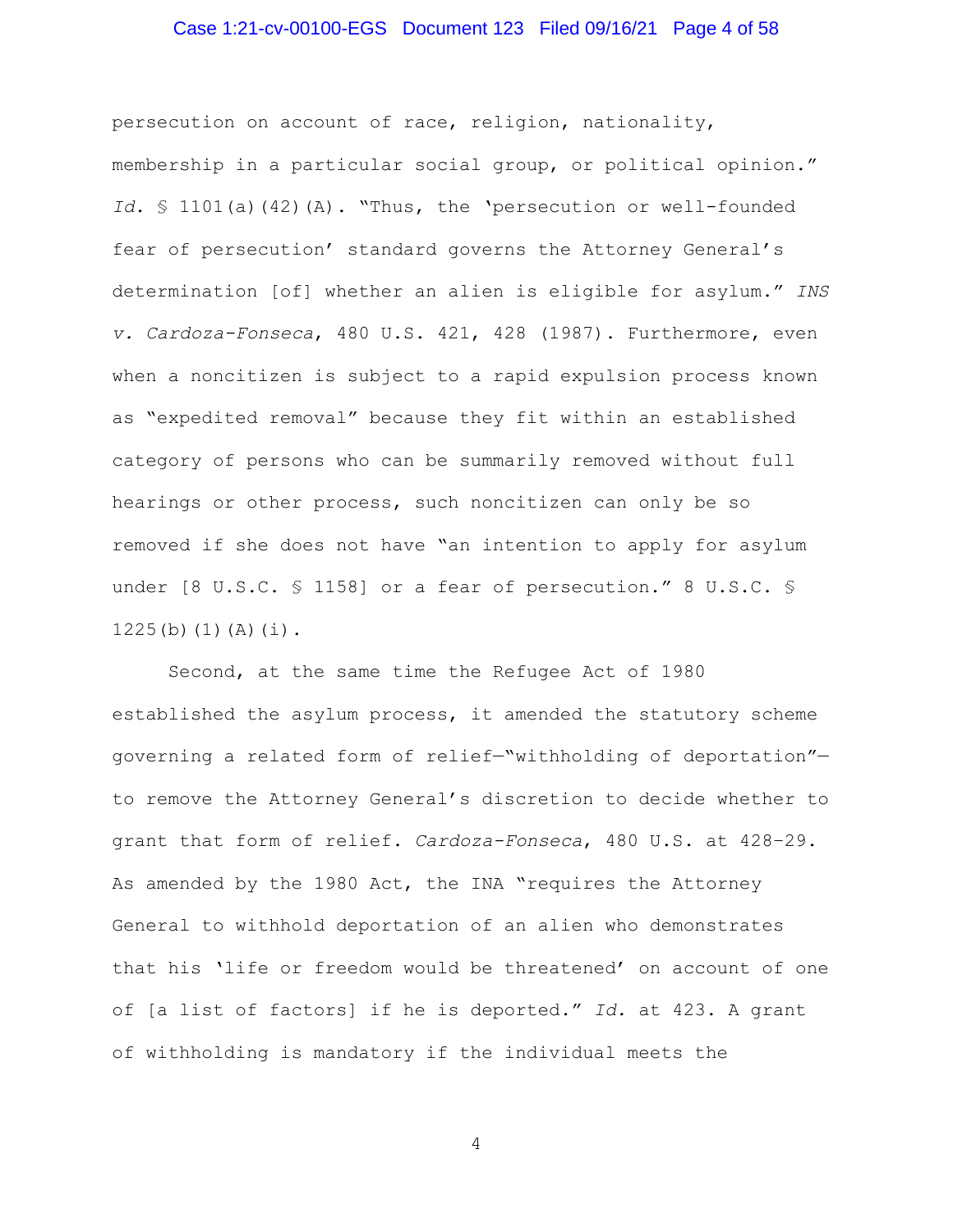## Case 1:21-cv-00100-EGS Document 123 Filed 09/16/21 Page 5 of 58

statutory criteria. *INS v. Aguirre-Aguirre*, 526 U.S. 415, 420 (1999).

Third, Article 3 of the Convention Against Torture ("CAT") provides that "[n]o State Party shall expel, return ('refouler') or extradite a person to another State where there are substantial grounds for believing that he would be in danger of being subjected to torture." Convention Against Torture and Other Cruel, Inhuman or Degrading Treatment or Punishment, Art. 3, Dec. 10, 1984, S. Treaty Doc. No. 100-20, p. 20, 1456 U.N.T.S. 114. Congress has implemented Article 3 of CAT as part of the Foreign Affairs Reform and Restructuring Act of 1998 ("FARRA"). *Omar v. McHugh*, 646 F.3d 13, 17 (D.C. Cir. 2011). FARRA further declares it "the policy of the United States not to expel, extradite, or otherwise effect the involuntary return of any person to a country in which there are substantial grounds for believing the person would be in danger of being subjected to torture." *Id.* (quoting Pub.L. No. 105–277, § 2242, 112 Stat. 2681–761, 822 (1998) (codified at 8 U.S.C. § 1231 note).

## **2. COVID-19 Pandemic and the CDC Orders**

Since 1893, federal law has provided federal officials with the authority to stem the spread of contagious diseases from foreign countries by prohibiting, "in whole or in part, the introduction of persons and property from such countries." Act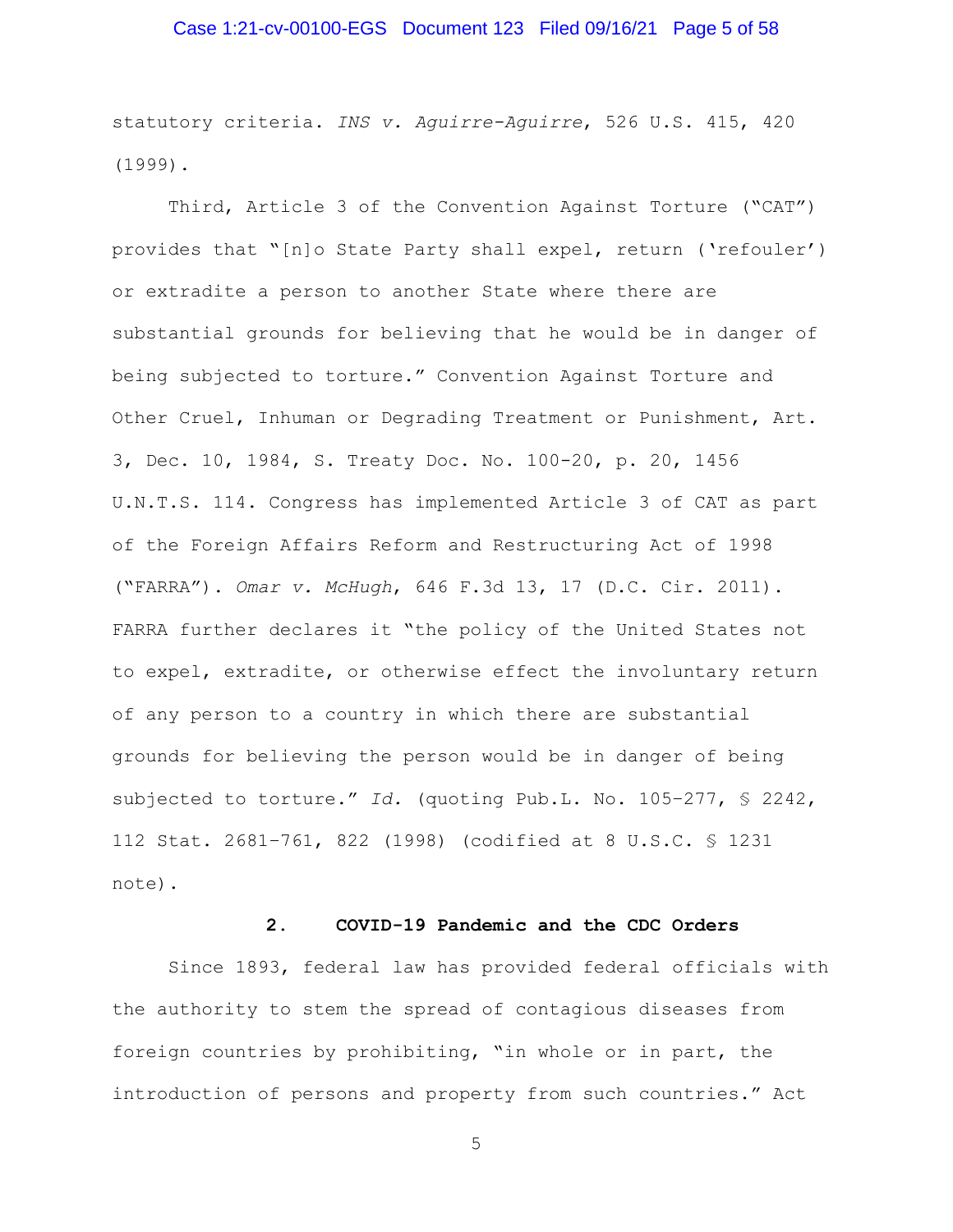of February 15, 1893, ch. 114, § 7, 27 Stat. 449, 452 ("1893

Act"). Under current law:

Whenever the Surgeon General determines that by reason of the existence of any communicable disease in a foreign country there is serious danger of the introduction of such disease into the United States, and that this danger is so increased by the introduction of persons or property from such country that a suspension of the right to introduce such persons and property is required in the interest of the public health, the Surgeon<br>General, in accordance with requlations in accordance with regulations approved by the President, shall have the power to prohibit, in whole or in part, the introduction of persons and property from such countries or places as he shall designate in order to avert such danger, and for such period of time as he may deem necessary for such purpose.

42 U.S.C. § 265 ("Section 265"). In 1966, the Surgeon General's Section 265 authority was transferred to the Department of Health and Human Services ("HHS"), which in turn delegated this authority to the Centers for Disease Control and Prevention ("CDC") Director. *See P.J.E.S. v. Wolf*, 502 F. Supp. 3d 492, 503 (D.D.C. 2020); 31 Fed. Reg. 8855 (June 25, 1966), 80 Stat. 1610 (1966).

On March 20, 2020, as the COVID-19 virus spread globally, HHS issued an interim final rule pursuant to Section 265 that aimed to "provide[] a procedure for CDC to suspend the introduction of persons from designated countries or places, if required, in the interest of public health." Interim Final Rule,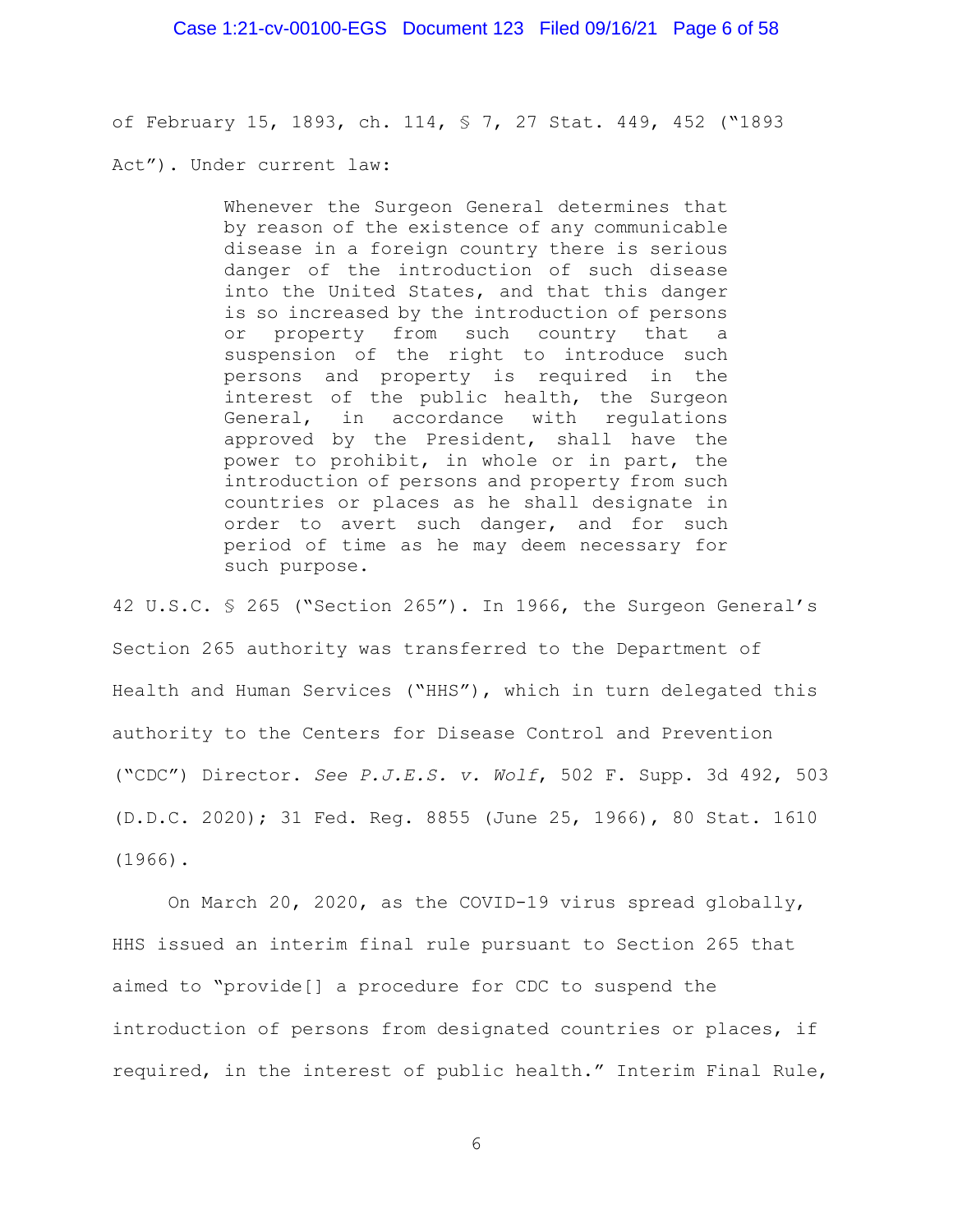## Case 1:21-cv-00100-EGS Document 123 Filed 09/16/21 Page 7 of 58

Control of Communicable Diseases; Foreign Quarantine: Suspension of Introduction of Persons Into United States From Designated Foreign Countries or Places for Public Health Purposes, 85 Fed. Reg. 16559-01, 2020 WL 1330968, (March 24, 2020) ("Interim Final Rule"). Pursuant to the Interim Final Rule, the CDC Director could "suspend the introduction of persons into the United States." *Id.* at 16563. The Interim Final Rule stated, in relevant part:

> (1) Introduction into the United States of persons from a foreign country (or one or more political subdivisions or regions thereof) or place means the movement of a person from a foreign country (or one or more political subdivisions or regions thereof) or place, or series of foreign countries or places, into the United States so as to bring the person into contact with persons in the United States, or so as to cause the contamination of property in the United States, in a manner that the Director determines to present a risk of transmission of a communicable disease to persons or property, even if the communicable disease has already been introduced, transmitted, or is spreading within the United States;

> (2) Serious danger of the introduction of such communicable disease into the United States means the potential for introduction of vectors of the communicable disease into the United States, even if persons or property in the United States are already infected or contaminated with the communicable disease; and

> (3) The term "Place" includes any location specified by the Director, including any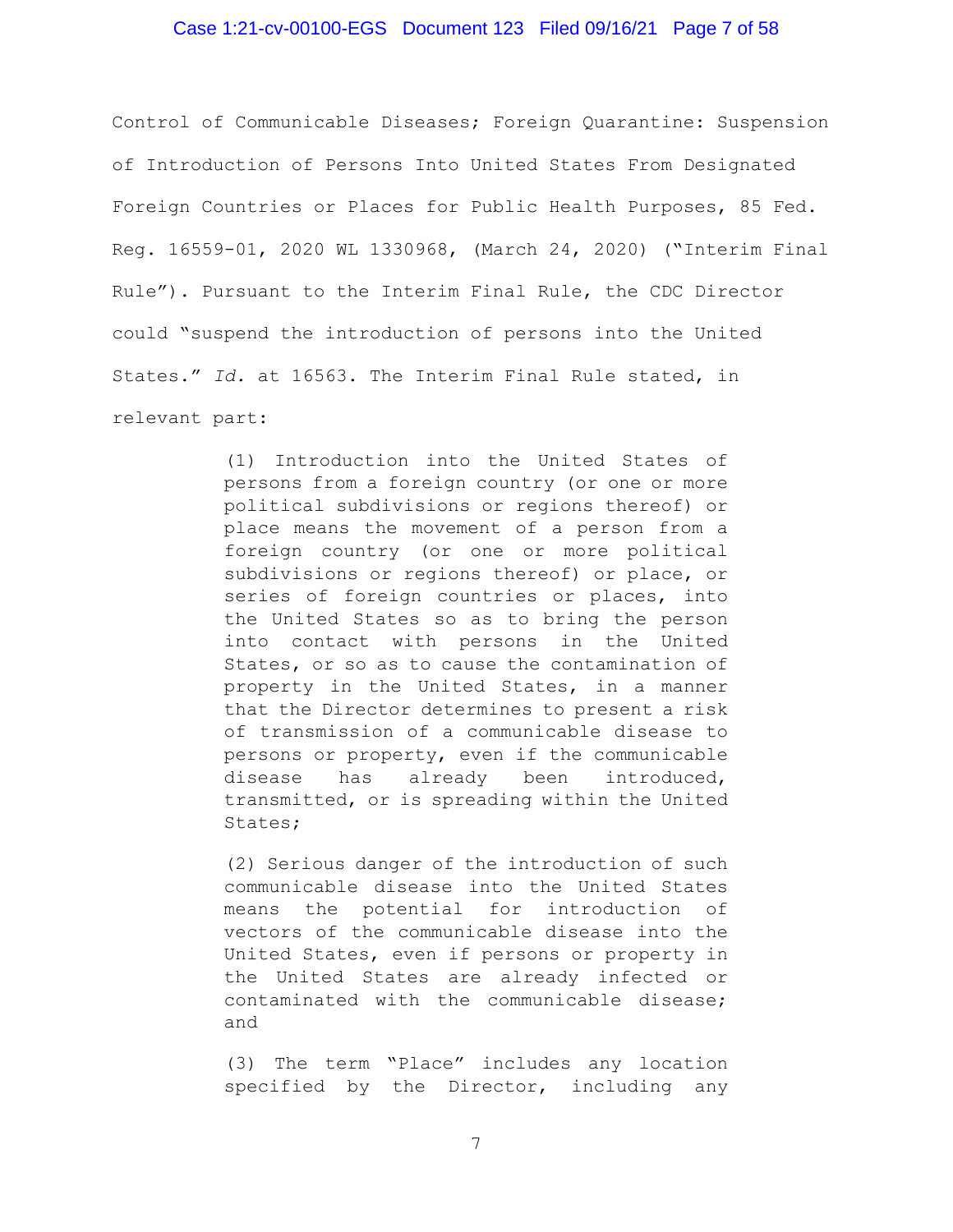carrier, as that term is defined in 42 CFR 71.1, whatever the carrier's nationality.

*Id.* at 16566-67.

The CDC's Interim Rule went into effect immediately. *Id.* at 16565. The CDC explained that, pursuant to 5 U.S.C. 553(b)(3)(B) of the APA, HHS had concluded that there was "good cause" to dispense with prior notice and comment. *Id.* Specifically, the CDC stated that "[g]iven the national emergency caused by COVID-19, it would be impracticable and contrary to the public health and, by extension, the public interest—to delay these implementing regulations until a full public notice-and-comment process is completed." *Id.* 

Pursuant to the Interim Final Rule, the CDC Director issued an order suspending for 30 days the introduction of "covered aliens," which he defined as "persons traveling from Canada or Mexico (regardless of their country of origin) who would otherwise be introduced into a congregate setting in a land Port of Entry [("POE")] or Border Patrol station at or near the United States borders with Canada and Mexico." Notice of Order Under Sections 362 and 365 of the Public Health Service Act Suspending Introduction of Certain Persons From Countries Where a Communicable Disease Exists, 85 Fed. Reg. 17060-02, 17061, 2020 WL 1445906 (March 26, 2020) ("March 2020 Order"). The March 2020 Order declared that "[i]t is necessary for the public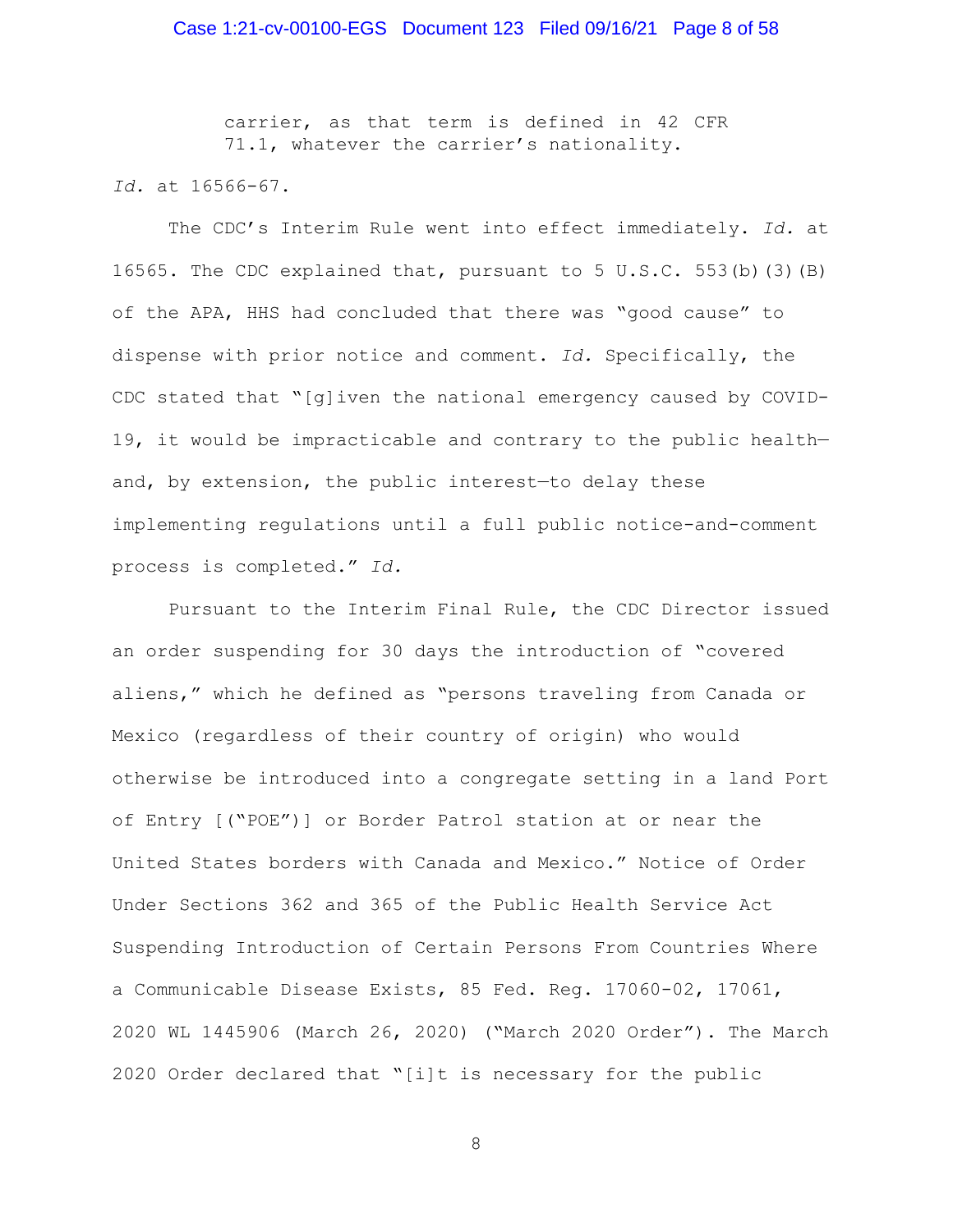## Case 1:21-cv-00100-EGS Document 123 Filed 09/16/21 Page 9 of 58

health to immediately suspend the introduction of covered aliens" and "require[d] the movement of all such aliens to the country from which they entered the United States, or their country of origin, or another location as practicable, as rapidly as possible." *Id.* at 17067. The CDC Director then "requested that [the Department of Homeland Security ("DHS")] implement th[e] [March 2020 Order] because CDC does not have the capability, resources, or personnel needed to do so." *Id.* The CDC Director also noted that U.S. Customs and Border Protection ("CBP"), a federal law enforcement agency of DHS, had already "developed an operational plan for implementing the order." *Id.*

Soon thereafter, the CBP issued a memorandum on April 2, 2020 establishing its procedures for implementing the March 2020 Order. See Ex. E to Cheung Decl. ("CAPIO Memo"), ECF No. 57-5 at 15; *see also* Pls.' Mot. Prelim. Inj., ECF No. 57-1 at 14-15. The CAPIO Memo instructed that agents may determine whether individuals are subject to the CDC's order "[b]ased on training, experience, physical observation, technology, questioning and other considerations." CAPIO Memo, ECF No. 57-5 at 15. If an individual was determined to be subject to the order, they were to be "transported to the nearest POE and immediately returned to Mexico or Canada, depending on their point of transit." *Id.* at 17. Those who are "not amenable to immediate expulsion to Mexico or Canada, will be transported to a dedicated facility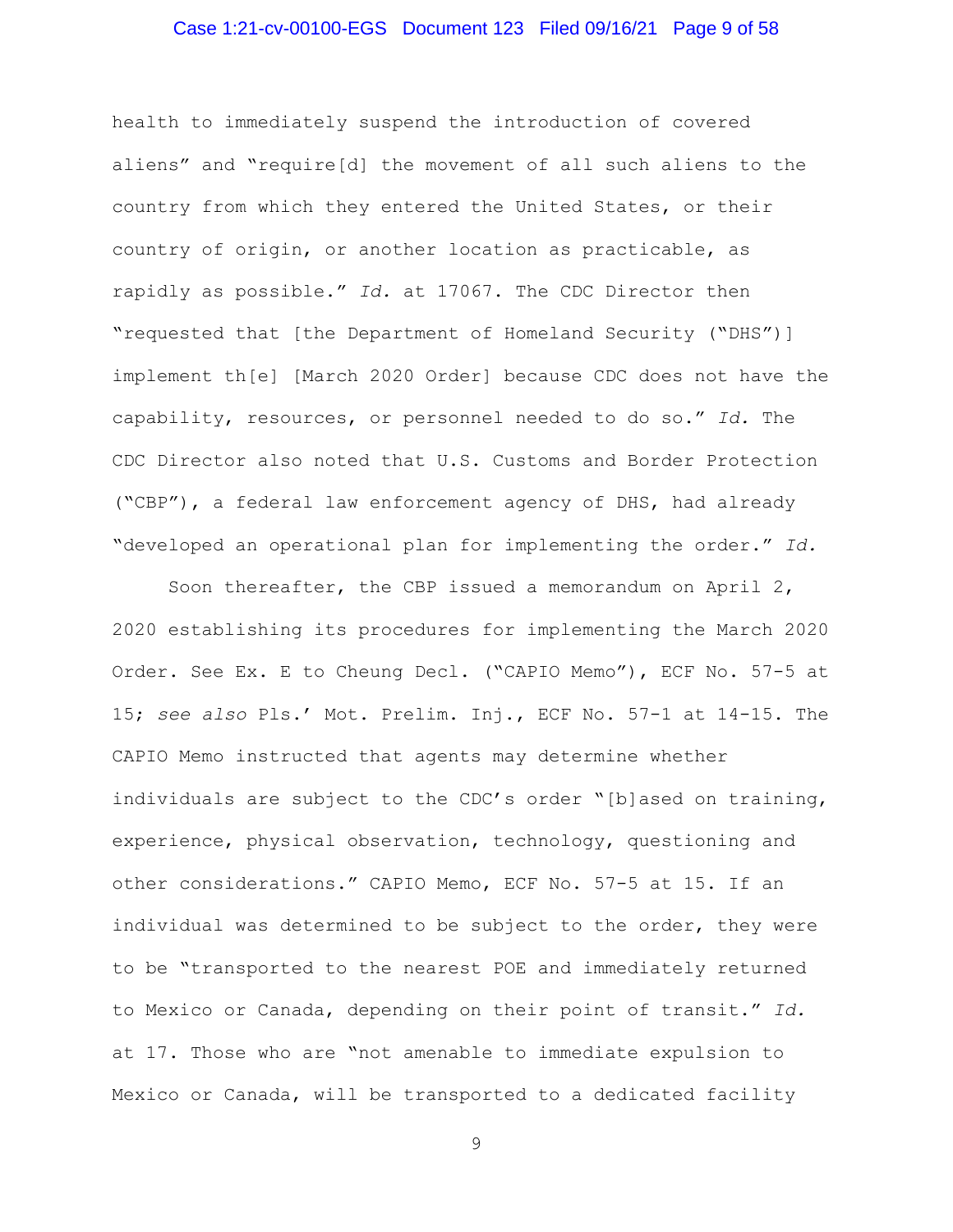#### Case 1:21-cv-00100-EGS Document 123 Filed 09/16/21 Page 10 of 58

for limited holding prior to expulsion" to their home country. *Id.* The CAPIO Memo "provide[d] no instructions on medical screenings or other procedures for determining whether a covered noncitizen may have COVID-19." Am. Compl., ECF No. 22 ¶ 60.

On April 22, 2020, the March 2020 Order was extended for an additional 30 days. *See* Extension of Order Under Sections 362 and 365 of the Public Health Service Act; Order Suspending Introduction of Certain Persons From Countries Where a Communicable Disease Exists, 85 Fed. Reg. 22424-01, 2020 WL 1923282 (April 22, 2020) ("April 2020 Order"). The order was then extended again on May 20, 2020 until such time that the CDC Director "determine[s] that the danger of further introduction of COVID-19 into the United States has ceased to be a serious danger to the public health." Amendment and Extension of Order Under Sections 362 and 365 of the Public Health Service Act; Order Suspending Introduction of Certain Persons From Countries Where a Communicable Disease Exists, 85 Fed. Reg. 31503-02, 31504, 2020 WL 2619696 (May 26, 2020) ("May 2020 Order").

On September 11, 2020, the CDC published its final rule. *See* Control of Communicable Diseases; Foreign Quarantine: Suspension of the Right To Introduce and Prohibition of Introduction of Persons Into United States From Designated Foreign Countries or Places for Public Health Purposes, 85 Fed. Reg. 56424-01, 2020 WL 5439721, (Sept. 11, 2020) (Effective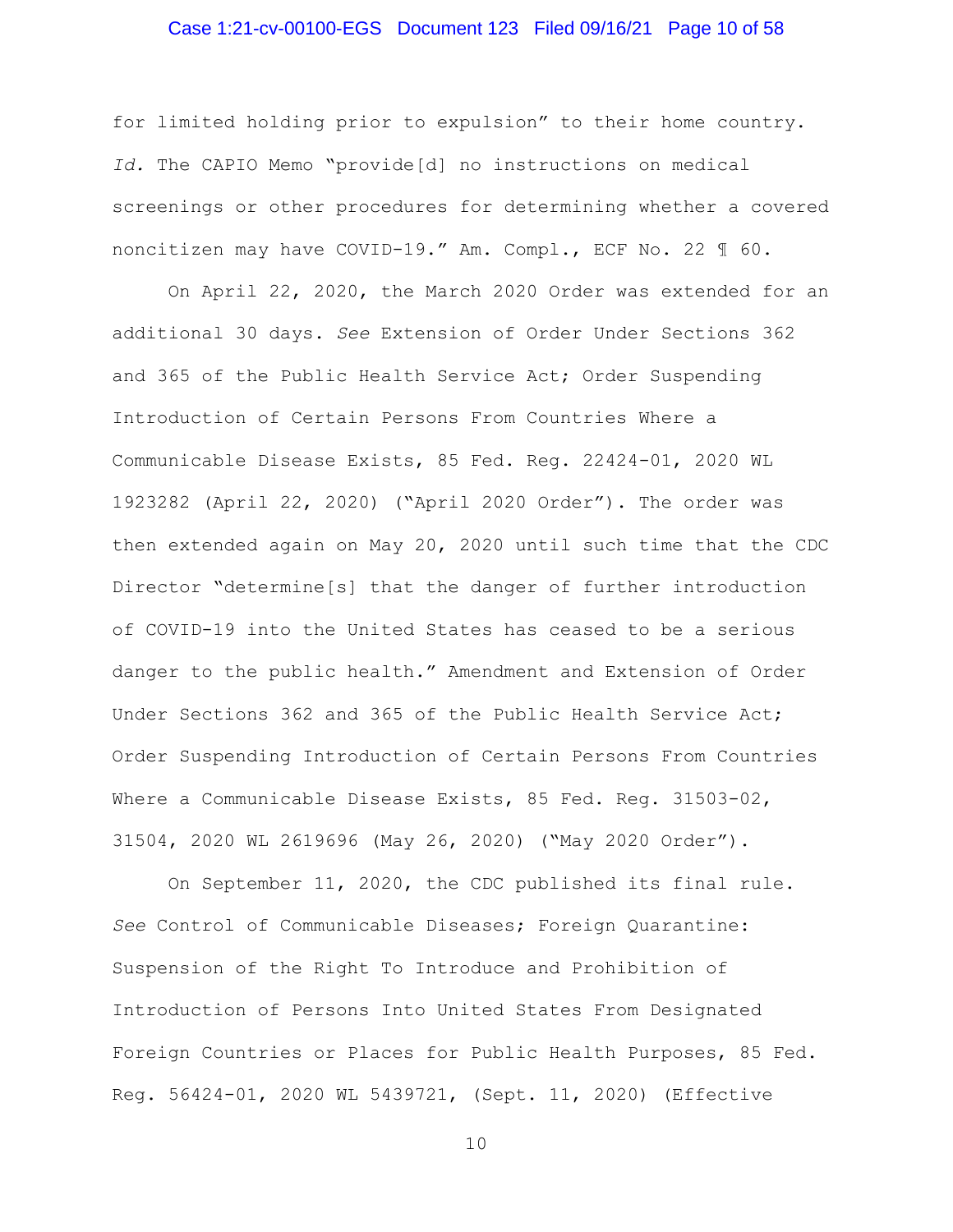## Case 1:21-cv-00100-EGS Document 123 Filed 09/16/21 Page 11 of 58

October 13, 2020) ("Final Rule"). The Final Rule "defin[ed] the phrase to '[p]rohibit, in whole or in part, the introduction into the United States of persons' to mean 'to prevent the introduction of persons into the United States by suspending any right to introduce into the United States, physically stopping or restricting movement into the United States, or physically expelling from the United States some or all of the persons.'" *Id.* at 56445. The CDC Director then replaced the March, April, and May 2020 Orders with a new order on October 13, 2020. Order Suspending the Right To Introduce Certain Persons From Countries Where a Quarantinable Communicable Disease Exists, 85 Fed. Reg. 65806, 65808 (Oct. 16, 2020) ("October 2020 Order").

On August 2, 2021, the CDC issued its most recent order, "Public Health Assessment and Order Suspending the Right to Introduce Certain Persons from Countries Where a Quarantinable Communicable Disease Exists," which replaced and superseded the October 2020 Order. *See* Public Health Assessment and Order Suspending the Right to Introduce Certain Persons from Countries Where a Quarantinable Communicable Disease Exists (Aug. 2, 2021), Attach. A to Notice CDC Public Health Order ("August 2021 Order"), ECF No. 114. The August 2021 Order states that "CDC has determined that an Order under 42 U.S.C. § 265 remains necessary to protect U.S. citizens, U.S. nationals, lawful permanent residents, personnel and noncitizens at the ports of entry (POE)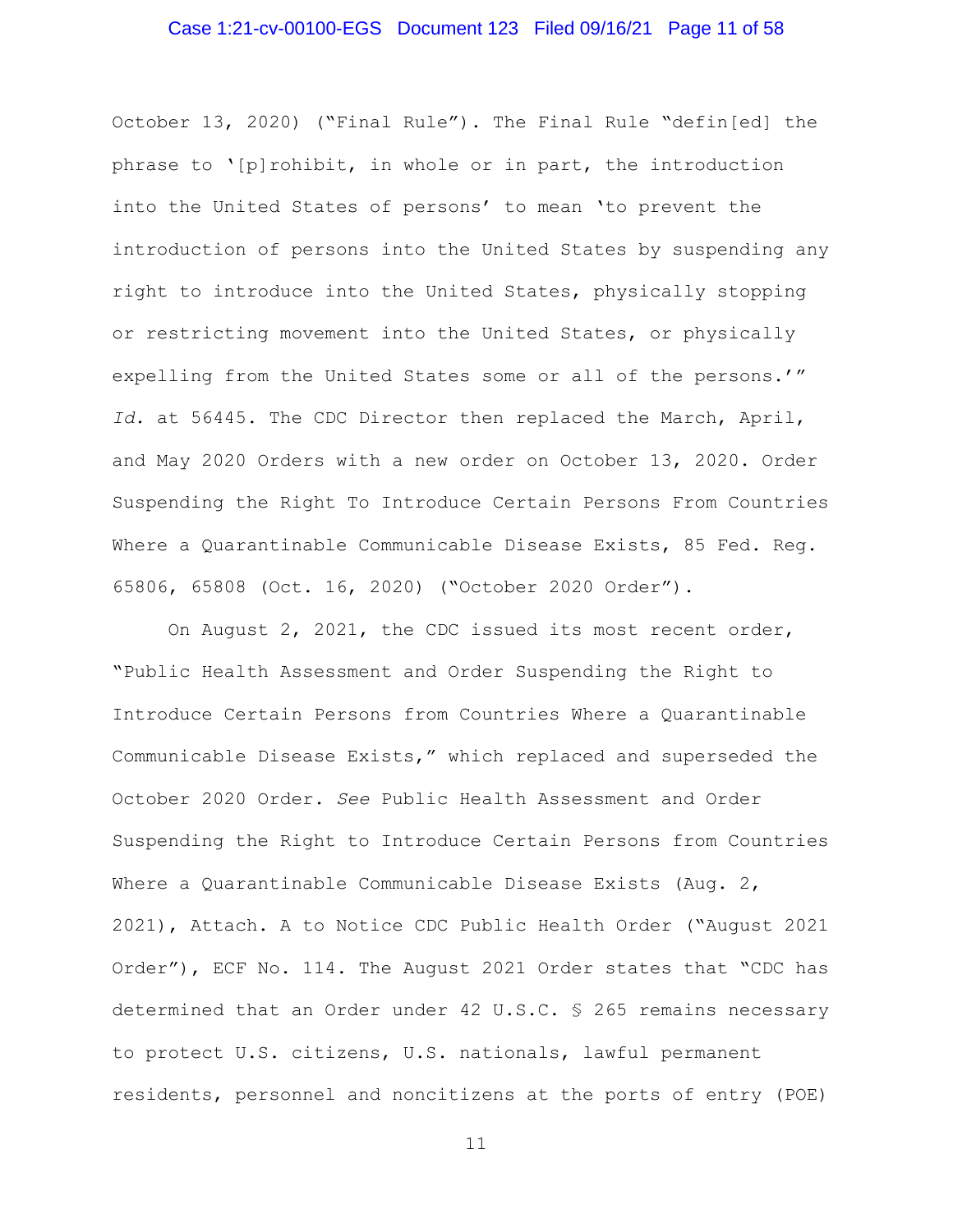#### Case 1:21-cv-00100-EGS Document 123 Filed 09/16/21 Page 12 of 58

and U.S. Border Patrol stations, and destination communities in the United States during the COVID-19 public health emergency." *Id.* at 5. Thus, the August 2021 Order continues to prohibit the introduction of "covered noncitizens"—which is defined to include "family units"—into the United States along the U.S. land and adjacent coastal borders. *Id.* at 7. The Court will refer to the process developed by the CDC and implemented by the August 2021 Order as the "CDC Order" or the "Title 42 Process."

#### **3. CDC Order's Effect on Asylum Seekers**

Plaintiffs and the proposed class member are families from countries "that are among the most dangerous in the world due to gang, gender, family membership, and other identity-based violence." Pls.' Mot. Prelim. Inj., ECF No. 57-1 at 31. Plaintiffs are currently detained and in the custody of DHS. Am. Compl., ECF No. 22 ¶¶ 14-19. As such, they are subject to expulsion from the United States pursuant to the CDC Order. Plaintiffs assert that prior to the Title 42 Process, and "pursuant to longstanding immigration statutes protecting asylum seekers, Plaintiffs were entitled to assert claims for asylum and related forms of humanitarian protection, and to procedures Congress established to ensure the fair determination of their right to remain in the United States." *Id.* ¶ 4. Plaintiffs claim that if they and others like them are expelled pursuant to the CDC Order, they "would face grave danger in their home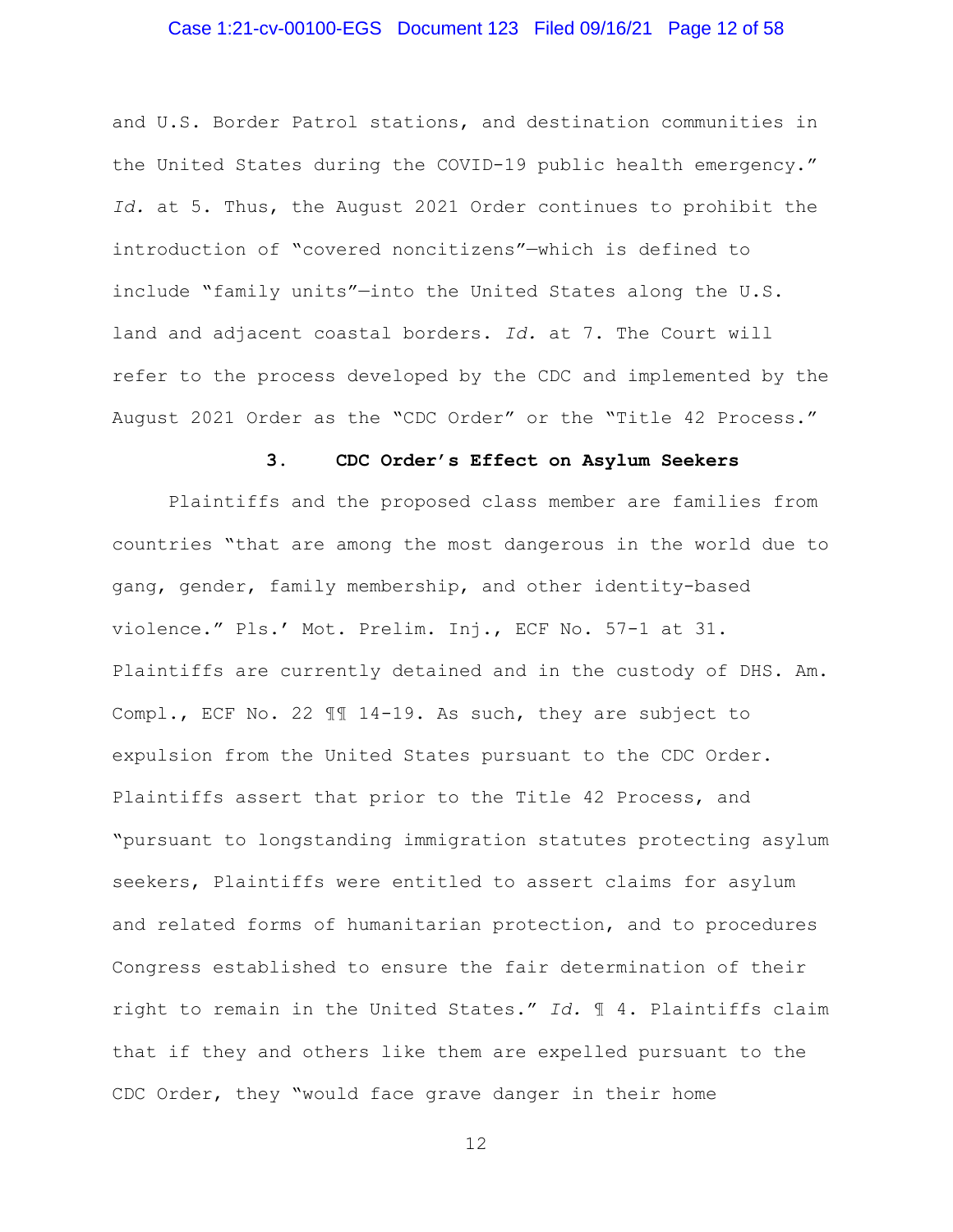#### Case 1:21-cv-00100-EGS Document 123 Filed 09/16/21 Page 13 of 58

countries." *Id.* ¶ 10. According to Plaintiffs, "Defendants subjected approximately 21,500 members of families to the Title 42 Process between March and December 2020." Pls.' Mot. Class Cert., ECF No. 23-1 at 10.

#### **B. Procedural History**

#### **1. Related Litigation**

On November 18, 2020, this Court adopted Magistrate Judge Harvey's Report and Recommendation, provisionally granted the plaintiff's motion to certify class, and issued a preliminary injunction barring enforcement of the Title 42 Process as to unaccompanied minors in *P.J.E.S. v. Wolf*, 502 F. Supp. 3d 492, 520-22 (D.D.C. 2020). The Court of Appeals for the District of Columbia Circuit ("D.C. Circuit") later stayed the preliminary injunction pending appeal. Order, *P.J.E.S. v. Mayorkas*, No. 20- 5357 (D.C. Cir. Jan. 29, 2021).

In February 2021, the CDC issued a notice "temporarily except[ing] . . . unaccompanied noncitizen children" from expulsion under the Title 42 Process. CDC, Notice of Temporary Exception from Expulsion of Unaccompanied Noncitizen Children Encountered in the United States Pending Forthcoming Public Health Determination, 86 Fed. Reg. 9942-01, 2021 WL 600683 (Feb. 11, 2021). The notice stated that CDC was "in the process of reassessing" the Title 42 Order and that the temporary exception for unaccompanied minors would "remain in effect until CDC has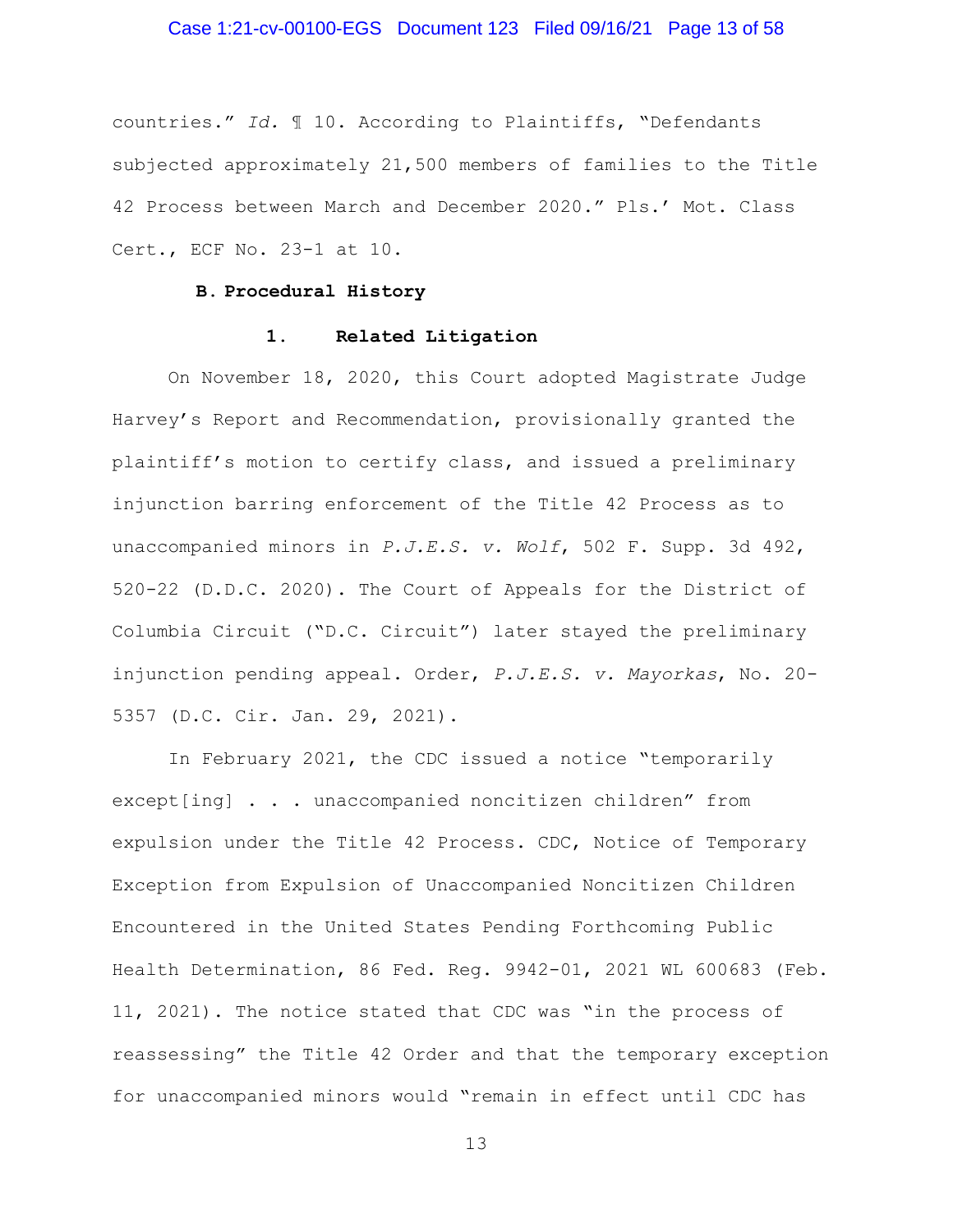## Case 1:21-cv-00100-EGS Document 123 Filed 09/16/21 Page 14 of 58

completed its public health assessment and published any notice or modified Order." *Id.* Magistrate Judge Harvey and the D.C. Circuit granted the parties' motion to hold the case in abeyance on February 24, 2021. *See* Min. Order (Feb. 24, 2021); Order, P*.J.E.S. v. Mayorkas*, No. 20-5357 (D.C. Cir. Mar. 2, 2021).

In July 2021, the CDC issued an order "except[ing] unaccompanied noncitizen children . . . from the [CDC's] October [13, 2020] Order." *See* Order Under Sections 362 & 365 of the Public Health Service Act (42 U.S.C. 265, 268) and 42 CFR 71.40; Public Health Determination Regarding an Exception for Unaccompanied Noncitizen Children From the Order Suspending the right to Introduce Certain Persons From Countries Where a Quarantinable Communicable Disease Exists, 86 Fed. Reg. 38717, 38718 (July 22, 2021). The CDC explained that the July 16 Order "supersede[s]" the notice issued on February 11, 2021. *Id.* at 38720. On August 2, 2021 the CDC issued another order that superseded the October 2020 Order. Public Health Reassessment and Order Suspending the Right To Introduce Certain Persons From Countries Where a Quarantinable Communicable Disease Exists, 86 Fed. Reg. 42828-02 (Aug. 5, 2021). The July 16 Order was "made a part of [the August 2021 Order] and incorporated by reference as if fully set forth" in the August 2021 Order. *Id.* at 42829 n.5.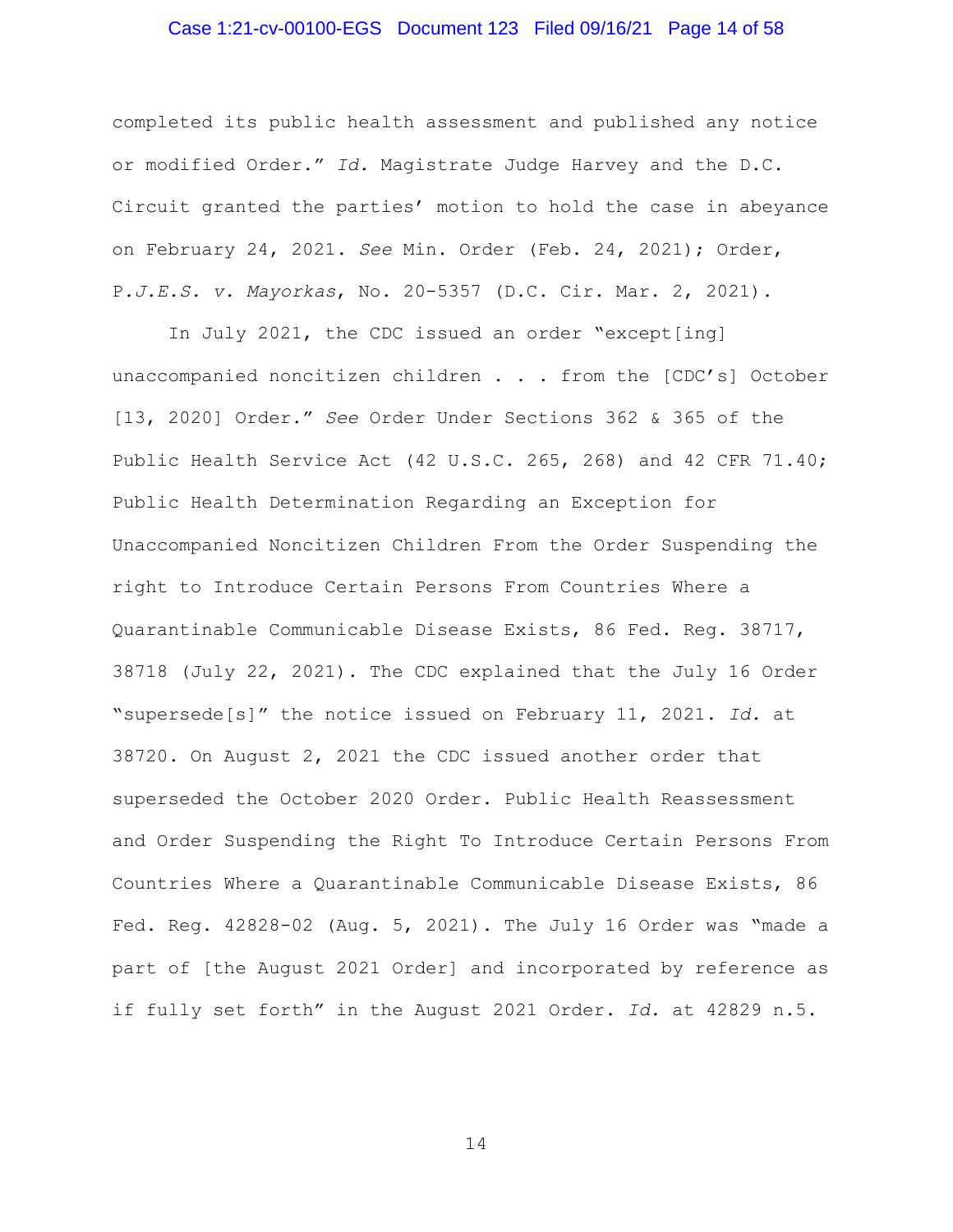## **2. Proceedings in this Case**

Plaintiffs filed this action on January 12, 2021. *See*  Compl., ECF No. 1. The same day, Plaintiffs filed an emergency motion to stay their removal from the United States, and Defendants orally objected to Plaintiffs' request during the hearing on the motion. *See* Pls.' Emergency Mot. Stay Removal, ECF No. 5. The Court entered a Minute Order granting Plaintiffs' emergency motion over objection "[i]n view of the arguments presented by Plaintiffs in their motion, the representations made by the Government, and for the reasons stated on the record at the January 12, 2021 Status Conference." Min. Order (Jan. 12, 2021). The Court also granted thirteen subsequent emergency motions to stay the removal of other families on January 19, 2021; January 27, 2021; January 29, 2021; February 1, 2021; February 4, 2021; February 5, 2021; February 6, 2021; February 9, 2021; February 18, 2021; February 19, 2021; and February 22, 2021. *See* Min. Orders (Jan. 19, 2021; Jan. 27, 2021; Jan. 29, 2021; Feb. 1, 2021; Feb. 4, 2021; Feb. 5, 2021; Feb. 6, 2021; Feb. 9, 2021; Feb. 18, 2021; Feb. 19, 2021; Feb. 22, 2021).

Plaintiffs filed a motion for class certification on January 28, 2021, *see* Mot. Certify Class, ECF No. 23; and they filed a motion for preliminary injunction on February 5, 2021, *see* Mot. Prelim. Inj., ECF No. 57. Defendants filed a combined opposition to both motions on February 17, 2021. *See* Defs.'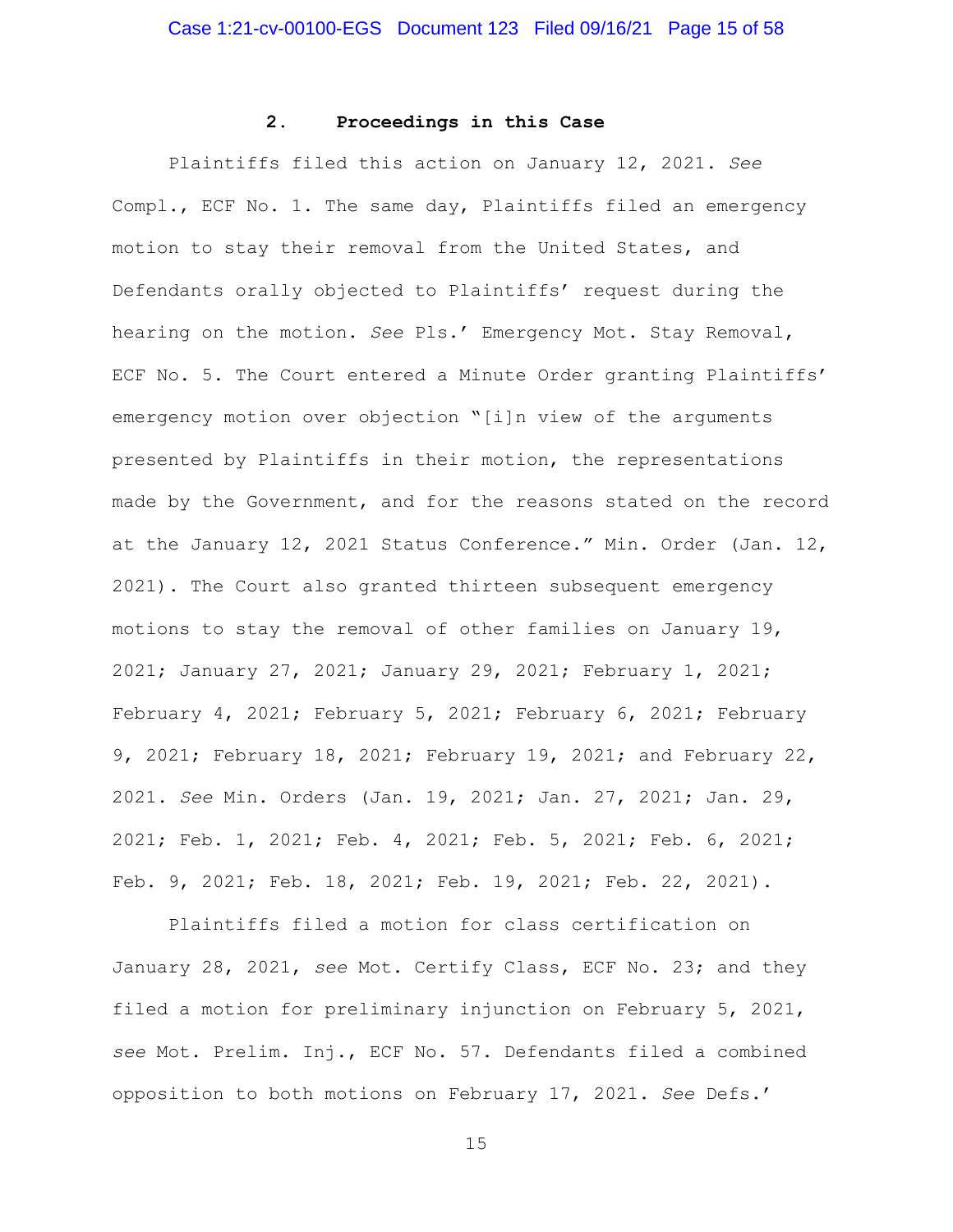## Case 1:21-cv-00100-EGS Document 123 Filed 09/16/21 Page 16 of 58

Opp'n, ECF No. 76. On February 23, 2021, the Court granted the parties' joint motion to hold in abeyance Plaintiffs' motions for class certification and classwide preliminary injunction. Min. Order (Feb. 23, 2021). The motions were held in abeyance until August 5, 2021, when the Court granted the parties' motion for a briefing schedule on Plaintiffs' motions. Min. Order (Aug. 5, 2021). On August 6, 2021, Defendants filed a supplemental declaration in support of their combined opposition. *See*  Shahoulian Decl., ECF No. 116. Plaintiffs filed their combined reply brief on August 11, 2021. *See* Pls.' Reply, ECF No. 118. The motions are now ripe for the Court's adjudication.

#### **II. Legal Standard**

"A plaintiff seeking a preliminary injunction must establish [1] that he is likely to succeed on the merits, [2] that he is likely to suffer irreparable harm in the absence of preliminary relief, [3] that the balance of equities tips in his favor, and [4] that an injunction is in the public interest." *Aamer v. Obama*, 742 F.3d 1023, 1038 (D.C. Cir. 2014) (alteration in original) (quoting *Sherley v. Sebelius*, 644 F.3d 388, 392 (D.C. Cir. 2011)). Where the federal government is the opposing party, the balance of equities and public interest factors merge. *See Nken v. Holder*, 556 U.S. 418, 435 (2009). A preliminary injunction is an "extraordinary remedy that may only be awarded upon a clear showing that the plaintiff is entitled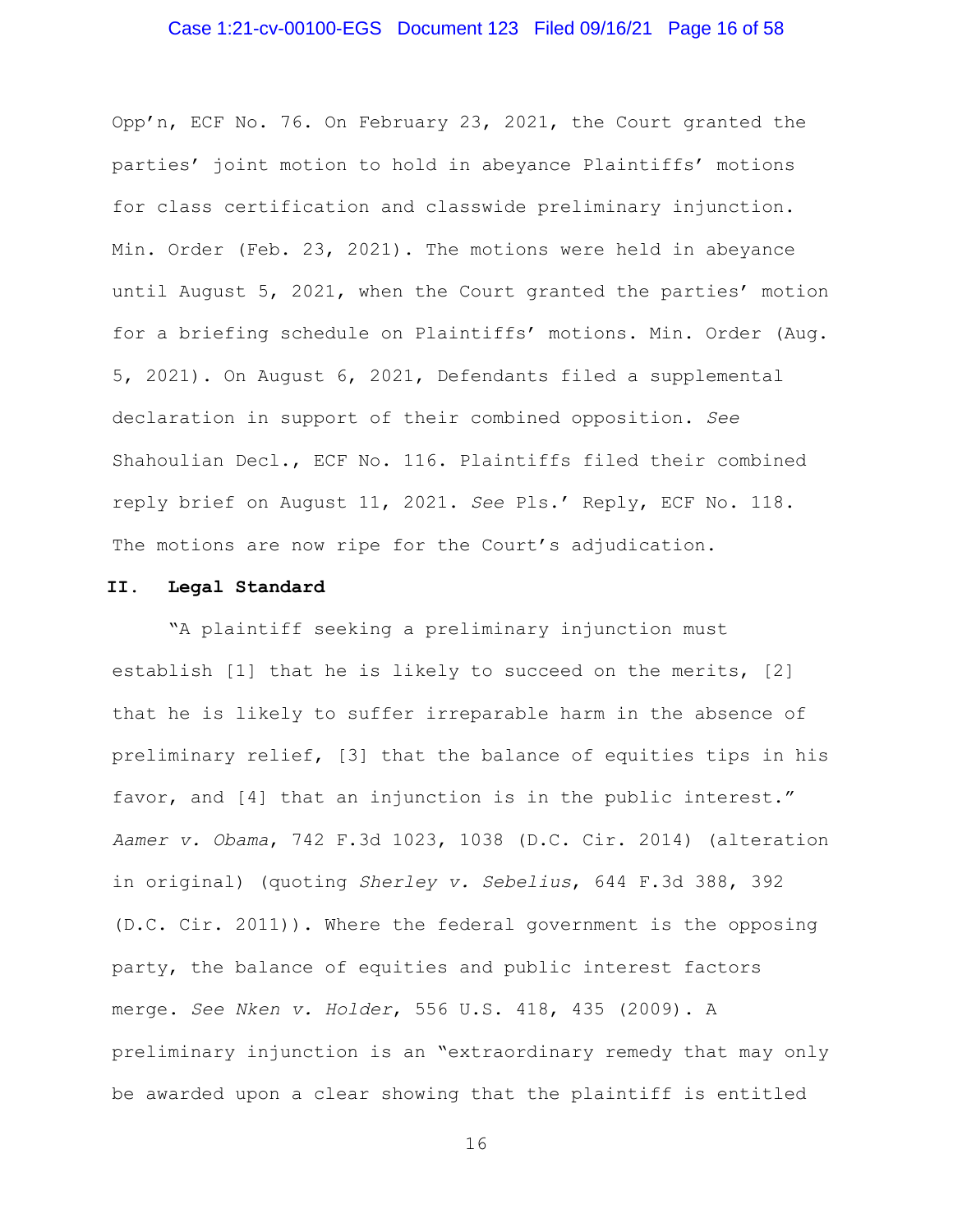## Case 1:21-cv-00100-EGS Document 123 Filed 09/16/21 Page 17 of 58

to such relief." *Winter v. Nat. Res. Def. Council, Inc.*, 555 U.S. 7, 22 (2008) (citation omitted). "The purpose of a preliminary injunction is merely to preserve the relative positions of the parties until a trial on the merits can be held." *Univ. of Tex. V. Camenisch*, 451 U.S. 390, 395 (1981). In this Circuit, the four factors have typically been evaluated on a "sliding scale," such that if "the movant makes an unusually strong showing on one of the factors, then it does not necessarily have to make as strong a showing on another factor." *Davis v. Pension Benefit Guar. Corp.*, 571 F.3d 1288, 1291–92 (D.C. Cir. 2009).

In the wake of the Supreme Court's decision in *Winter v. Natural Resources Defense Council*, 555 U.S. 7 (2008), "the D.C. Circuit has suggested that a positive showing on all four preliminary injunction factors may be required." *Holmes v. FEC*, 71 F. Supp. 3d 178, 183 n.4 (D.D.C. 2014); *see also Sherley*, 644 F.3d at 393 ("[W]e read *Winter* at least to suggest if not to hold that a likelihood of success is an independent, freestanding requirement for a preliminary injunction.") (citation and quotation marks omitted)). Nonetheless, "the Circuit has had no occasion to decide this question because it has not yet encountered a post-*Winter* case where a preliminary injunction motion survived the less rigorous sliding-scale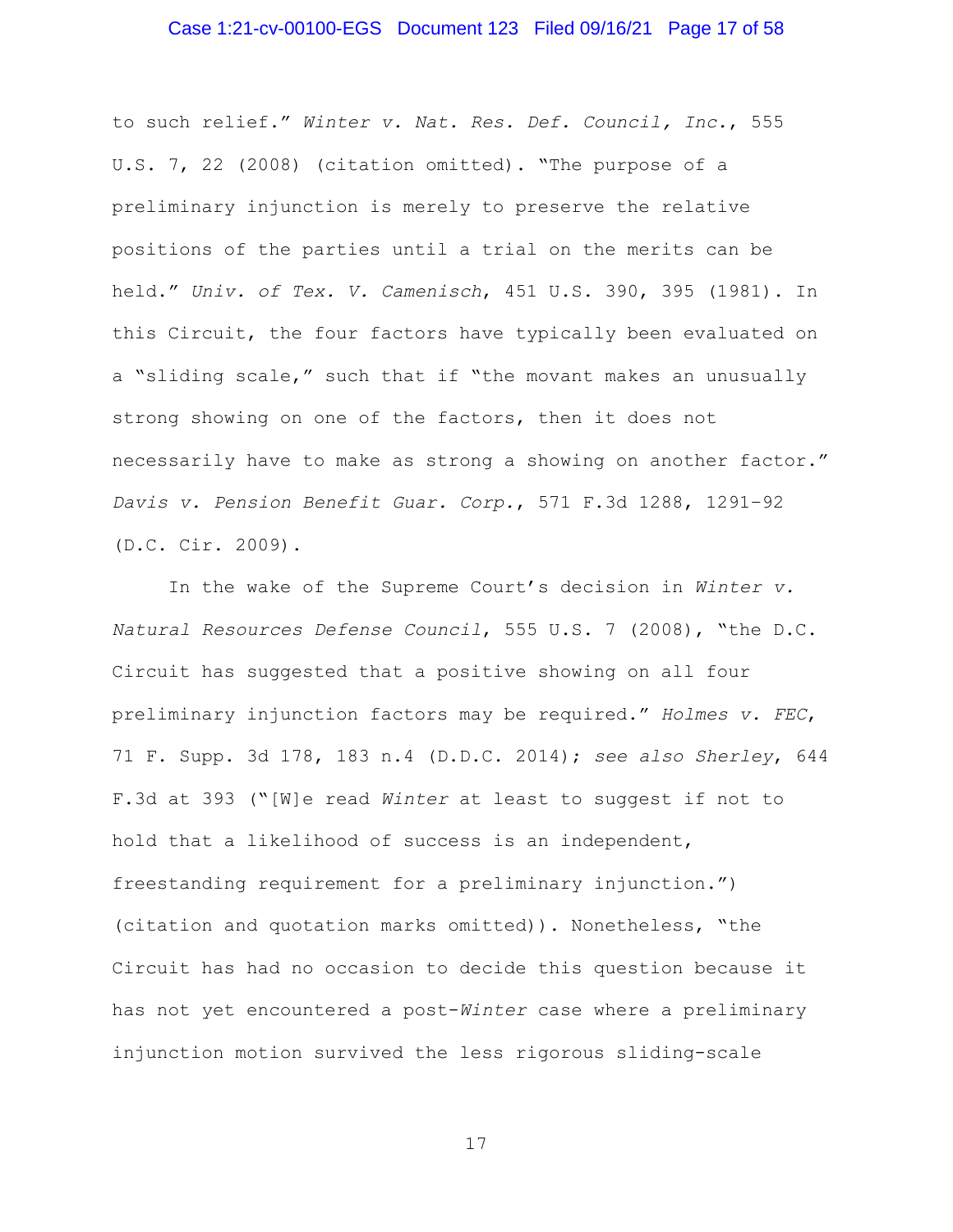## Case 1:21-cv-00100-EGS Document 123 Filed 09/16/21 Page 18 of 58

analysis." *ConverDyn v. Moniz*, 68 F. Supp. 3d 34, 46 n.2 (D.D.C. 2014).

#### **III. Analysis**

## **A. Plaintiffs' Motion for Class Certification**

"The class action is an exception to the usual rule that litigation is conducted by and on behalf of the individual named parties only." *Comcast Corp. v. Behrend*, 569 U.S. 27, 33 (2013) (quotation marks omitted). Rule 23(a) establishes four requirements for class certification: (1) that "the class is so numerous that joinder of all members is impracticable"; (2) that "there are questions of law or fact common to the class"; (3) that "the claims or defenses of the representative parties are typical of the claims or defenses of the class"; and (4) that "the representative parties will fairly and adequately protect the interests of the class." Fed. R. Civ. P. 23(a). In addition to satisfying Rule 23(a), a putative class must also meet one of the Rule 23(b) requirements. Here, Plaintiffs seek certification under Rule 23(b)(2), claiming that Defendants have "acted or refused to act on grounds that apply generally to the class, so that final injunctive relief or corresponding declaratory relief is appropriate respecting the class as a whole." Pls.' Mot. Class Cert., ECF No. 23-1 at 8 (quoting Fed. R. Civ. P. 23(b)(2)).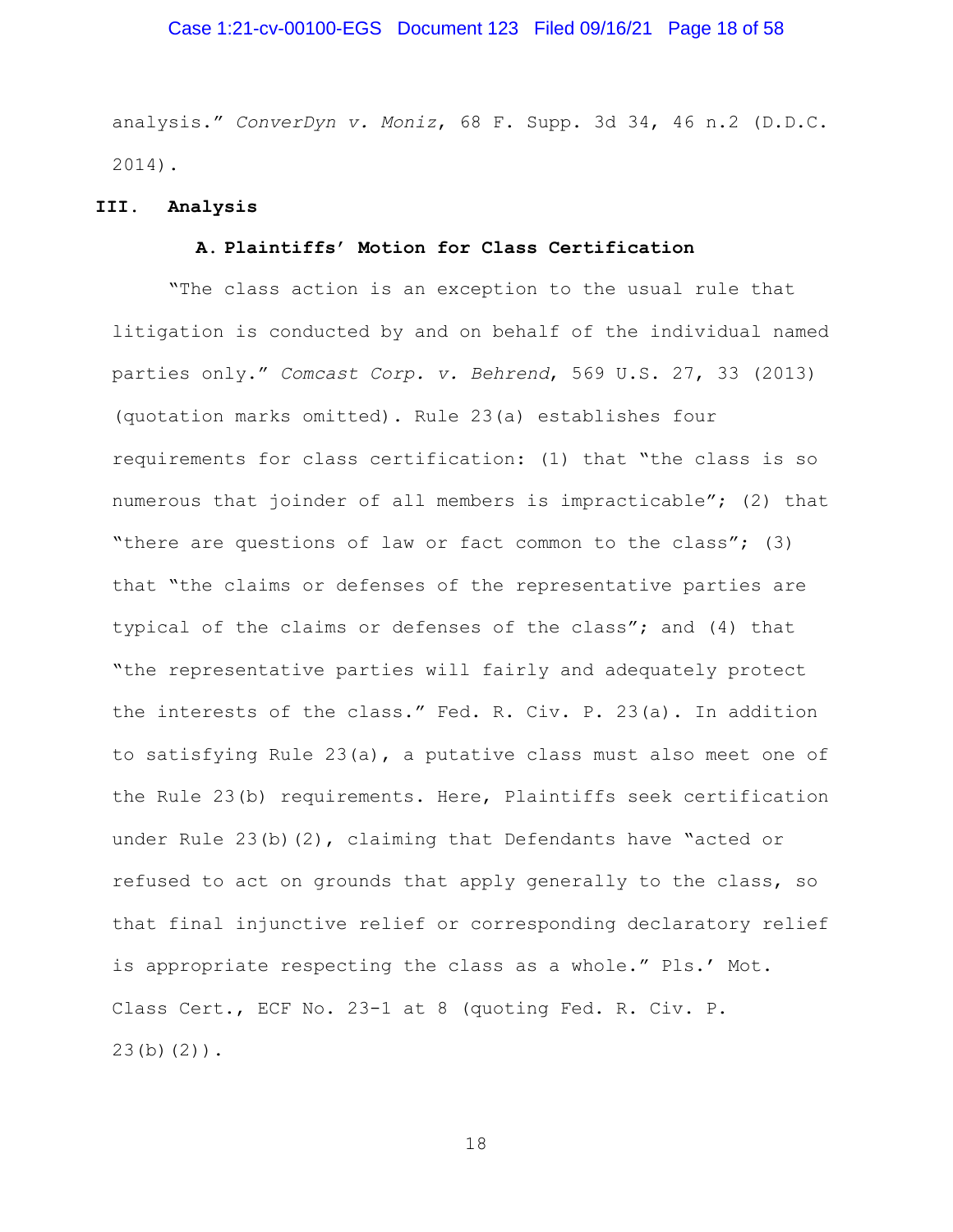"The party seeking certification bears the burden of persuasion, and must show that the putative class[] meet[s] the requirements of Rule 23 by a preponderance of the evidence." *Garnett v. Zeilinger*, 301 F. Supp. 3d 199, 204 (D.D.C. 2018) (citing *Hoyte v. District of Columbia*, 325 F.R.D. 485, 491 (D.D.C. 2017)). To carry that burden, Plaintiffs must "affirmatively demonstrate . . . compliance with the Rule—that is, [they] must be prepared to prove that there are *in fact* sufficiently numerous parties, common questions of law or fact, etc." *Wal–Mart Stores, Inc. v. Dukes*, 564 U.S. 338, 350 (2011). The Court must undertake a "rigorous analysis" to confirm that the requirements of Rule 23 have been satisfied. *Gen. Tel. Co. of S.W. v. Falcon*, 457 U.S. 147, 161 (1982).

Pursuant to Federal Rules of Civil Procedure 23(a) and 23(b)(2), Plaintiffs have sought certification of the following class: "All noncitizens who (1) are or will be in the United States; (2) come to the United States as a family unit composed of at least one child under 18 years old and that child's parent or legal guardian; and (3) are or will be subjected to the Title 42 Process." Pls.' Mot. Class Cert., ECF No. 23-1 at 7. For the reasons discussed below, the Court finds that Plaintiffs meet all of Rule  $23(a)$  and Rule  $23(b)(2)'$ s requirements. As Defendants' sole challenge to Plaintiffs' class certification motion is that the term "Title 42 Process" is not adequately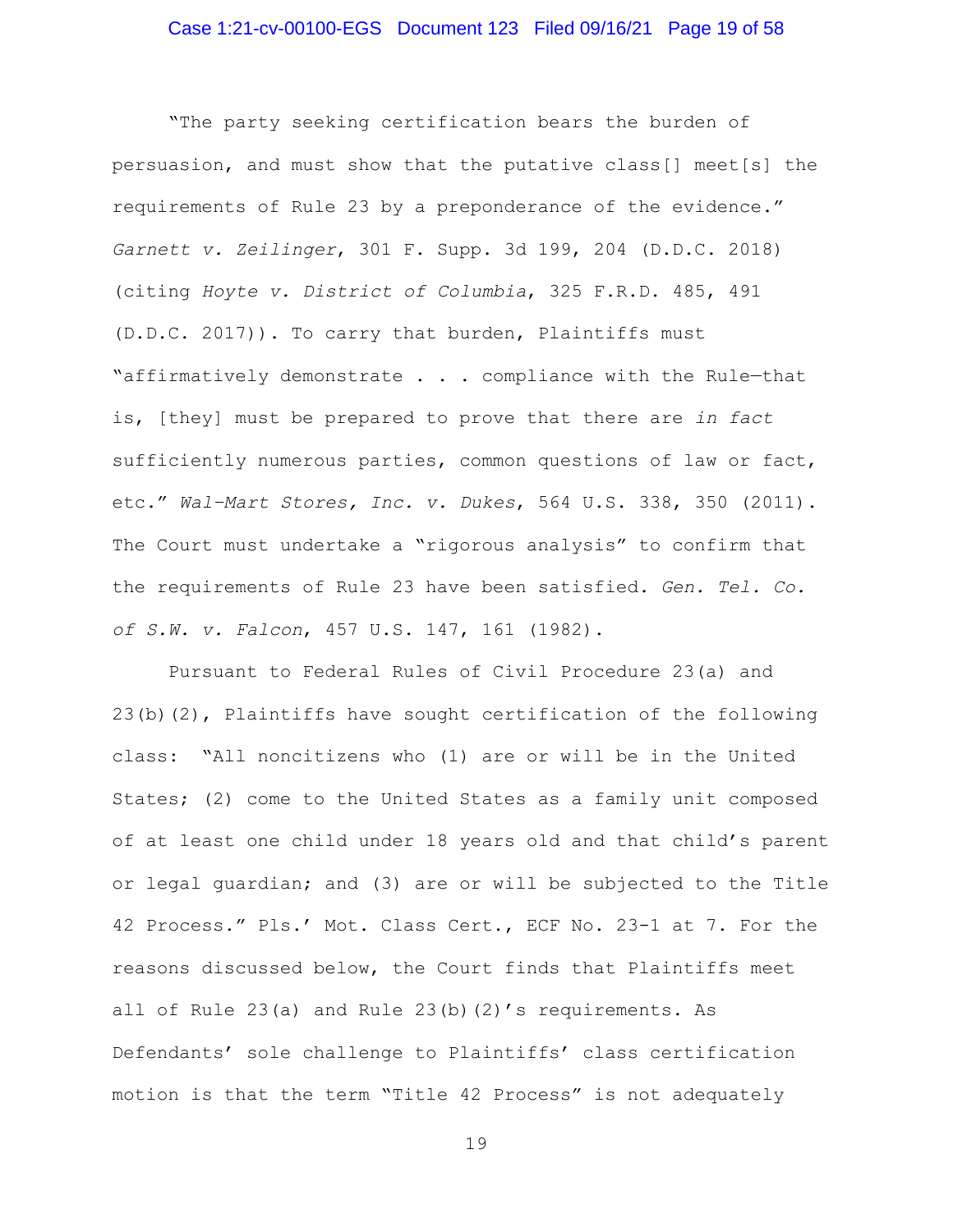#### Case 1:21-cv-00100-EGS Document 123 Filed 09/16/21 Page 20 of 58

defined, Defs.' Opp'n, ECF No. 76 at 16; the Court shall first address the sufficiency of the class definition before briefly analyzing the remaining Rule 23(a) and Rule 23(b)(2) requirements.

## **1. Class Definition**

"[I]t is far from clear that there exists in this [D]istrict a requirement that a class . . . must demonstrate ascertainability to merit certification." *Ramirez v. USCIS*, 338 F. Supp. 3d 1, 48 (D.D.C. 2018); *see also Hoyte v. District of Columbia*, 325 F.R.D. 485, 489 n.3 (D.D.C. 2017) (noting that "[t]he ascertainability requirement, while adopted by some courts in this district, has been recently disavowed by four federal appellate courts" and explaining that "the D.C. Circuit has not opined on the requirement"). However, the requirement of "definiteness" has been imposed by some courts as an "implied requirement" for class certification, in addition to the express requirements in Rule 23. *See DL v. District of Columbia*, 302 F.R.D. 1, 17 (D.D.C. 2013). This "common-sense requirement," *Pigford v. Glickman*, 182 F.R.D. 341, 346 (D.D.C. 1998); is designed primarily to ensure the proposed class is administratively manageable, *see Hartman v. Duffey*, 19 F.3d 1459, 1471 (D.C. Cir. 1994). "It is not designed to be a particularly stringent test, but plaintiffs must at least be able to establish that 'the general outlines of the membership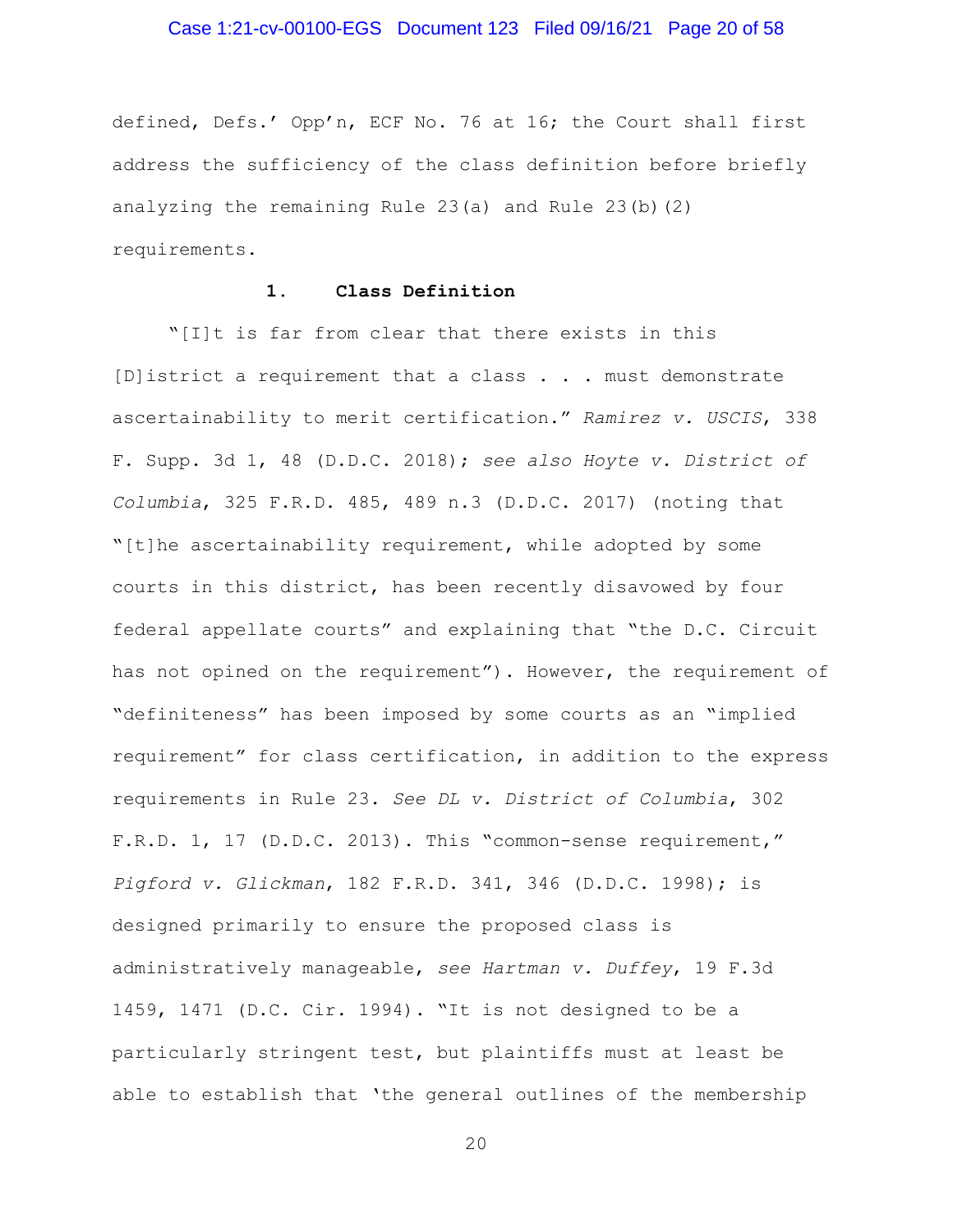## Case 1:21-cv-00100-EGS Document 123 Filed 09/16/21 Page 21 of 58

of the class are determinable at the outset of the litigation.'" *Pigford*, 182 F.R.D. at 346 (quoting 7A Charles Alan Wright, Arthur R. Miller & Mary Kay Kane, Federal Practice and Procedure § 1760 at 118).

"[W]here the plaintiff seeks certification of an injunctive class pursuant to Rule  $23(b)(2)$ , 'actual membership of the class need not . . . be precisely delimited' because such cases will not require individualized notice, opt-out rights, or individual damage assessments, and the defendant will be required to comply with the relief ordered no matter who is in the class.'" *Brewer v. Lynch*, No. 08-1747, 2015 WL 13604257, at \*6 (D.D.C. Sept. 30, 2015). In those cases, the definiteness requirement is satisfied as long as plaintiffs can establish the "existence of a class" and propose a class definition that "accurately articulates 'the general demarcations' of the class of individuals who are being harmed by the alleged deficiencies." *See, e.g.*, *Kenneth R. v. Hassan*, 293 F.R.D. 254, 264 (D.N.H. 2013); *see also DL*, 302 F.R.D. at 17 ("Because the rationale for precise ascertainability is inapposite in the  $23(b)(2)$  context, . . . it is not required in cases such as this where only injunctive relief is sought and notice is not required.").

Defendants contend that Plaintiffs have failed to establish that the proposed class satisfies the requirements of Rule 23(a) and Rule 23(b)(2) because the phrase "Title 42 Process" is not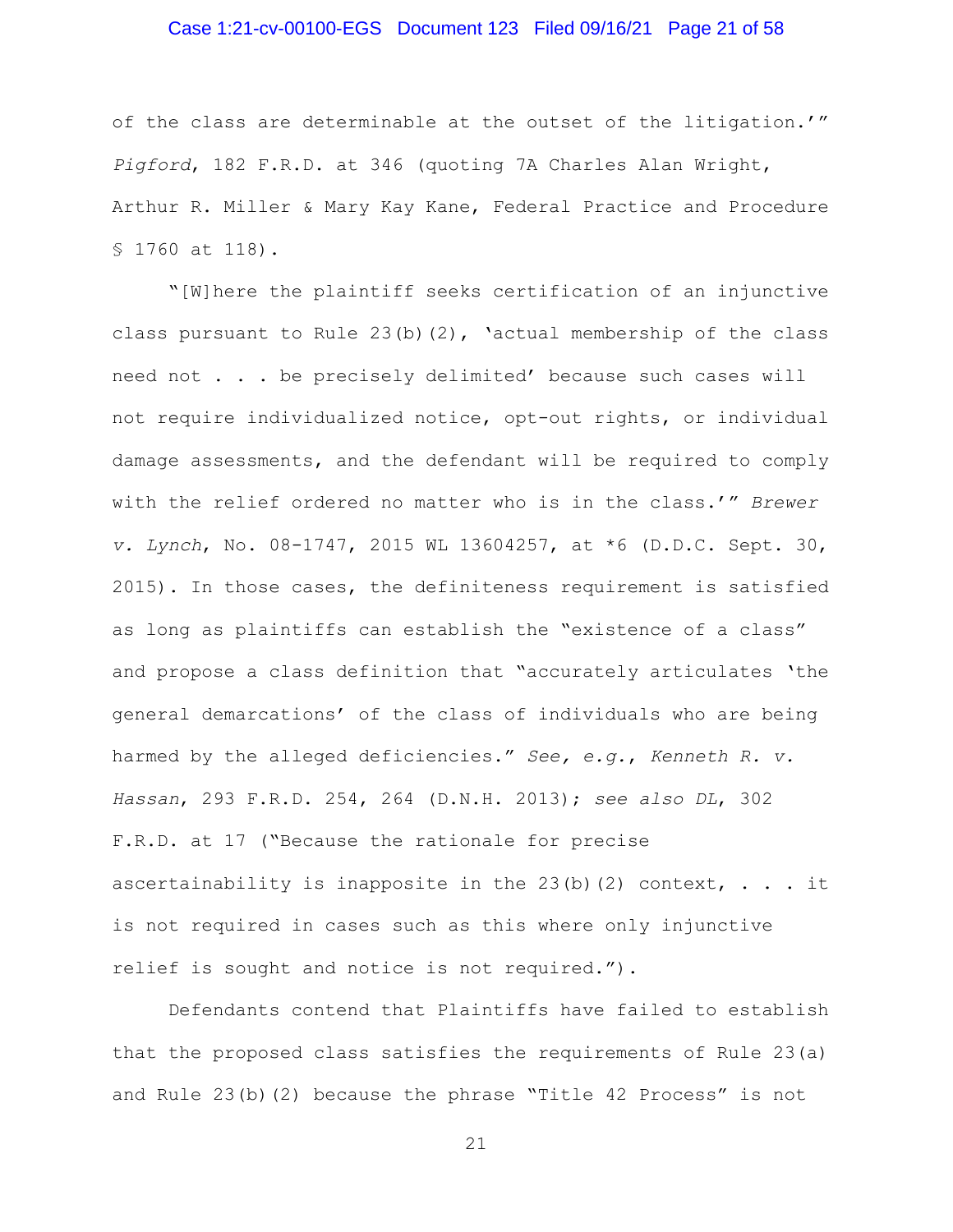## Case 1:21-cv-00100-EGS Document 123 Filed 09/16/21 Page 22 of 58

defined within the class definition. Defs.' Opp'n, ECF No. 76 at 16. They argue that, due to the lack of a definition, "Plaintiffs have not established that the conduct they seek to enjoin or declare unlawful will be 'as to all of the class members or as to none of them.'" *Id.* (quoting Fed. R. Civ. P. 23(b)(2)). While Defendants concede that "it is no secret that Plaintiffs challenge the 'practice of summary expulsion under the Title 42 Process' and the alleged lack of access to asylum," they argue that the Amended Complaint and Class Certification Motion include statements that suggest that the "class definition might include practices that Plaintiffs do not challenge as unlawful." *Id.* at 17. Specifically, Defendants note that Plaintiffs refer to the "Title 42 Process" as a "system established in a set of agency documents—a new regulation, several orders, and an implementation memo," and that the Amended Complaint states that, "*[a]mong other things*, the Title 42 Process authorizes the summary expulsion of noncitizens, including vulnerable families seeking asylum in this country, without any of the procedural protections guaranteed by Congress." *Id.* (quoting Am. Compl., ECF No. 22 ¶¶ 1, 3) (cleaned up).

The Court disagrees. As an initial matter, the Court notes that a "vague and ambiguous class definition" is not automatically "fatal[]" to a motion for class certification.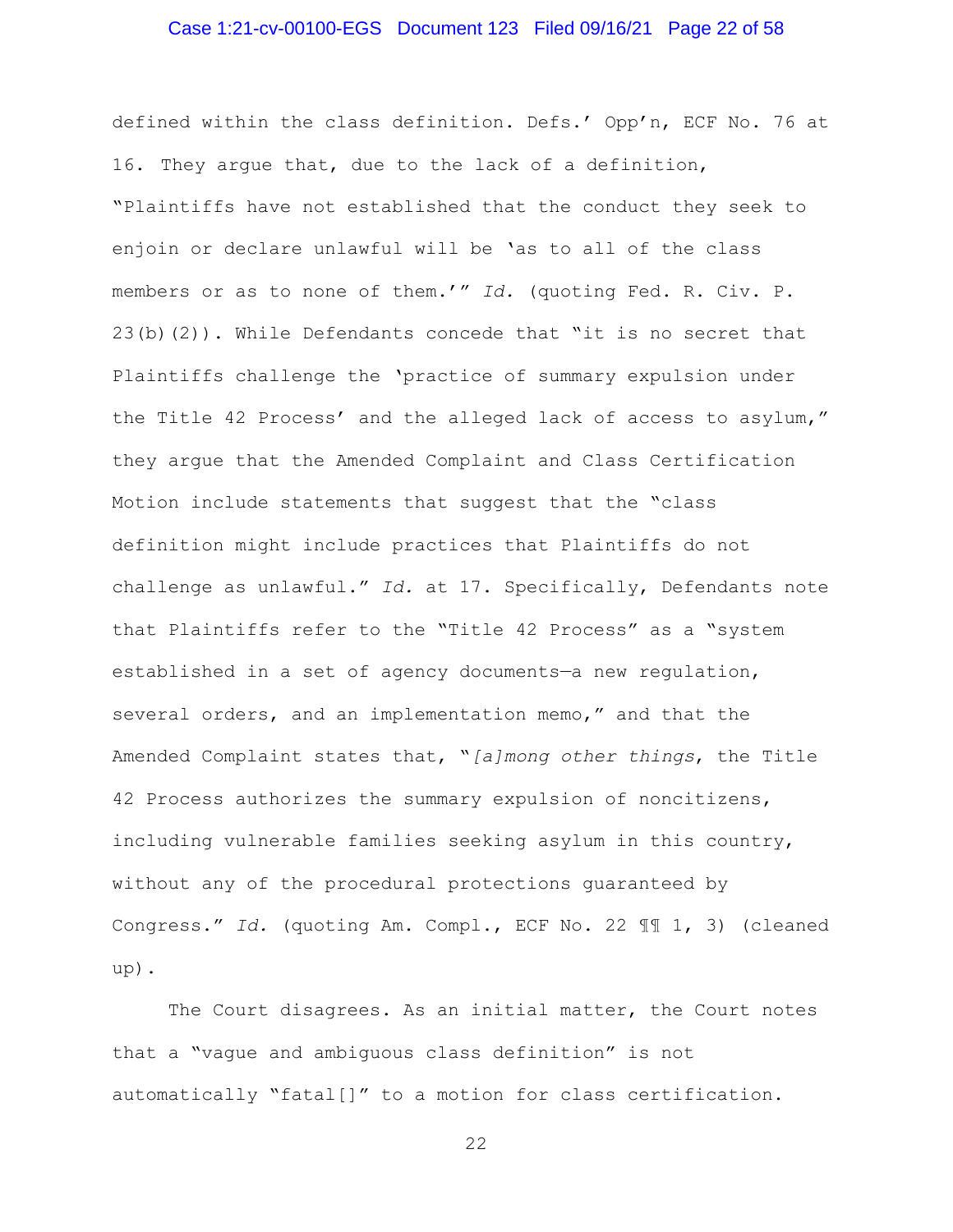## Case 1:21-cv-00100-EGS Document 123 Filed 09/16/21 Page 23 of 58

Defs.' Opp'n, ECF No. 76 at 15-17. The case law is clear that the mere existence of a problematic class definition does not automatically mandate denial of class certification. *See Brewer*, 2015 WL 13604257, at \*7. Rather, "[w]hen appropriate, district courts may redefine classes . . . sua sponte prior to certification." *Borum v. Brentwood Village, LLC*, 324 F.R.D. 1, 8 (D.D.C. 2018); *see also Wagner v. Taylor*, 836 F.2d 578, 589-90 (D.C. Cir. 1987) (stating that district courts may "exercise . . . broad discretion to redefine and reshape the proposed class to the point that it qualifies for certification under Rule 23").

Here, however, the proposed class is not so poorly defined as to require sua sponte redefinition by the Court. First, Plaintiffs' amended complaint, motions, and reply brief each set forth a fairly descriptive definition of the Title 42 Process as referring to the practice of summarily expelling asylum-seeking families since late March 2020. *See* Pls.' Mot. Class Cert., ECF No. 23-1 at 7 ("A class action lawsuit is appropriate to challenge Defendants' unlawful practice of summarily expelling vulnerable families with minor children under their shadow deportation system, referred to here as the 'Title 42 Process' or 'Title 42 Policy.'"); Pls.' Mot. Prelim. Inj., ECF No. 57-1 at 9 ("Defendants moved to summarily deport [Plaintiffs] based on an unprecedented and unlawful expulsion process, invoking the public health powers of the Centers for Disease Control and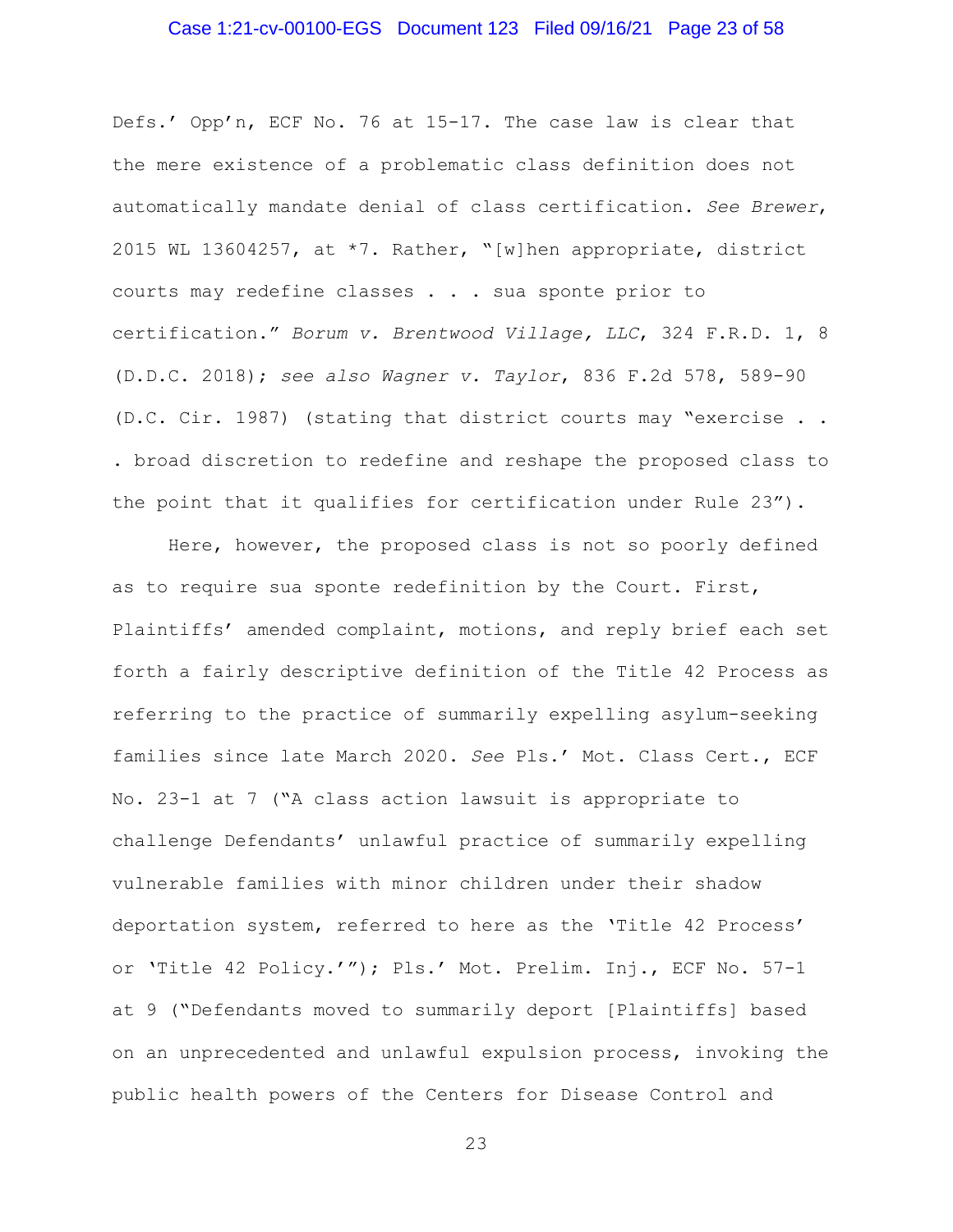#### Case 1:21-cv-00100-EGS Document 123 Filed 09/16/21 Page 24 of 58

Prevention ('CDC'), specifically 42 U.S.C. § 265 (the 'Title 42 Process')."); Pls.' Reply, ECF No. 118 at 29 ("Plaintiffs have identified and challenged 'a uniform policy or practice' of 'expulsion,' and sought relief enjoining application of the challenged CDC orders to the class."); Am. Compl., ECF No. 22 ¶ 3 ("Among other things, the Title 42 Process authorizes the summary expulsion of noncitizens, including vulnerable families seeking asylum in this country, without any of the procedural protections guaranteed by Congress—even if the families show no signs of having COVID-19.").

Second, although Plaintiffs do use the phrase "among other things" in one sentence within their Amended Complaint, Defendants' argument is weakened by their own acknowledgment that the focus of this litigation is the "'practice of summary expulsion under the Title 42 Process' and the alleged lack of access to asylum." Defs.' Opp'n, ECF No. 76 at 16.

And third, Defendants' reliance on the Seventh Circuit case *Rahman v. Chertoff*, 530 F.3d 622 (7th Cir. 2008), is misplaced. In *Rahman*, the plaintiffs sought to certify a class of citizens defined as "[a]ll United States citizens who now are and/or in the future will be subjected to detentions upon reentry to the United States as a result of defendants' contested policies, practices and customs." *Id.* at 625. However, the class definition did not specify what "defendants' contested policies,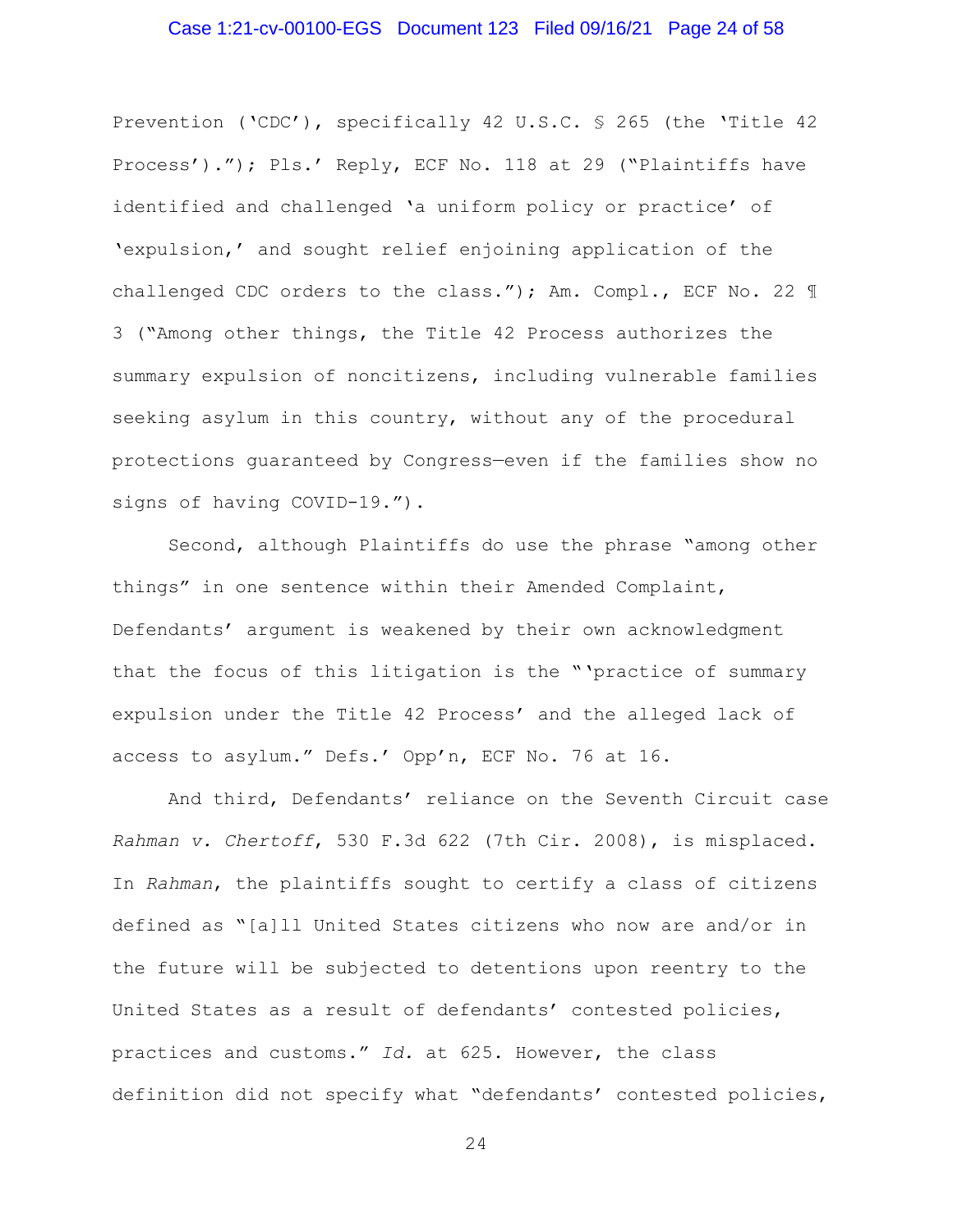## Case 1:21-cv-00100-EGS Document 123 Filed 09/16/21 Page 25 of 58

practices and customs" were. *Id.* The Seventh Circuit therefore denied the plaintiffs' motion to certify, explaining that "[a] class of all persons now or in the future subject to unspecified practices may have nothing to do with the named representatives' injuries, or what caused them." *Id.* at 626. The court also noted that the undefined class was "hard to evaluate" and "incompatible" with the "typicality" requirement. *Id.* at 627.

Here, Defendants argue that Plaintiffs' class definition "suffers from similar infirmities." Defs.' Opp'n, ECF No. 76 at 16. But not only is *Rahman* non-binding on this Court, it is also distinguishable on the facts. Significantly, though Plaintiffs refer to the "Title 42 Process" generally as a "system established in a set of agency documents—a new regulation, several orders, and an implementation memo," *id*. at 17; Plaintiffs' Amended Complaint and motions briefing also separately identify and describe each regulation, order, and memo. *See, e.g.*, Am. Compl., ECF No. 22 ¶¶ 41-66. Thus, unlike in *Rahman*, the Court is able to easily evaluate the application of specific policies and procedures on the proposed class members, and any "administrative feasibility requirement" is satisfied because identifying the class members under this definition would not require much, if any, individual factual inquiry. *See Brewer,* 2015 WL 13604257, at \*6.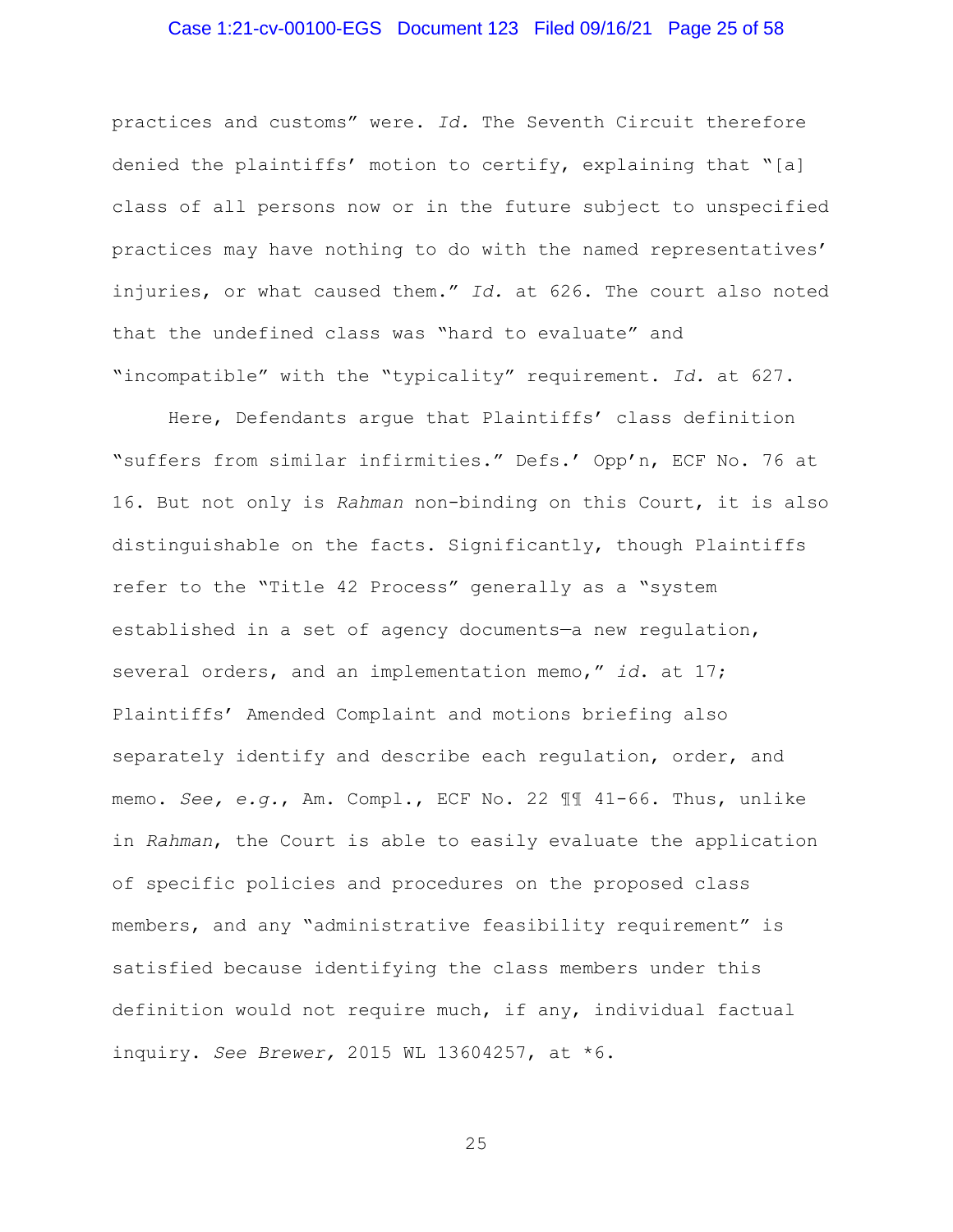## **2. Rule 23(a) Requirements**

#### **a. Numerosity**

Because of the general rule in favor of confining litigation to the named parties only, a class action is appropriate only when "the class is so numerous that joinder of all members is impracticable." Fed. R. Civ. P. 23(a)(1). Although Plaintiffs need not clear any "specific threshold," as a general benchmark, "courts in this jurisdiction have observed that a class of at least forty members is sufficiently large to meet this requirement." *Taylor v. D.C. Water & Sewer Auth.*, 241 F.R.D. 33, 37 (D.D.C. 2007). Plaintiffs may satisfy the requirement by supplying estimates of putative class members, *see Pigford*, 182 F.R.D. at 347–48; "[s]o long as there is a reasonable basis for the estimate provided," *Kifafi v. Hilton Hotels Ret. Plan*, 189 F.R.D. 174, 176 (D.D.C. 1999).

Here, Defendants do not dispute that the proposed class satisfies the numerosity requirement. Plaintiffs have provided evidence that, between March 2020 and December 2020, approximately  $21,515$  members of family units<sup>4</sup> were subject to the CDC Order and its previous iterations, *see* Kang Decl., ECF No. 23-2 ¶ 4; and that, between April 2020 and December 2020,

<sup>4</sup> The CBP defines a "family unit" as "the number of individuals (either a child under 18 years old, parent or legal guardian) apprehended with a family member." *See* Kang Decl., ECF No. 23-2 ¶ 3.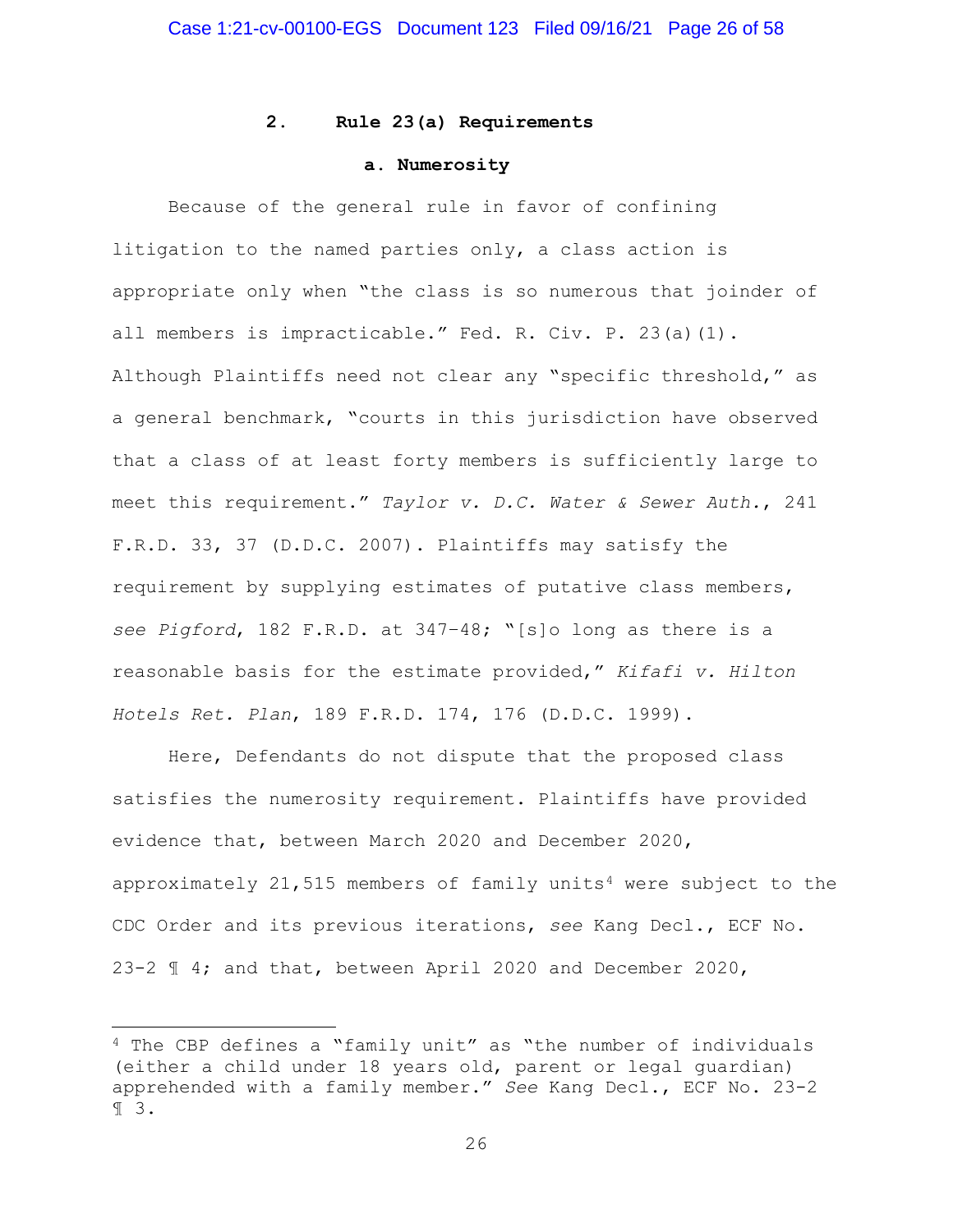## Case 1:21-cv-00100-EGS Document 123 Filed 09/16/21 Page 27 of 58

"approximately 21,018 members of family units (81%) were expelled under Title 42," *id.* ¶ 6. Accordingly, the Court finds that the numerosity requirement is met. *See O.A. v. Trump*, 404 F. Supp. 3d 109, 155 (D.D.C. 2019) (finding numerosity established by evidence in the administrative record estimating that the class consisted of "thousands of migrants who have crossed and will cross the United States' southern border outside ports of entry").

## **b. Commonality**

A plaintiff seeking class certification must also establish that "there are questions of law or fact common to the class." Fed. R. Civ. P. 23(a)(2). This requires more than the identification of the purported violation of the same provision of law. *See DL v. District of Columbia*, 713 F.3d 120, 127–30 (D.C. Cir. 2013) (vacating an order certifying a class composed of students who were purportedly each denied a free appropriate public education on the ground that plaintiffs had identified only sufferers of a violation of the same provision of law and had not met the commonality requirement). Instead, the claims must depend on "a common contention [that] is capable of classwide resolution—which means that determination of its truth or falsity will resolve an issue that is central to the validity of each one of the claims in one stroke." *Wal–Mart Stores*, 564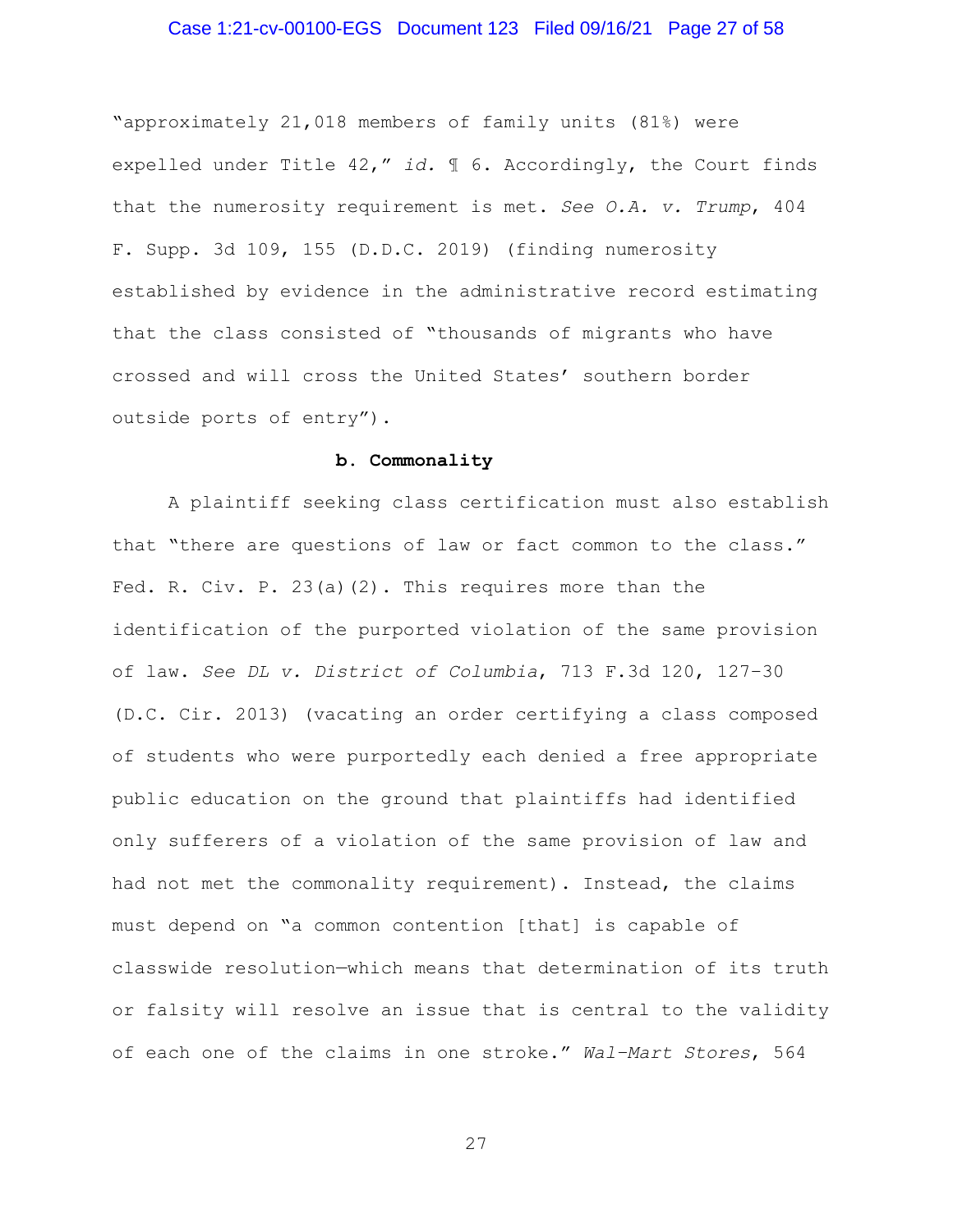## Case 1:21-cv-00100-EGS Document 123 Filed 09/16/21 Page 28 of 58

U.S. at 350. "Even a single common question will do." *Id.* at 359 (cleaned up).

As the D.C. Circuit has explained, commonality is satisfied where there is "a uniform policy or practice that affects all class members." *DL*, 713 F.3d at 128; *see also O.A.*, 404 F. Supp. 3d at 156 (finding commonality satisfied where "[a]ll members of the proposed class, and all of the proposed class representatives, face the same threat of injury" and where "[a]ll challenge the same Rule on the same grounds, and all seek the same remedy—invalidation of the Rule"). Here, Plaintiffs are challenging the lawfulness of the Title 42 Process, which is a uniform policy that applies to each Plaintiff and all members of the proposed class. Moreover, "[n]ot only do all class members present the same challenge to the policy, but there also is no evident variation among them concerning their ultimate entitlement to relief: if any person in the class has a meritorious claim, they all do." *J.D. v. Azar*, 925 F.3d 1291, 1321 (D.C. Cir. 2019). The Court can, therefore, conclude that "common questions of law and fact" unite the class members' claims. *Damus v. Nielsen*, 313 F. Supp. 3d 317, 332 (D.D.C. 2018) (finding that "the allegation that the five ICE Field Officers are no longer providing the 'individualized determinations' of parole eligibility and procedural protections required by the Parole Directive" satisfied the commonality requirement).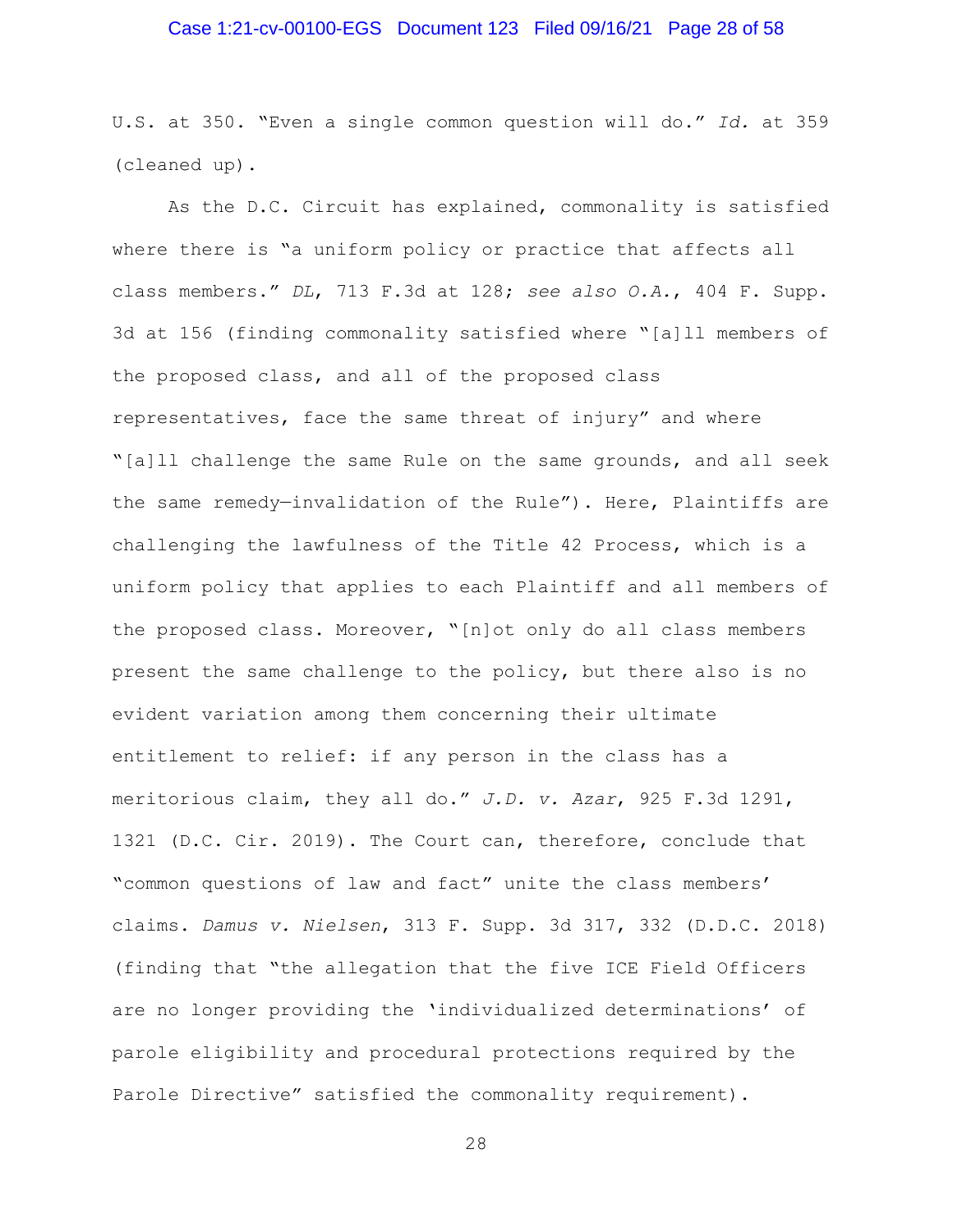## **c. Typicality**

A class representative satisfies the typicality requirement if the representative's "claims are based on the same legal theory as the claims of the other class members" and her "injuries arise from the same course of conduct that gives rise to the other class members' claims." *Bynum*, 214 F.R.D. at 35. Put another way, a representative's claims are typical of those of the class when "[t]he plaintiffs allege that their injuries derive from a unitary course of conduct by a single system." *Marisol A. v. Giuliani*, 126 F.3d 372, 377 (2d Cir. 1997). Here, Plaintiffs and all members of the proposed class face the same injury: the threat of expulsion pursuant to the Title 42 Process. All challenge the same policy on the same grounds, and all seek the same remedy—invalidation of the Title 42 Process. Thus, the typicality requirement is met.

#### **d. Adequacy**

"The adequacy requirement aims to ensure that absent class members will not be bound by the outcome of a suit in which they were not competently and fairly represented." *J.D.*, 925 F.3d at 1312. "Adequacy embraces two components: the class representative (i) 'must not have antagonistic or conflicting interests with the unnamed members of the class' and (ii) 'must appear able to vigorously prosecute the interests of the class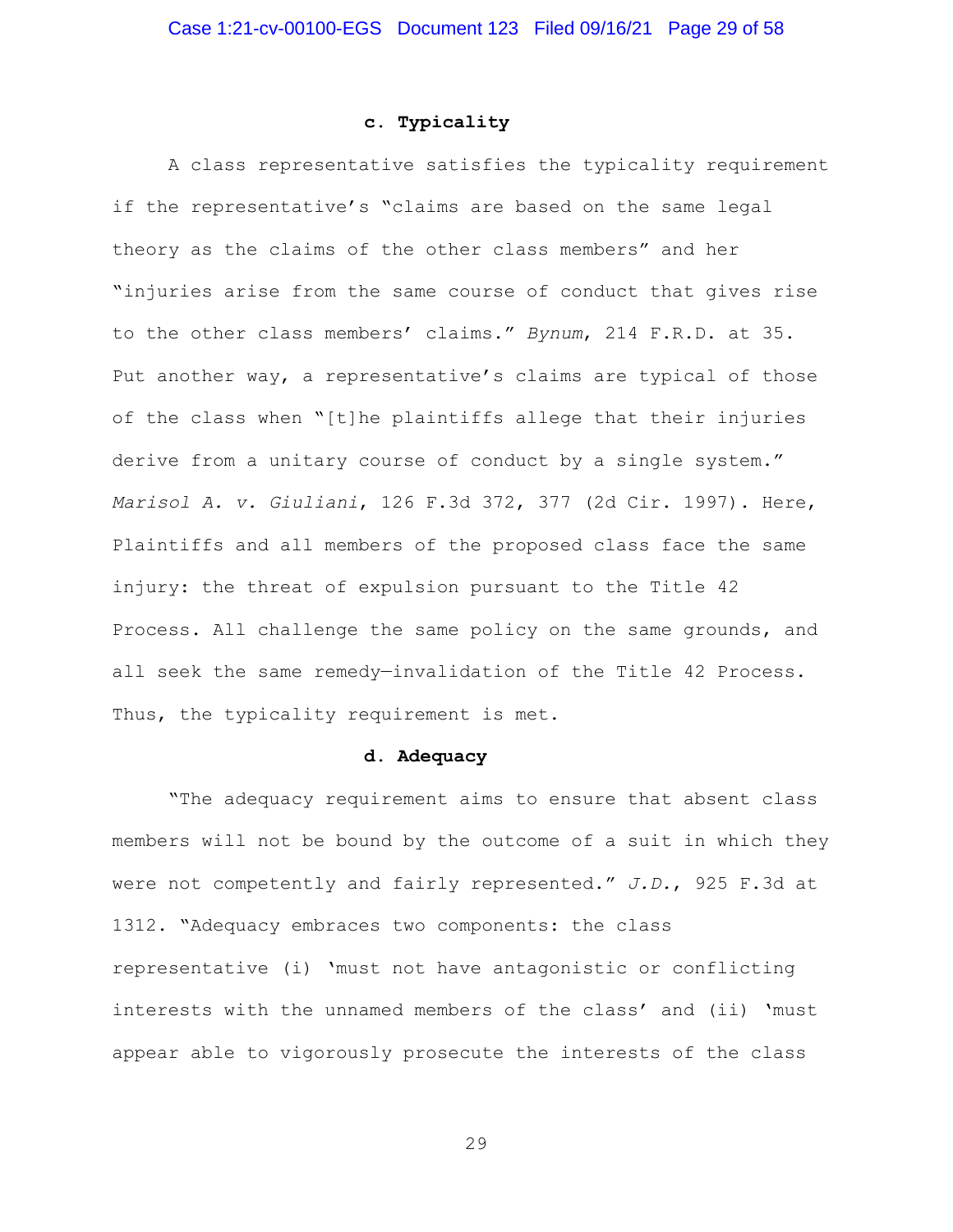#### Case 1:21-cv-00100-EGS Document 123 Filed 09/16/21 Page 30 of 58

through qualified counsel.'" *Id.* (quoting *Twelve John Does v. District of Columbia*, 117 F.3d 571, 575 (D.C. Cir. 1997)).

Defendants also do not dispute that Plaintiffs have satisfied the adequacy requirement. First, Defendants have not identified—and the Court is unaware of—any interest Plaintiffs have that is antagonistic to or conflicts with the putative class members. Rather, courts have found that where, as here, the plaintiffs "seek identical relief for all class members, . . . there are no conflicting interests that might derail certification on this prong." *Coleman ex rel. Bunn v. District of Columbia*, 306 F.R.D. 68, 84 (D.D.C. 2015). Second, the Court concludes that Plaintiffs' current counsel are "willing and have the ability vigorously to litigate this case and to protect the interests of absent class members." *O.A.*, 404 F. Supp. 3d at 157.

#### **3. Rule 23(b)(2) Requirement**

Having determined that Plaintiffs meet the requirements of Rule 23(a), the Court must next determine whether they meet the requirements of Rule  $23(b)(2)$ . Rule  $23(b)(2)$  applies if "the party opposing the class has acted or refused to act on grounds that apply generally to the class, so that final injunctive relief or corresponding declaratory relief is appropriate respecting the class as a whole." Fed. R. Civ. P. 23(b)(2). "The key to the (b)(2) class is the indivisible nature of the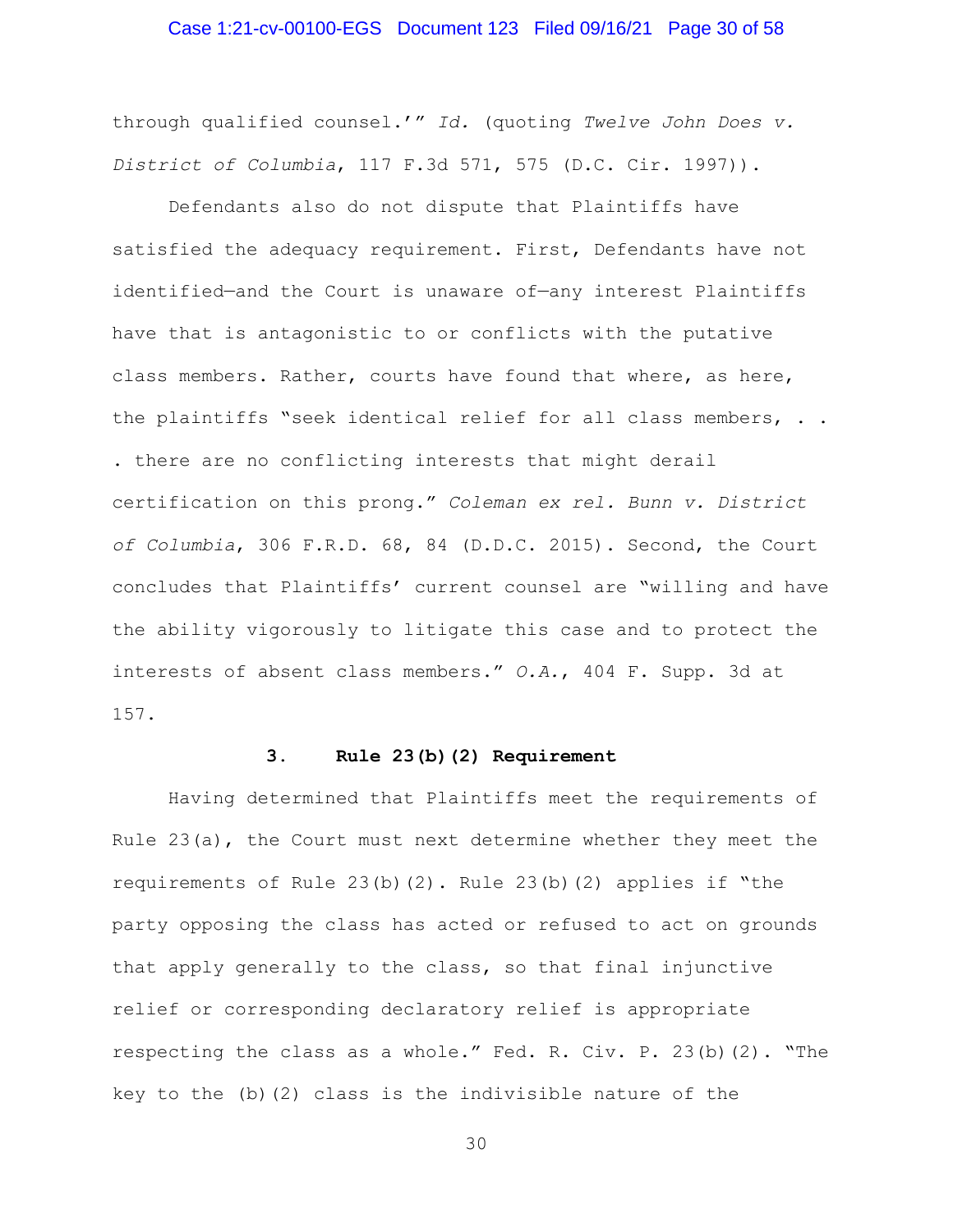#### Case 1:21-cv-00100-EGS Document 123 Filed 09/16/21 Page 31 of 58

injunctive or declaratory remedy warranted—the notion that the conduct is such that it can be enjoined or declared unlawful only as to all of the class members or as to none of them." *Wal-Mart*, 564 U.S. at 360 (internal quotation marks and citations omitted). Rule 23(b)(2) imposes "two requirements: (1) that defendant's actions or refusal to act are 'generally applicable to the class' and (2) that plaintiffs seek final injunctive relief or corresponding declaratory relief on behalf of the class." *Bynum*, 214 F.R.D. at 37.

Plaintiffs have satisfied both requirements here. The relief Plaintiffs seek—among other things, a declaration that the Title 42 Process is unlawful and an injunction prohibiting Defendants from applying the Title 42 Process to Plaintiffs and proposed class members—is "generally applicable to the class" and is indivisible. *See Damus*, 313 F. Supp. 3d at 334–35 (finding Rule 23(b)(2) satisfied where plaintiffs were not asking the court "to remedy discrete errors in their parole determinations," but rather "only . . . address an alleged systematic harm"); *R.I.L-R v. Johnson*, 80 F. Supp. 3d 164, 182 (D.D.C. 2015) (finding Rule 23(b)(2) satisfied where plaintiffs sought to enjoin ICE from consideration of particular factor in making detention determination). Plaintiffs also do not seek individualized relief, and thus this is not a case where "each individual class member would be entitled to a *different*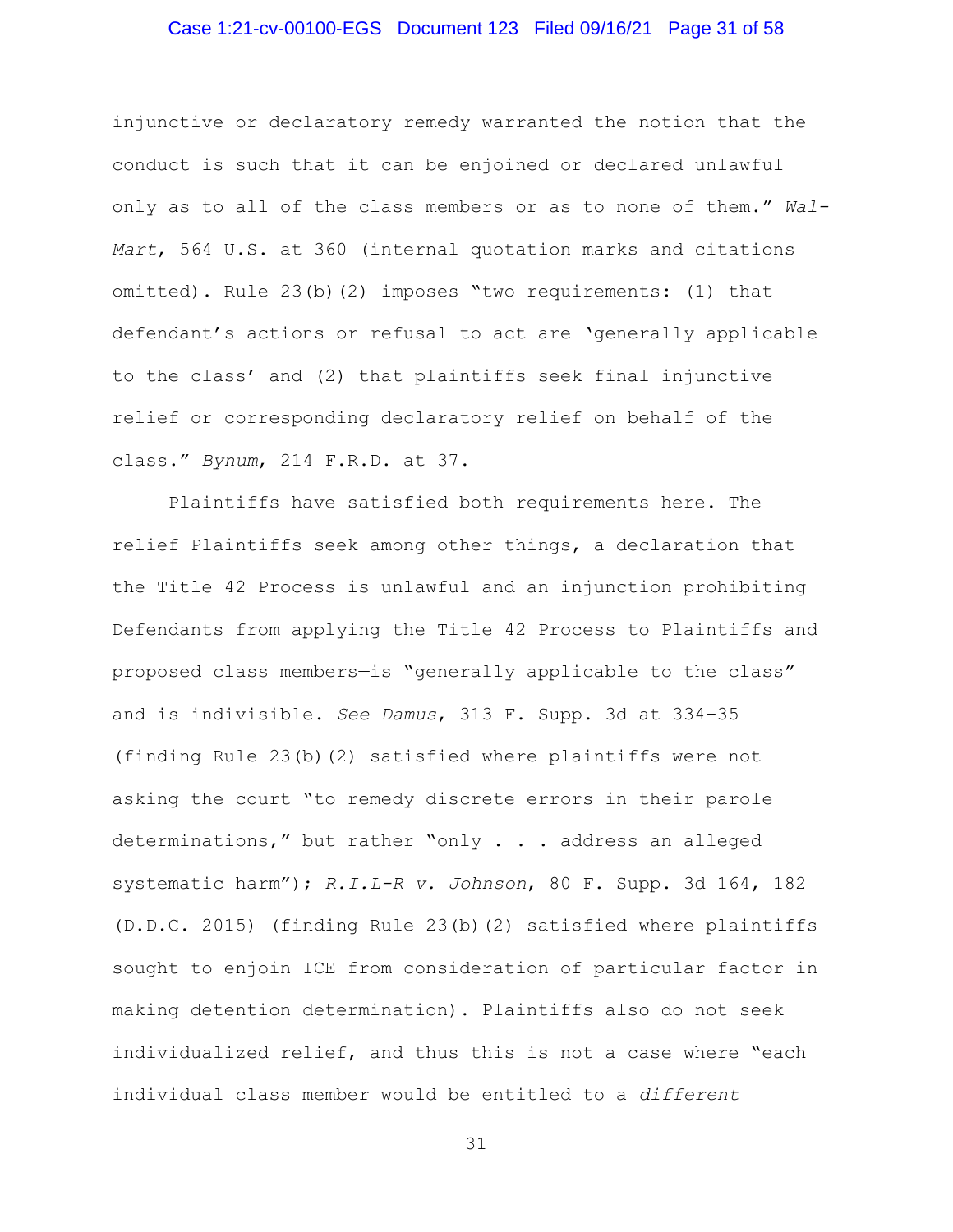## Case 1:21-cv-00100-EGS Document 123 Filed 09/16/21 Page 32 of 58

injunction or declaratory judgment against the defendant." *Wal– Mart*, 564 U.S. at 360; *see also Ramirez*, 338 F. Supp. 3d at 48 (finding Rule 23(b) satisfied where plaintiffs "d[id] not seek a court order mandating any particular outcome with respect to any particular [individual plaintiff]").

For all these reasons, the Court grants Plaintiffs' motion for class certification.

#### **B. Plaintiffs' Motion for Preliminary Injunction**

# **1. Plaintiffs Are Likely to Succeed on the Merits**

Plaintiffs argue that the CDC Orders instituting the Title 42 Process exceed the authority granted by Congress pursuant to Section 265 because "[n]othing in [Section] 265, or Title 42 more generally, purports to authorize any deportations, much less deportations in violation of" statutory procedures and humanitarian protections, including the right to seek asylum. Pls.' Mot. Prelim. Inj., ECF No. 57-1 at 17-18. The Court agrees and finds that Plaintiffs have shown that they are likely to succeed on the merits of their claim.

*Chevron, USA, Inc. v. Nat. Res. Def. Council, Inc.*, 467 U.S. 837 (1984), provides the framework for reviewing an agency's interpretation of a statute that the agency is charged with administering. *See* 467 U.S. at 837. The first step in this review process is for the court to determine "whether Congress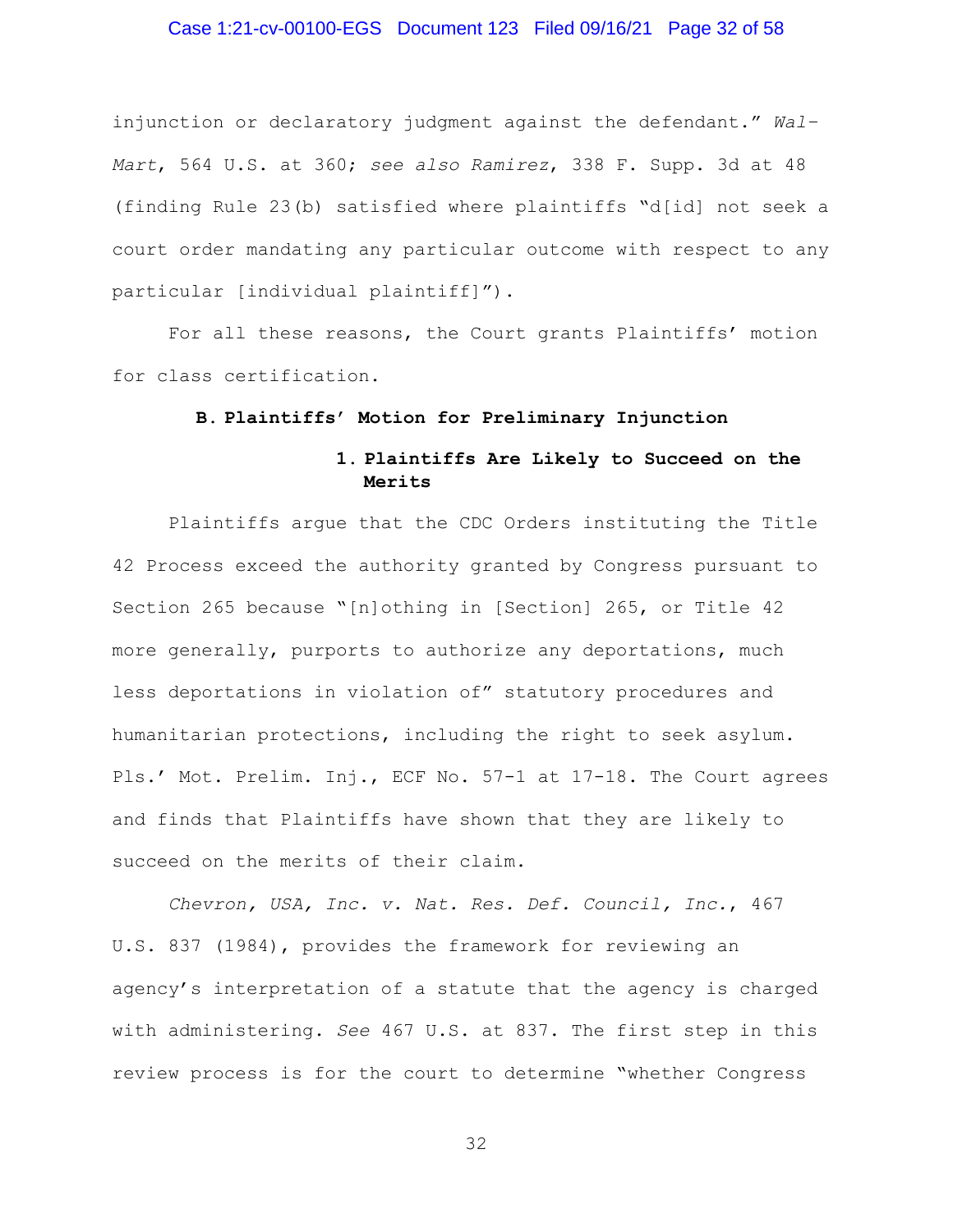#### Case 1:21-cv-00100-EGS Document 123 Filed 09/16/21 Page 33 of 58

has directly spoken to the precise question at issue." *Id.* at 842. "If the intent of Congress is clear, that is the end of the matter; for the court, as well as the agency, must give effect to the unambiguously expressed intent of Congress." *Id.* at 842– 43. In determining whether the statute unambiguously expresses the intent of Congress, the court should use all the "traditional tools of statutory construction," including looking to the text and structure of the statute, as well as its legislative history, if appropriate. *See id.* at 843 n.9; *see also Bell Atlantic Tel. Co. v. FCC*, 131 F.3d 1044, 1047 (D.C. Cir. 1997). If the court concludes that the statute is either silent or ambiguous with respect to the precise question at issue, the second step of the court's review process is to determine whether the interpretation proffered by the agency is "based on a permissible construction of the statute." *Chevron*, 467 U.S. at 843. The court must defer to agency interpretations that are not "arbitrary, capricious, or manifestly contrary to the statute." *Id.* at 844.

The Court's analysis begins with the statutory text*. See S. Cal. Edison Co. v. FERC*, 195 F.3d 17, 22-23 (D.C. Cir. 1999). Here, Section 265 states in full:

> Whenever the Surgeon General determines that by reason of the existence of any communicable disease in a foreign country there is serious danger of the introduction of such disease into the United States, and that this danger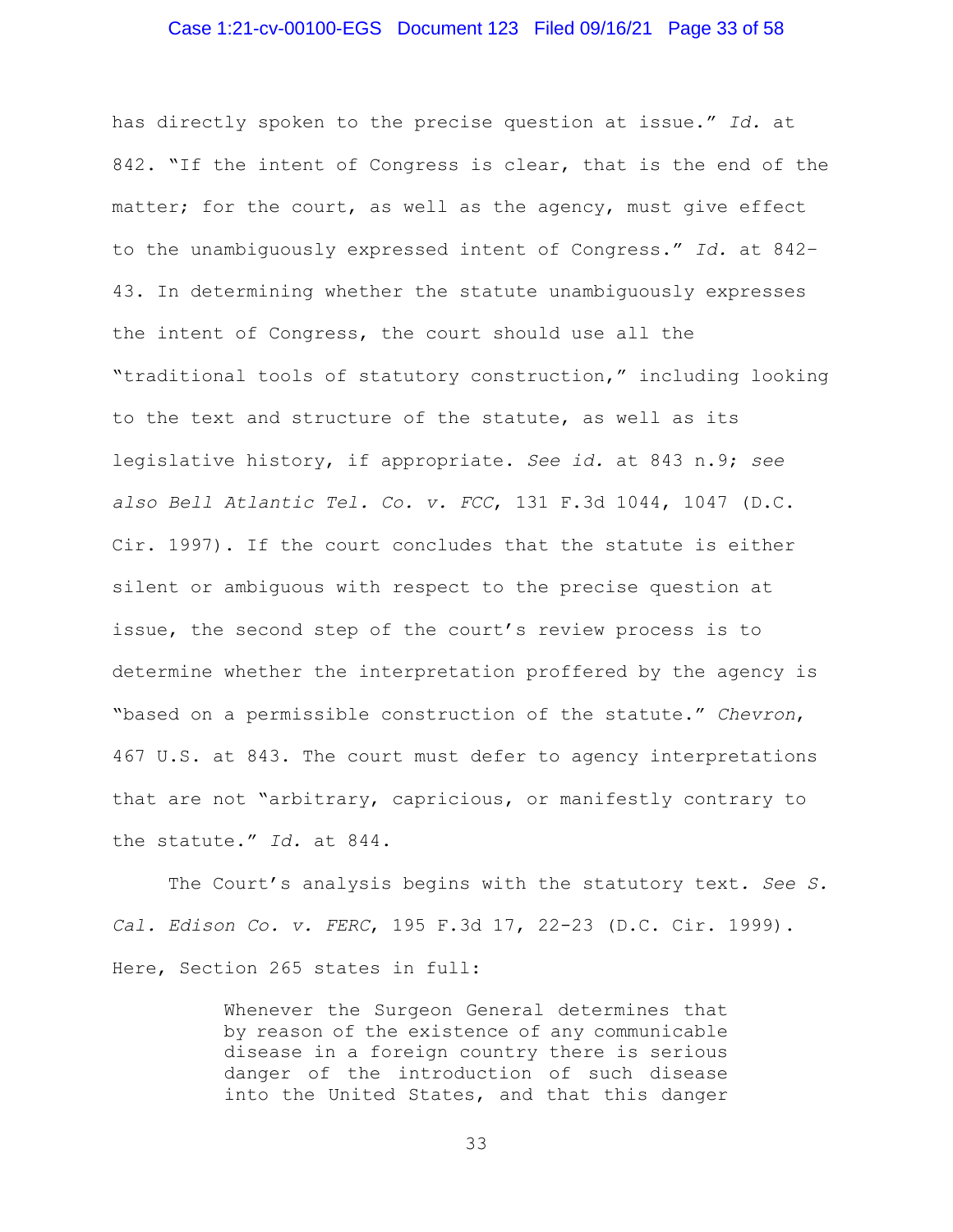is so increased by the introduction of persons or property from such country that a suspension of the right to introduce such persons and property is required in the interest of the public health, the Surgeon General, in accordance with regulations approved by the President, shall have the power to prohibit, in whole or in part, the introduction of persons and property from such countries or places as he shall designate in order to avert such danger, and for such period of time as he may deem necessary for such purpose.

#### 42 U.S.C. § 265.

As Plaintiffs point out, Section 265 simply contains no mention of the word "expel"—or any synonyms thereof—within its text. *See* Pls.' Mot. Prelim. Inj., ECF No. 57-1 at 18. The lack of express terms within the statute is significant: even "broad rulemaking power must be exercised within the bounds set by Congress," *Merck & Co. v. U.S. Dep't of Health & Human Servs.*, 385 F. Supp. 3d 81, 92, 94 (D.D.C. 2019), *aff'd*, 962 F.3d 531 (D.C. Cir. 2020) (stating that "agencies are 'bound, not only by the ultimate purposes Congress has selected, but by the means it has deemed appropriate, and prescribed, for the pursuit of those purposes'"); and the CDC "does not [have the] power to revise clear statutory terms," *Util. Air Reg. Grp. v. EPA*, 573 U.S. 302, 327 (2014).

Indeed, particularly where the statute in question regards such a "severe 'penalty'" as deportation, *Padilla v. Kentucky*, 559 U.S. 356, 365 (2010) (quoting *Fong Yue Ting v. United*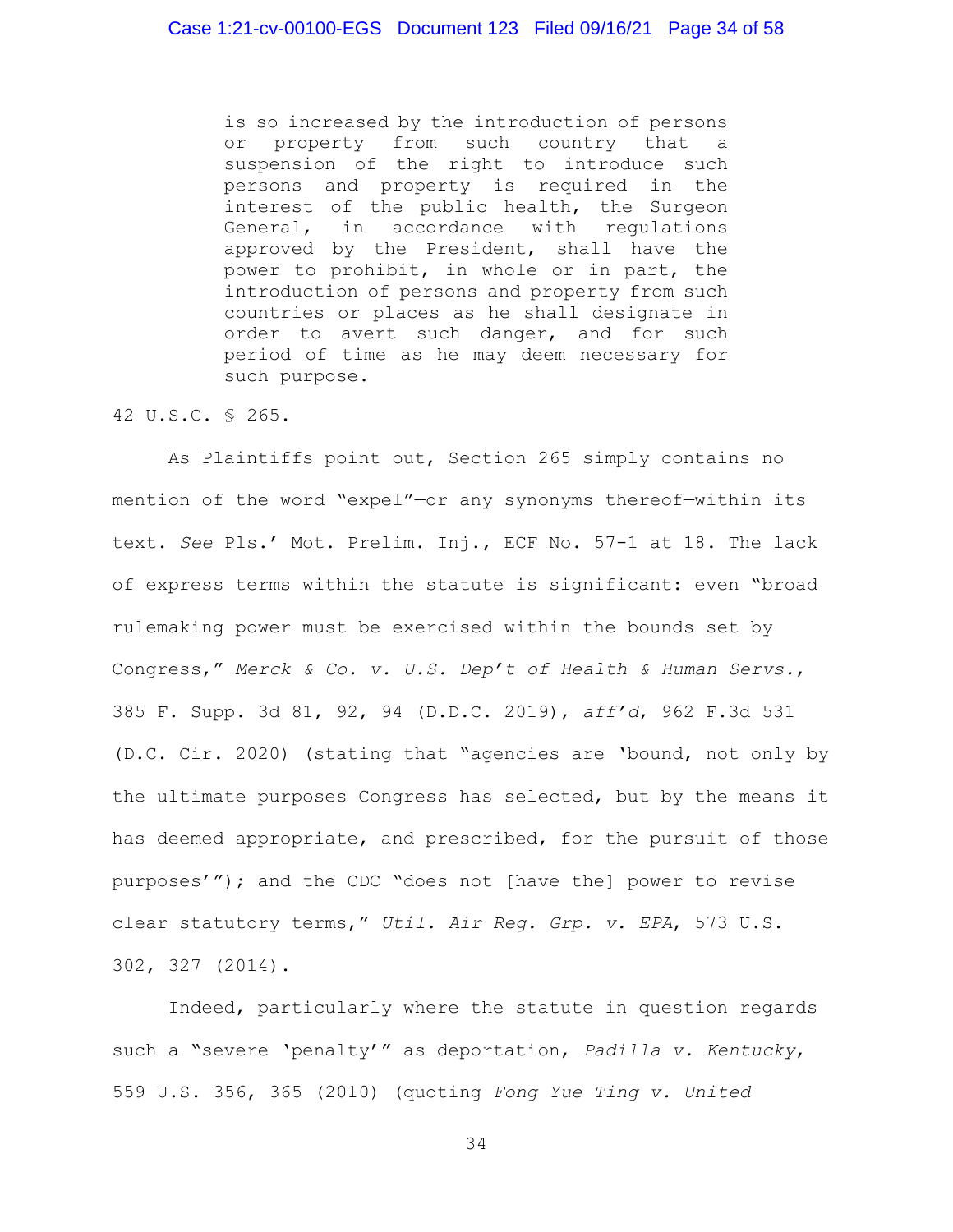#### Case 1:21-cv-00100-EGS Document 123 Filed 09/16/21 Page 35 of 58

*States*, 149 U.S. 698, 740 (1893)); the Court is loathe to recognize an implied power of forced removal from the country, *see Util. Air Reg. Grp.*, 573 U.S. at 324 ("We expect Congress to speak clearly if it wishes to assign to an agency decisions of vast 'economic and political significance.'"). Rather, as this Court explained in *P.J.E.S. v. Wolf*, 502 F. Supp. 3d 492, 512 (D.D.C. 2020), "when Congress wants to grant the power to expel individuals out of the United States, it does so plainly." *P.J.E.S.*, 502 F. Supp. 3d at 512; *see, e.g.*, 8 U.S.C. § 1225(b)(2)(A), (C) (allowing an alien who has arrived on land from a contiguous country and who is "not clearly and beyond a doubt entitled to be admitted" to be "return[ed] . . . to that territory pending a proceeding"); *id.* § 1231(a)(1)(A) ("Except as otherwise provided in this section, when an alien is ordered removed, the Attorney General shall remove the alien from the United States within a period of 90 days . . . ."); 18 U.S.C. § 3186 (authorizing a fugitive from another country found in the United States to be "take[n]  $\ldots$  . to the territory of such foreign government" by an agent of that government). Moreover, "Congress has made clear when public health concerns merit disallowing a non-citizen to remain in the United States." *P.J.E.S.*, 502 F. Supp. 3d at 539; *see* 8 U.S.C. § 1182(a)(1) (providing that "aliens who are inadmissible" are those determined "to have a communicable disease of public health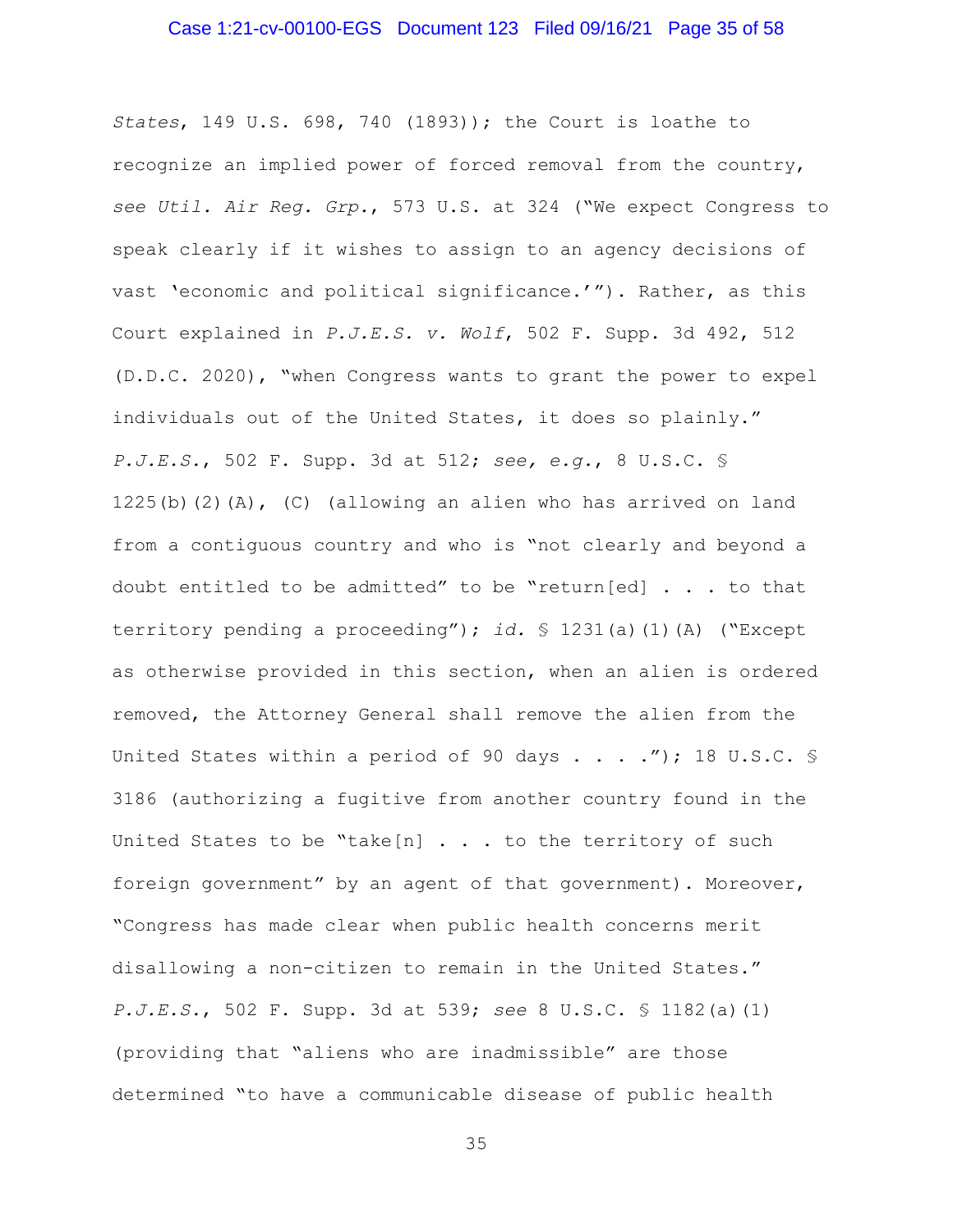#### Case 1:21-cv-00100-EGS Document 123 Filed 09/16/21 Page 36 of 58

significance"); *id.* § 1222 (providing for medical detention and examination as part of immigration processing). As the Supreme Court "ha[s] stated time and  $aqain$ [,]  $\ldots$  . courts must presume that a legislature says in a statute what it means and means in a statute what it says there." *Conn. Nat'l Bank v. Germain*, 503 U.S. 249, 253–54 (1992) (citations omitted); *see also FDA v. Brown & Williamson Tobacco Corp.*, 529 U.S. 120, 143 (2000) ("The classic judicial task of reconciling many laws enacted over time, and getting them to make sense in combination, necessarily assumes that the implications of a statute may be altered by the implications of a later statute." (internal quotation marks omitted)). And here, the plain language of Section 265, particularly when read in conjunction with the above statutes governing immigration under Title 8 of the U.S. Code, evinces no intention to grant the Executive the authority to expel or remove persons from the United States.

The Court also finds that the plain text of Section 265 is supported by the statutory context. *See Brown & Williamson Tobacco Corp.*, 529 U.S. at 132-33 (2000) ("It is a 'fundamental canon of statutory construction that the words of a statute must be read in their context and with a view to their place in the overall statutory scheme.'" (quoting *Davis v. Mich. Dep't of Treasury*, 489 U.S. 803, 809 (1989))). For example, in Section 271, Congress provided for specific "penalties" for those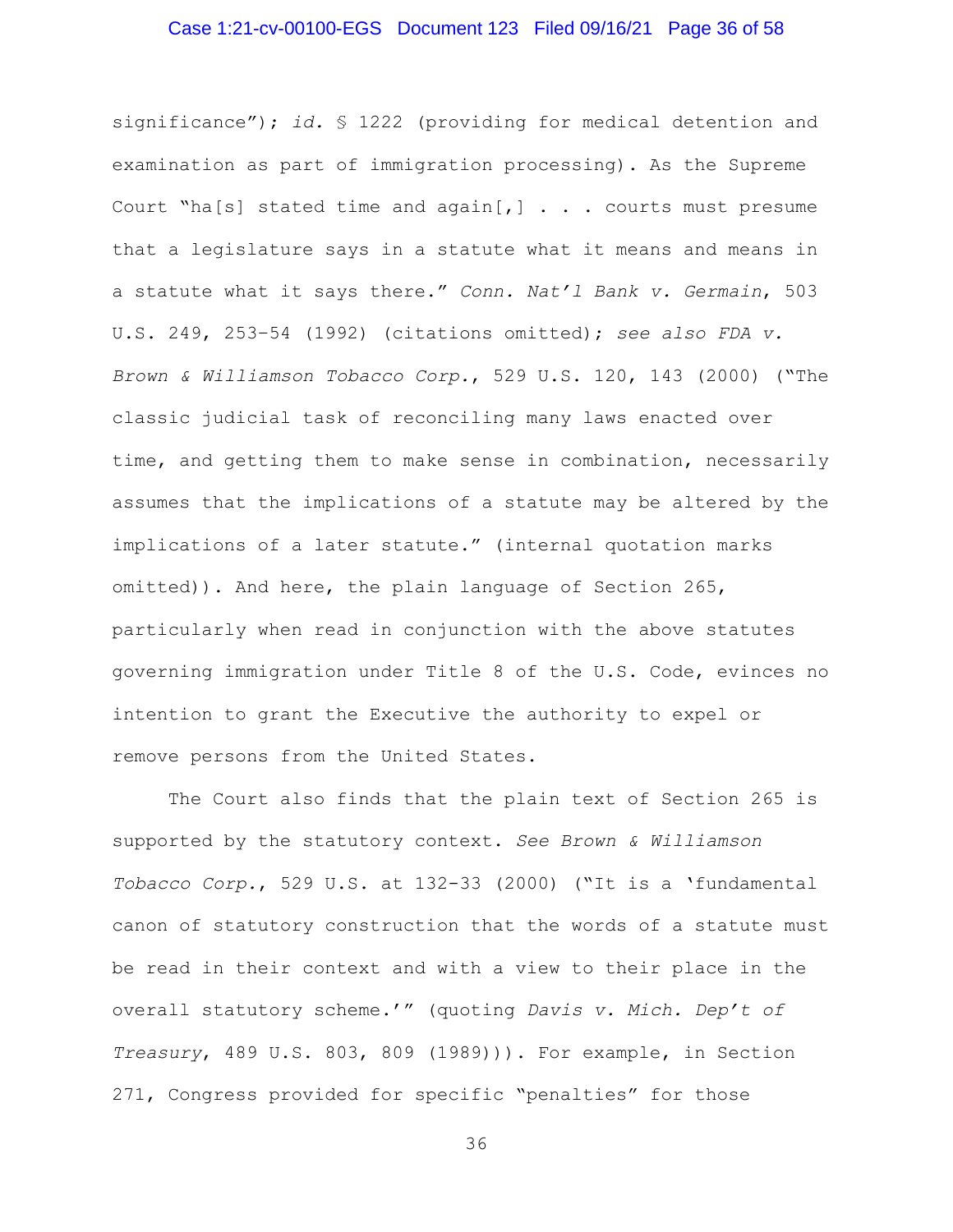## Case 1:21-cv-00100-EGS Document 123 Filed 09/16/21 Page 37 of 58

persons who or vessels that violated public health regulations prescribed under the relevant sections, including Section 265. 42 U.S.C. § 271. For individuals, Section 271 states that any violation "shall be punished by a fine of not more than \$1,000 or by imprisonment for not more than one year, or both." *Id.* § 271(a). Removal from the United States, however, is not included as a penalty. Moreover, Section 271 refers to the regulations prescribed under Section 265 and others as "*quarantine* laws," further suggesting that the CDC's powers were limited to quarantine and containment. *Id.* § 271 (emphasis added).

Neither does neighboring Section 264 contemplate the removal of persons from the United States. Section 264 authorizes the Secretary to use various public health measures to "prevent the introduction, transmission, or spread of communicable diseases." 42 U.S.C. § 264. Although Defendants rely on Section 264 as evidence of the Secretary's "sweeping authority to protect the country from potentially devastating communicable diseases," Defs.' Opp'n, ECF No. 76 at 23; the provision only mentions regulations that provide for the "apprehension, detention, examination, or conditional release of individuals" if the individual is "coming into a State or possession from a foreign country or possession." 42 U.S.C. § 264(c). Again, the authority to remove is not mentioned. "That is, in a section where one would expect the term to appear—where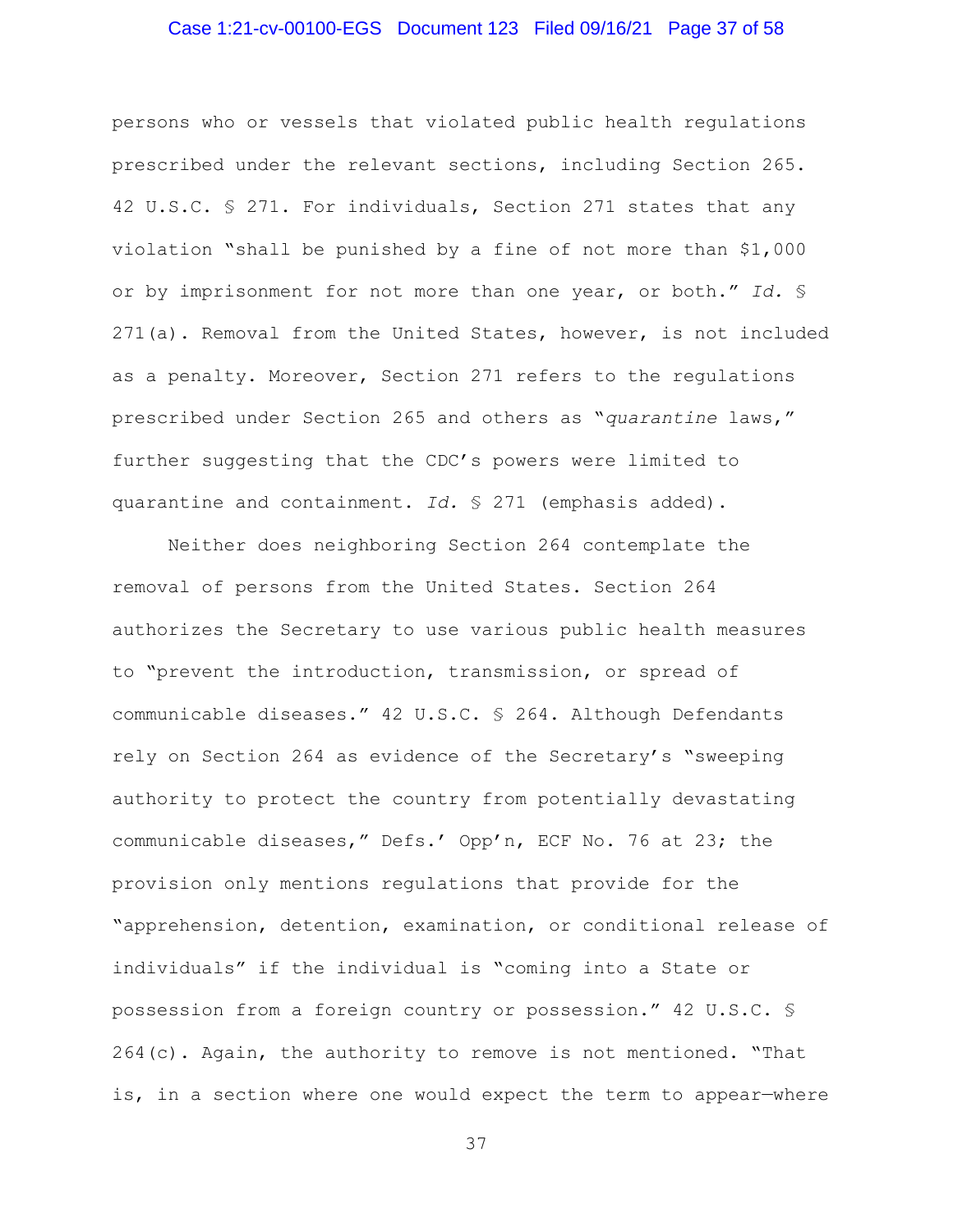## Case 1:21-cv-00100-EGS Document 123 Filed 09/16/21 Page 38 of 58

Congress has delineated the government's power to prevent the spread of contagious disease from individuals coming into the United States from a foreign country—it does not." *P.J.E.S.*, 502 F. Supp. 3d at 537-38.

Furthermore, even beyond Sections 264 and 271, the statute as a whole does not contain "a word about the power of the [CDC] to expel anyone who has come into the country." *Id.* at 513-14 (citing 42 U.S.C., Chap. 6A, Subchap. II, Part G (entitled "Quarantine and Inspection")); 42 U.S.C. § 267 (entitled "Quarantine stations, grounds, and anchorages"); *id.* § 268 (entitled "Quarantine duties of consular and other officers"); *id.* § 270 (entitled "Quarantine regulations governing civil air navigation and civil aircraft"); *id.* § 271 (entitled "Penalties for violation of quarantine laws"); *id.* § 272 (entitled "Administration of oaths by quarantine officers"). Rather, the statutory scheme reflects Congress's focus on the public's health, authorizing the CDC to create regulations that allow for the "apprehension, detention, examination, or conditional release of individuals" entering from foreign countries to stop the spread of communicable diseases from those countries, *id.* § 264; and then in times of serious danger, to halt the "introduction of persons" from designated foreign countries, *id.* § 265.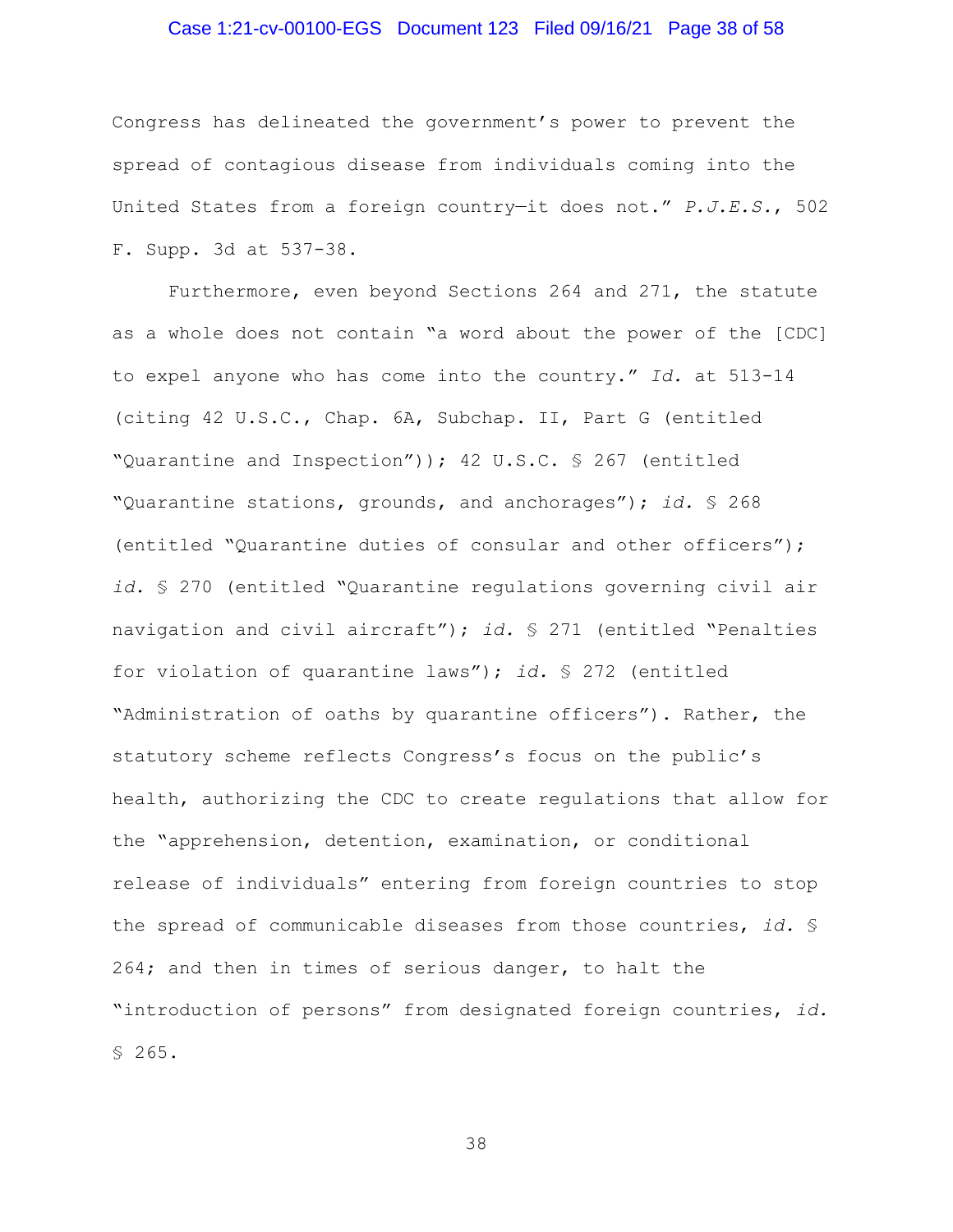Defendants argue, however, that the findings above "ignore[] the purely public health purpose of the statute," because "[t]he absence of the terms 'expel' or 'removal' has no special significance in the public health context even if its absence might be meaningful in the immigration context." Defs.' Opp'n, ECF No. 76 at 19-20. They further contend that Section 265's phrase "prohibit[ing] . . . the introduction" does not demonstrate that Congress intended to limit the Executive's authority at "stopping a person precisely at the Nation's borders." *Id.* at 18. Instead, "the term 'introduction' refers to a continuing process and is most naturally read to extend beyond a person's immediate physical crossing of the border," and "to 'prohibit . . . the introduction' naturally means to intercept or prevent such a process." *Id.* at 18-19. Thus, in Defendants' view, "the Section 265 authority includes intercepting and halting persons who have already crossed the border—but who are in the process of being introduced—into the United States." *Id.* at 19.

Defendants arguments are unpersuasive. First, regardless of whether the words "expel" or "remove" are specific to the immigration context, Defendants do not explain the lack of synonyms of either word within the statute. Moreover, "[i]t is a fundamental principle of statutory interpretation that absent provision[s] cannot be supplied by the courts." *Rotkiske v.*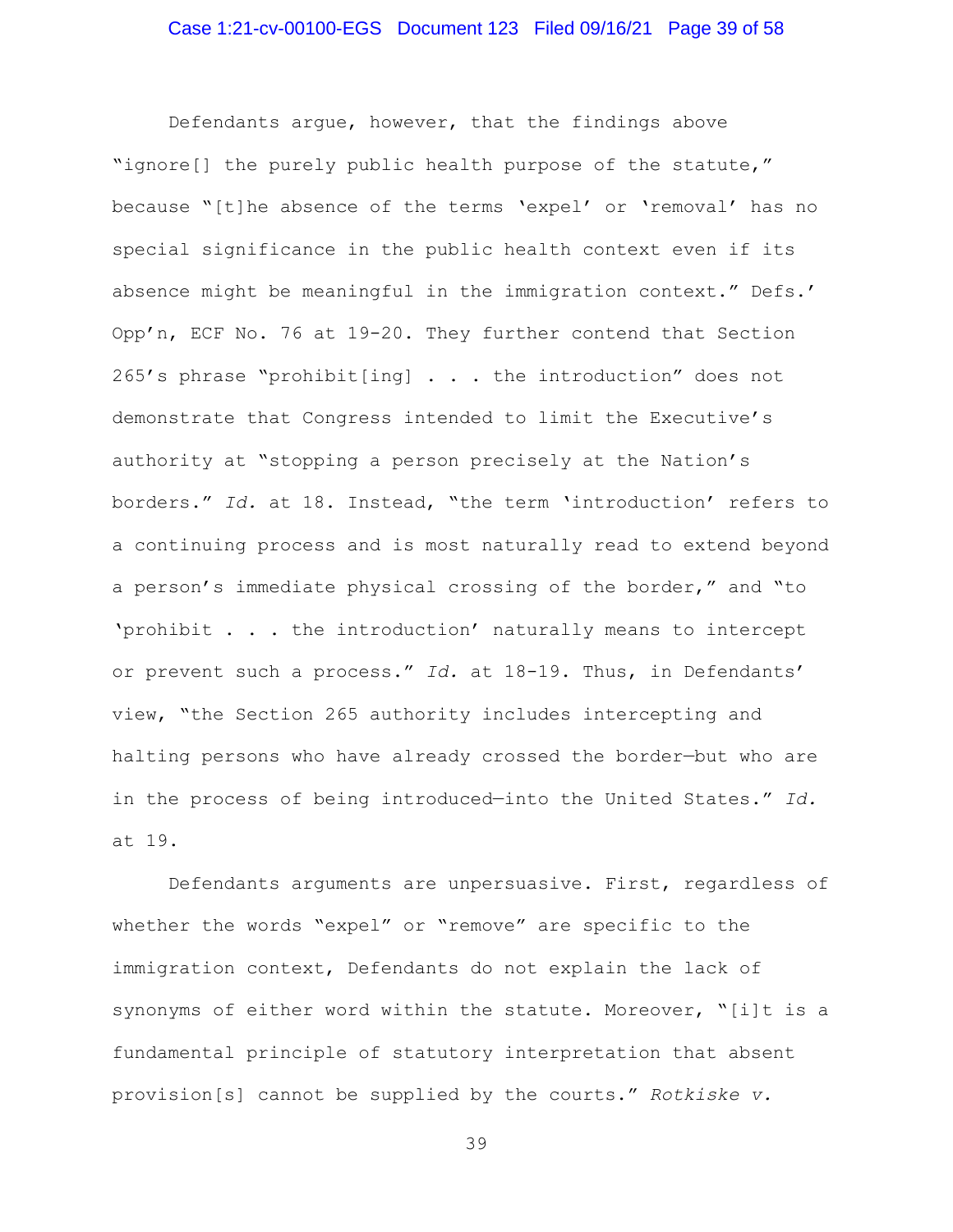## Case 1:21-cv-00100-EGS Document 123 Filed 09/16/21 Page 40 of 58

*Klemm*, 140 S. Ct. 355, 360–61 (2019) (internal citations and quotation marks omitted) (alteration in original). "[W]hen Congress wants to mandate [certain] procedures[,] it knows exactly how to do so." *Epic Sys. Corp. v. Lewis*, 138 S. Ct. 1612, 1626 (2018). In view of current immigration laws, which speak to deportation by using words such as "remove" and "return," *see* 8 U.S.C. § 1182(d)(3)(A) ("The Attorney General shall prescribe conditions . . . to . . . *return* . . . inadmissible aliens . . . ." (emphasis added)); *id.* § 1182(h)(2) ("No waiver shall be granted . . . for a period of not less than 7 years immediately preceding the date of initiation of proceedings to *remove* the alien from the United States." (emphasis added)); this Court recognizes, as have other courts in this District, that "[t]here's a serious question about whether [Section 265's] power includes the power . . . to remove or exclude persons who are already present in the United States," Hr'g Tr., *J.B.B.C. v. Wolf*, No. 20-cv-1509, ECF No. 39 at 50 (June 26, 2020). Put simply, the "fact that Congress did not use [words such as 'return' or 'remove'] . . . suggests at a minimum that the power to remove is not granted by [S]ection 265." *Id.*<sup>5</sup>

<sup>5</sup> Citing to dicta in *Russello v. United States*, 464 U.S. 16, 25 (1983), the government argues that "language in one statute usually sheds little light upon the meaning of different language in another statute." Defs.' Opp'n, ECF No. 76 at 19-20.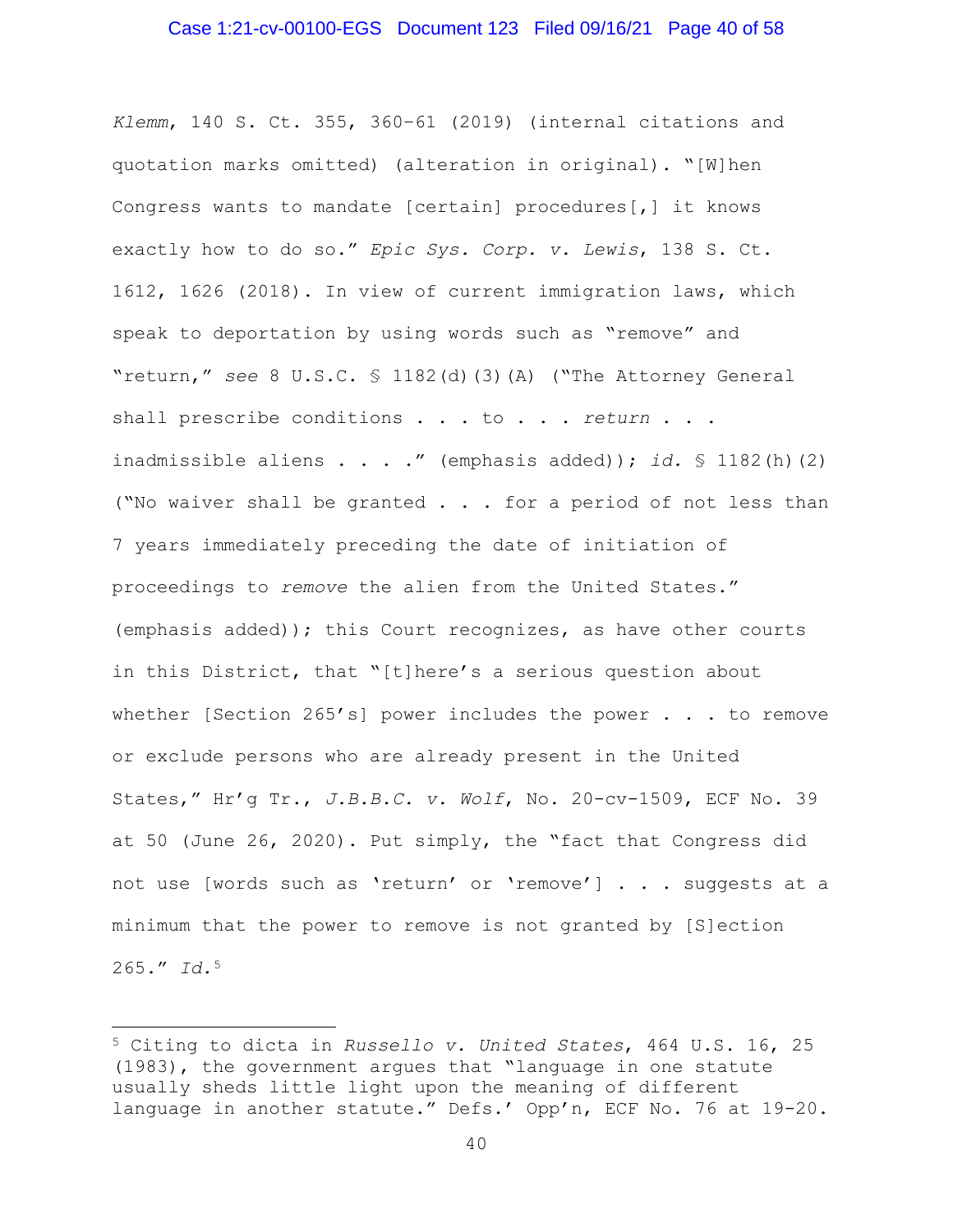## Case 1:21-cv-00100-EGS Document 123 Filed 09/16/21 Page 41 of 58

Second, even accepting the government's position that the phrase "prohibit . . . the introduction of" means "to intercept or prevent" the "process" of introduction, Defs.' Opp'n, ECF No. 76 at 18-19; this phrase also does not encompass expulsion from the United States, nor do any of the definitions provided by the Government contain the word "expel" or synonyms thereof. Rather, to "prohibit . . . the introduction of" merely means that the process of introduction can be halted. And "[e]xpelling persons, as a matter of ordinary language, is entirely different from interrupting, intercepting, or halting the process of introduction." *P.J.E.S.*, 502 F. Supp. at 512; *see also id.* at 536 (finding that the Merriam-Webster Dictionary definitions of "prohibit," "intercept," and "prevent" each "connote stopping something before it begins, rather than remedying it afterwards"). In other words, "interrupting, intercepting, or halting the process of introduction does [not] inexorably lead to expulsion." *Id.* at 512.

However, the Supreme Court routinely points to other statutes as evidence that Congress knows how to legislate in particular ways. *See Rotkiske v. Klemm*, 140 S. Ct. 355, 361 (2019) ("A textual judicial supplementation is particularly inappropriate when, as here, Congress has shown that it knows how to adopt the omitted language or provision. Congress has enacted statutes that expressly include the language [the petitioner] asks us to read in . . . ."); *Epic Sys. Corp. v. Lewis*, 138 S. Ct. 1612, 1626 (2018) (explaining that "when Congress wants to mandate [certain] procedures[,] it knows exactly how to do so," and "Congress has spoken often and clearly" to the issue in other statutes).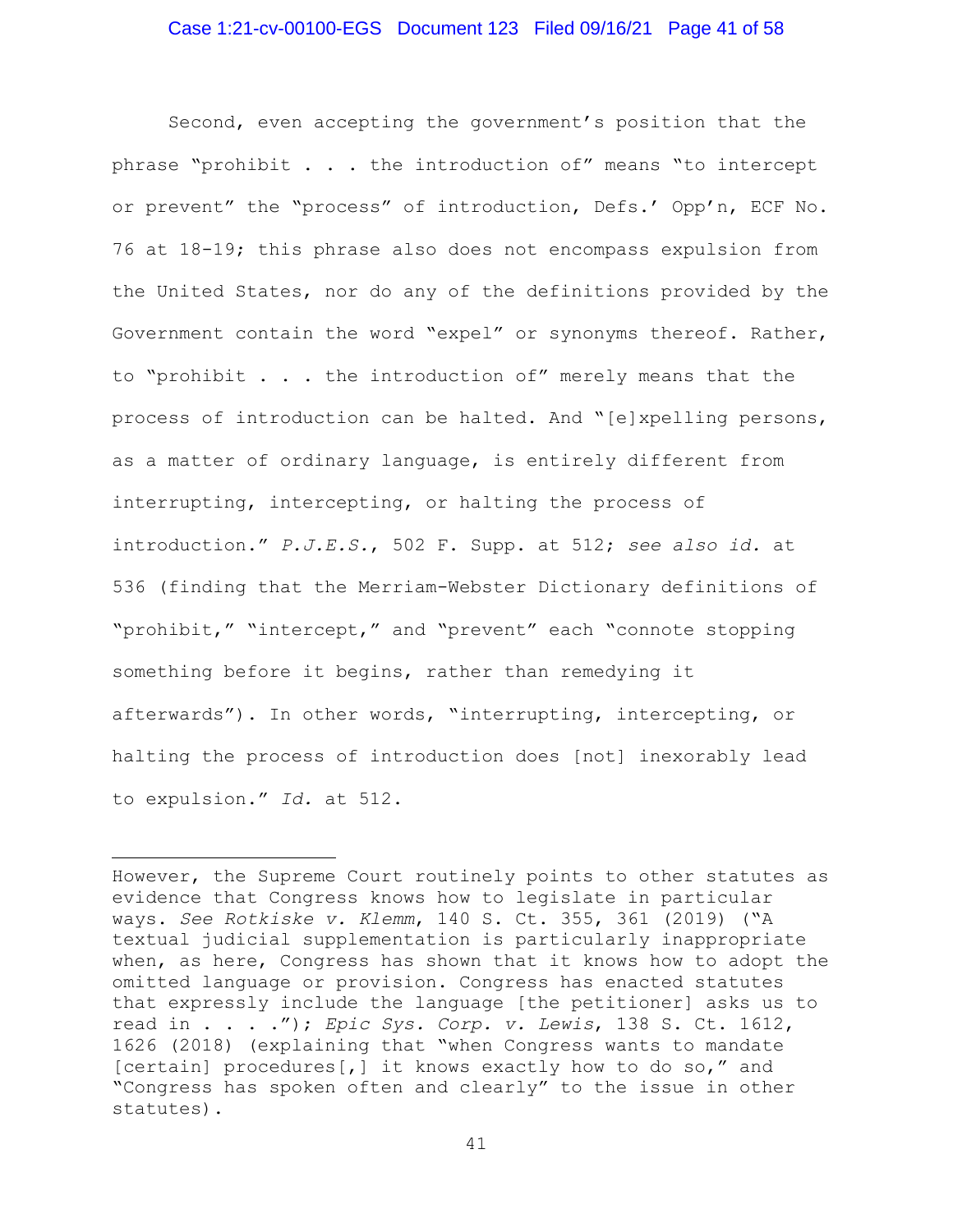#### Case 1:21-cv-00100-EGS Document 123 Filed 09/16/21 Page 42 of 58

The Government next contends that, "rather than specifying that the power to prohibit the introduction of persons is limited to the Nation's borders," Congress expressly delegated the power to issue regulations that accomplish Section 265's purpose. Defs.' Opp'n, ECF No. 76 at 20. But the government's argument is beside the point; if Section 265 does not provide the authority to expel persons, then it does not delegate the authority to issue regulations to expel persons. In addition, the Court also notes that the legislative history cited by the government—that Section 265's predecessor statute would have given the President the power to suspend "immigration," *see*  Defs.' Opp'n, ECF No. 76 at 22—does not provide support for its position that Section 265 authorizes it to expel persons.

Finally, in view of the above discussion and finding that Section 265 is not ambiguous, the Court need not reach step two of the *Chevron* analysis. However, even if the statute was ambiguous, deference would not be justified. First, "the 'reconciliation' of distinct statutory regimes 'is a matter for the courts,' not agencies," *Epic Sys.*, 138 S. Ct. at 1629 (quoting *Gordon v. N.Y. Stock Exch., Inc.*, 422 U.S. 659, 685-86  $(1975)$ ); and here, "[t]he question for this claim is purely legal: does Section 265 authorize expulsions from the United States, or does it not?" *P.J.E.S.*, 502 F. Supp. 3d at 544 n.15. And while the government contends that the interpretation of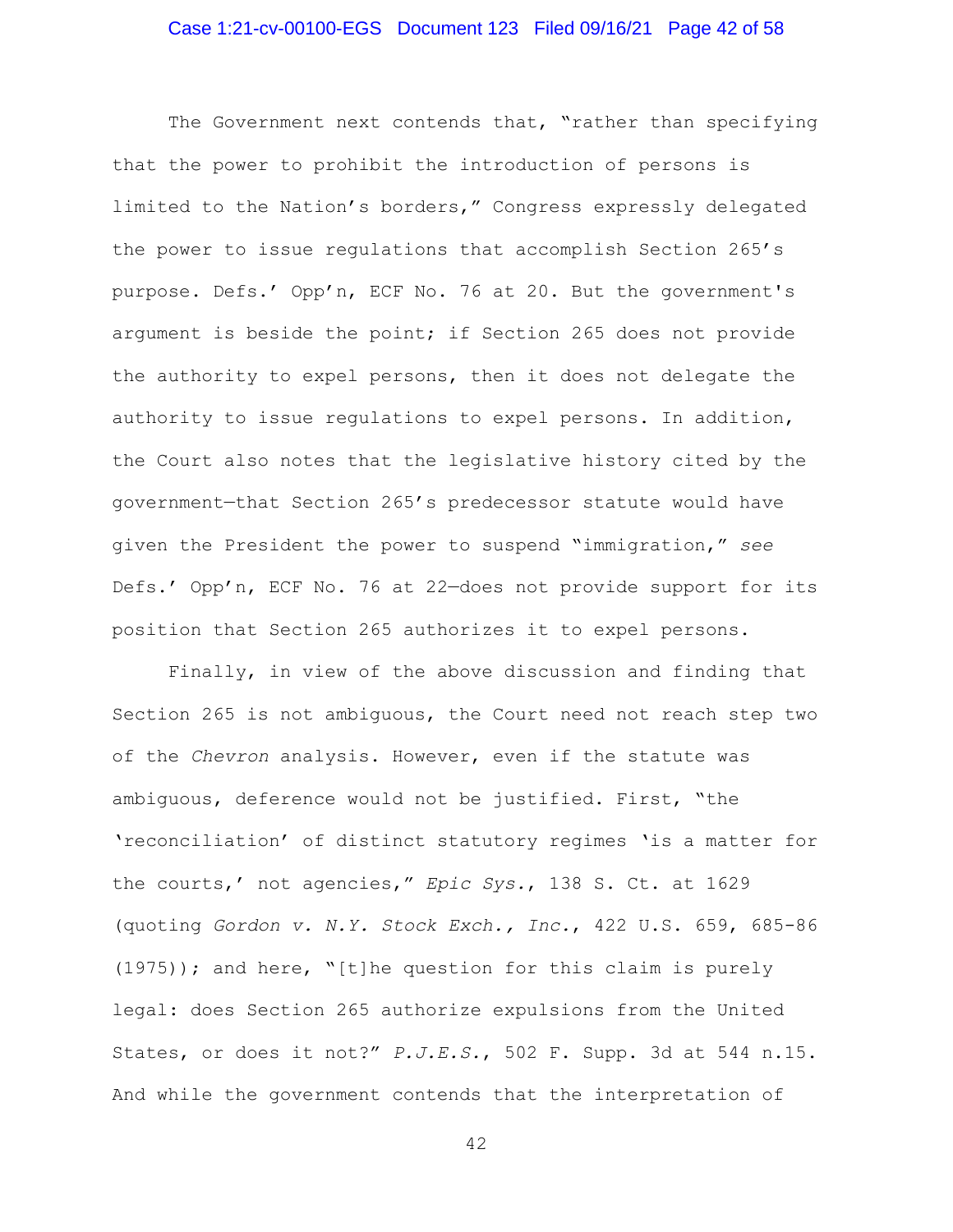#### Case 1:21-cv-00100-EGS Document 123 Filed 09/16/21 Page 43 of 58

"introduction" is within the Secretary's expertise, *see* Defs.' Opp'n, ECF No. 76 at 33-34; the Court disagrees. "The CDC's 'scientific and technical knowledge' . . . has no bearing on that question of statutory interpretation." *P.J.E.S.*, 502 F. Supp. 3d at 544 n.15. Moreover, government has not explained how its scientific and technical expertise would lead it to interpret "introduction" to encompass "expulsion." *Cf. Kisor v. Wilkie*, 139 S. Ct. 2400, 2416 (2019) (noting that "[a] court must make an independent inquiry into whether the character and context of the agency interpretation entitled it to controlling weight"); *see also NRDC v. Daley*, 209 F.3d 747, 755-56 (D.C. Cir. 2000) ("The Service cannot rely on 'reminders that its scientific determinations are entitled to deference' in the absence of reasoned analysis 'to cogently explain' why its additional recommended measures satisfied the Fishery Act's requirements."). Accordingly, the CDC is not entitled to deference with respect to its interpretation.<sup>6</sup>

#### **2. Plaintiffs Face Irreparable Injury**

"The failure to demonstrate irreparable harm is 'grounds for refusing to issue a preliminary injunction, even if the

<sup>6</sup> Because the Court finds that Title 42 does not authorize expulsion, the Court need not address Plaintiffs' additional arguments that Section 265 was designed to regulation transportation or that, even if Section 265 authorized expulsions, the Title 42 Process would violate the immigration statutes. *See* Pls.' Mot. Prelim. Inj., ECF No. 57-1 at 21, 27.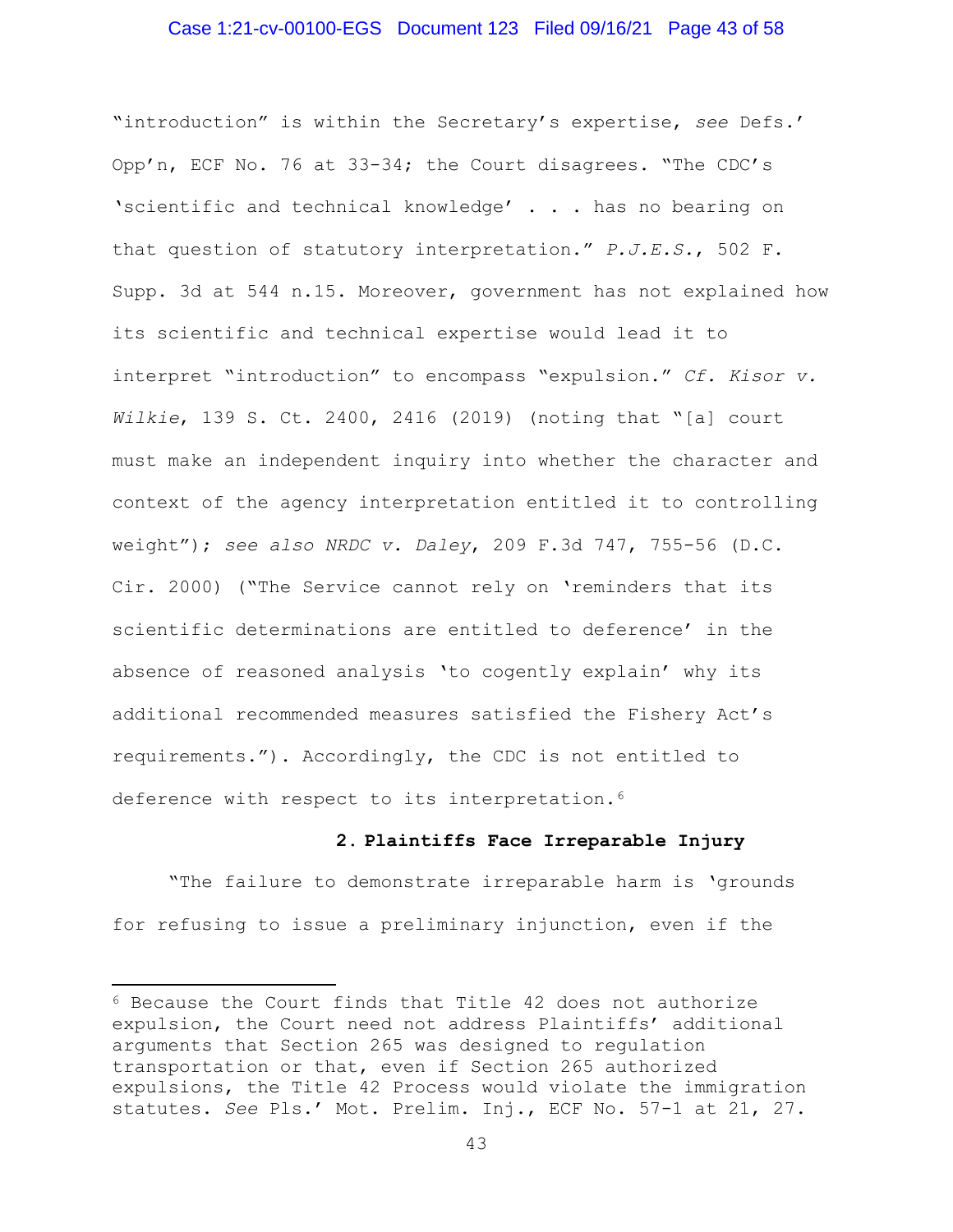## Case 1:21-cv-00100-EGS Document 123 Filed 09/16/21 Page 44 of 58

other three factors . . . merit such relief.'" *Nat'l Mining Ass'n v. Jackson*, 768 F. Supp. 2d 34, 50 (D.D.C. 2011) (RBW) (quoting *Chaplaincy of Full Gospel Churches v. England*, 454 F.3d 290, 297 (D.C. Cir. 2006)). "In this Circuit, a litigant seeking a preliminary injunction must satisfy 'a high standard' for irreparable injury." *ConverDyn*, 68 F. Supp. 3d at 46 (quoting *Chaplaincy of Full Gospel Churches*, 454 F.3d at 297). The movant must demonstrate that it faces an injury that is "both certain and great; it must be actual and not theoretical," and of a nature "of such imminence that there is a clear and present need for equitable relief to prevent irreparable harm." *Wis. Gas Co. v. FERC*, 758 F.2d 669, 674 (D.C. Cir. 1985) (quotation marks and emphasis omitted).

Plaintiffs contend that they are likely to suffer irreparable harm if they are expelled without the opportunity to seek humanitarian relief pursuant to the Title 42 Process. Pls.' Mot. Prelim. Inj., ECF No. 57-1 at 31. Plaintiffs have presented as evidence United States Department of State reports and multiple declarations asserting that the home countries of the proposed class members "are among the most dangerous in the world due to gang, gender, family membership, and other identity-based violence." *Id.* at 32. The declarations submitted to the Court specify in detail Plaintiffs' fear of violence, persecution, and other victimization if they are removed, yet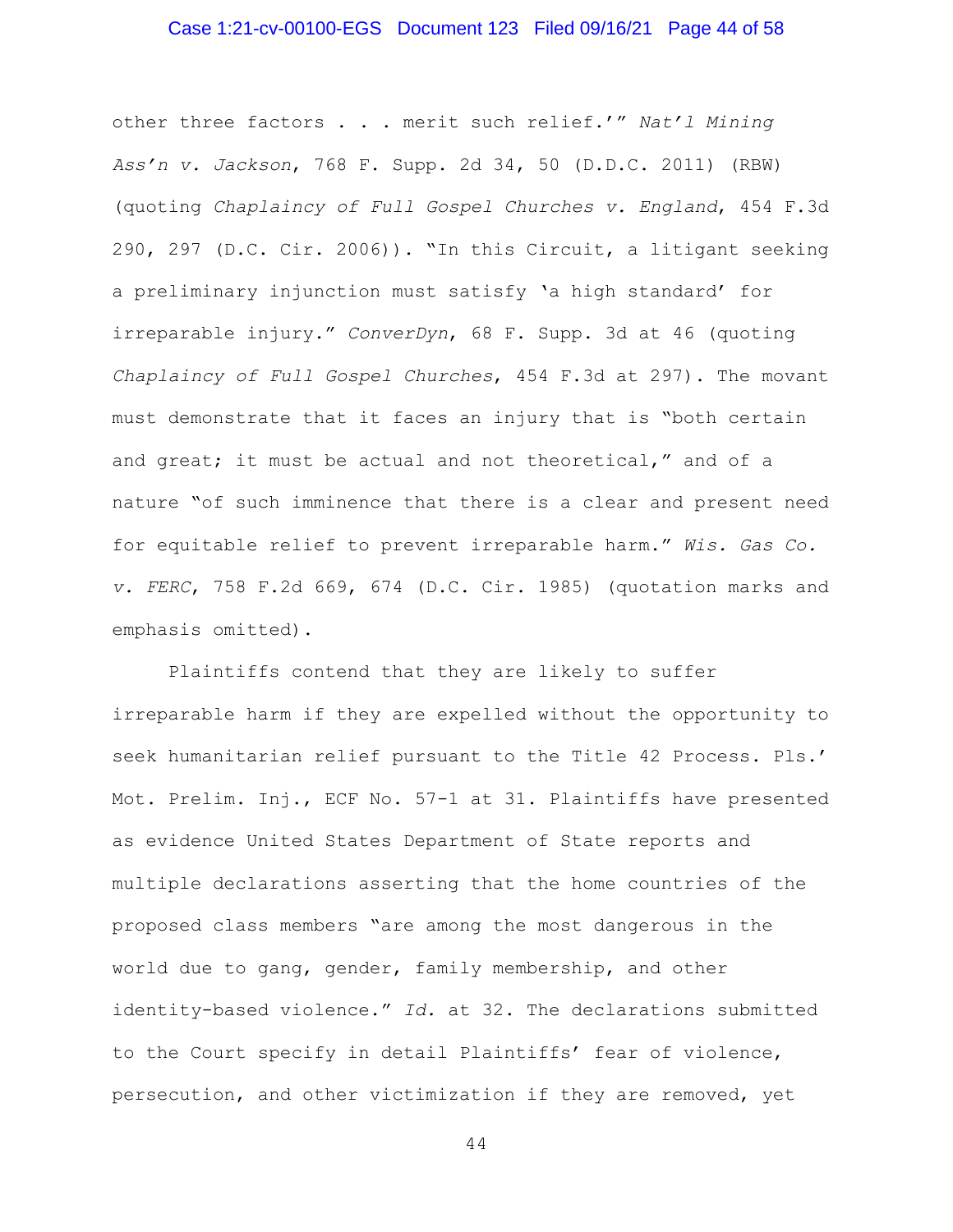#### Case 1:21-cv-00100-EGS Document 123 Filed 09/16/21 Page 45 of 58

they remain subject to the Title 42 Process and face the threat of removal prior to receiving any of the protections the immigration laws provide. *See, e.g.*, Sealed Decl., ECF No. 9; Sealed Decl., ECF No. 17; Sealed Decl., ECF No. 27; Sealed Decl., ECF No. 32; Sealed Decls., ECF Nos. 63-67; Sealed Decl., ECF No. 70; Sealed Decls., ECF Nos. 84; Sealed Decls., ECF No. 88-89. Plaintiffs further assert that many of the families "are expelled to Mexico, where they are often victimized by criminal cartels and gang members and face numerous barriers to finding safe places to shelter." Pls.' Mot. Prelim. Inj., ECF No. 57-1 at 33. Defendants do not dispute the potential harms that Plaintiffs could face if removed from the United States.

The Court finds that Plaintiffs have sufficiently shown they will likely suffer irreparable harm absent a preliminary injunction. Plaintiffs' alleged injuries would likely be "beyond remediation." *Chaplaincy of Full Gospel Churches*, 454 F.3d at 297. First, pursuant to the Title 42 Process, Plaintiffs and the proposed class members face the prospect of expulsion without any opportunity to apply for asylum or withholding of removal. And once expelled from the United States and outside the jurisdiction of the Court, a judicial remedy may be unavailable. *See Doe v. Mattis*, 928 F.3d 1, 22 (D.C. Cir. 2019) (finding irreparable harm likely to flow from the transfer of a dual citizen detained in Iraq to an unidentified third country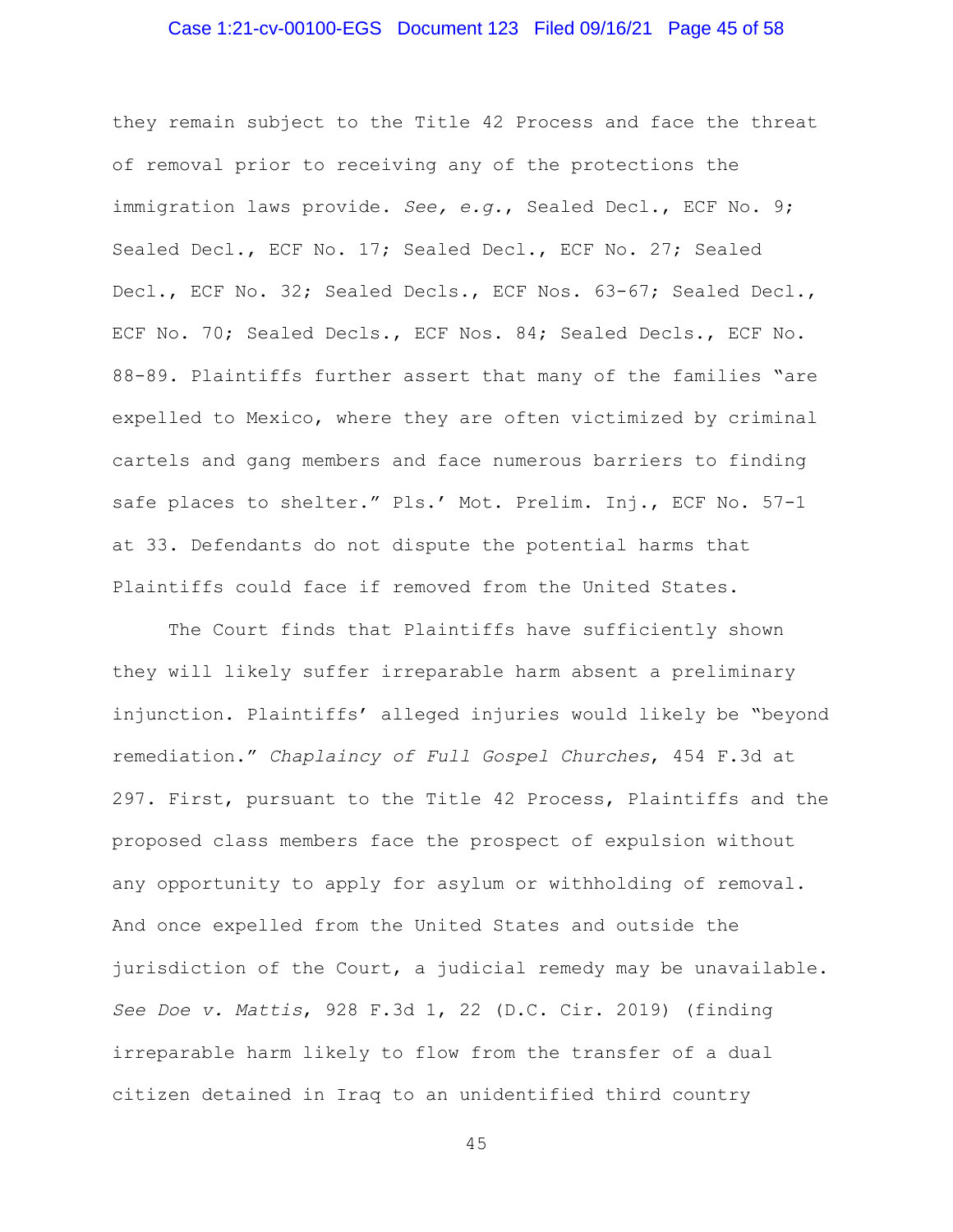## Case 1:21-cv-00100-EGS Document 123 Filed 09/16/21 Page 46 of 58

because he would then be in the custody of that third country "without any continuing oversight by—or recourse to—the United States"); *P.J.E.S.*, 502 F. Supp. 3d at 545; *Tefel v. Reno*, 972 F. Supp. 608, 619–20 (S.D. Fla. 1997) ("[T]he Court finds . . . that Plaintiffs and class members would suffer irreparable harm if they are deported to their native countries after having been denied an opportunity to have a hearing on their claims for suspension of deportation."); *Velasquez v. Velasquez*, No. 14-cv-1688, 2014 WL 7272934, at \*5 (E.D. Va. Dec. 15, 2014) (finding irreparable harm where children could be removed from jurisdiction because that would "frustrate the effort of th[e] Court in resolving the [dispute]"). Second, members of the proposed class also do not seek monetary compensation for their injuries; instead, they seek injunctive and declaratory relief invalidating the Title 42 Process. Unlike economic harm, the harm resulting from expulsion from the United States pursuant to an unlawful policy likely cannot be remediated after the fact. *Cf. Davis v. Pension Benefit Guar. Corp.*, 571 F.3d 1288, 1295 (D.C. Cir. 2009) (explaining that economic losses are typically not irreparable because compensation can be awarded after a merits determination).

In addition, "[i]t is well-established that acts by [g]overnment agencies in derogation of statutory rights of the public or certain individual members of the public can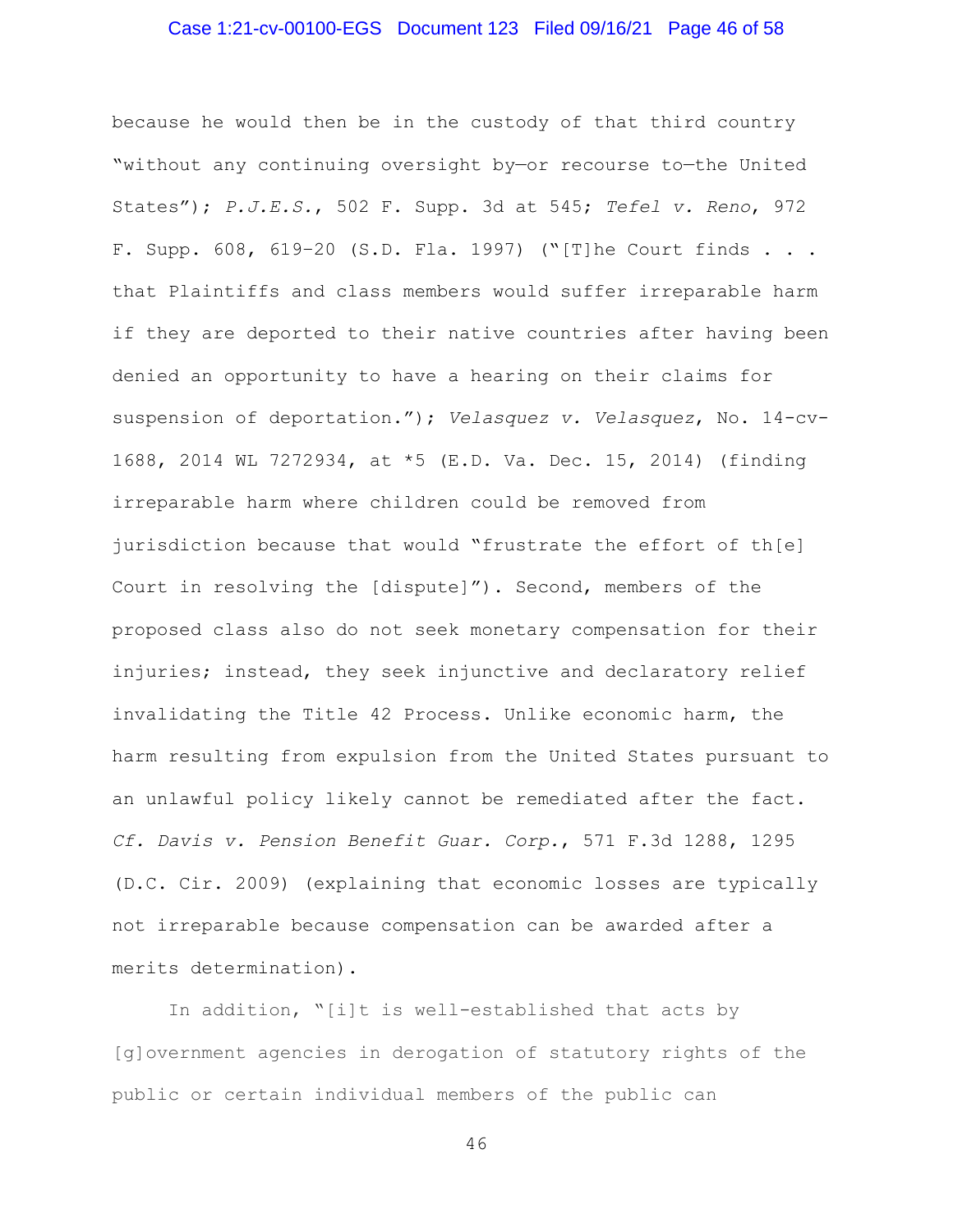## Case 1:21-cv-00100-EGS Document 123 Filed 09/16/21 Page 47 of 58

constitute irreparable injury." *Kirwa v. U.S. Dep't of Def.*, 285 F. Supp. 3d 21, 42 n.22 (D.D.C. 2017) (quoting *Gates v. Schlesinger*, 366 F. Supp. 797, 800 (D.D.C. 1973)). Here, the Court has explained that Section 265 likely does not authorize expulsion, thereby denying the proposed class members' the opportunity to seek humanitarian benefits pursuant to the immigration statutes.

Defendants argue, however, that the "inherently individualized nature" of Plaintiffs' potential harms does not demonstrate that the harms are "likely" to occur in the absence of a preliminary injunction. Defs.' Opp'n, ECF No. 76 at 35. But while the decision whether to eventually grant asylum to individuals is undoubtedly fact-intensive, as explained above, Plaintiffs have provided ample unrebutted evidence demonstrating that they are collectively deprived of certain statutory procedures to seek protection under the Title 42 Process, and they face real threats of violence and persecution if they were to be removed from the United States. *See, e.g.*, Neusner Decl., ECF No. 118-4 ¶ 8; Harbury Decl., ECF No. 118-5 ¶¶ 1, 10; Arvey Decl, ECF No. 118-7 ¶ 16; Pinheiro Decl., ECF No. 118-7 ¶ 37; Suppl. Levy Decl., ECF No. 118-3 ¶ 16; Rivas Decl., ECF No. 118- 11 ¶ 16. In addition, as Plaintiffs point out, "Defendants offer no evidence that class members face materially disparate dangers once expelled." Pls.' Reply, ECF No. 118 at 20. As other courts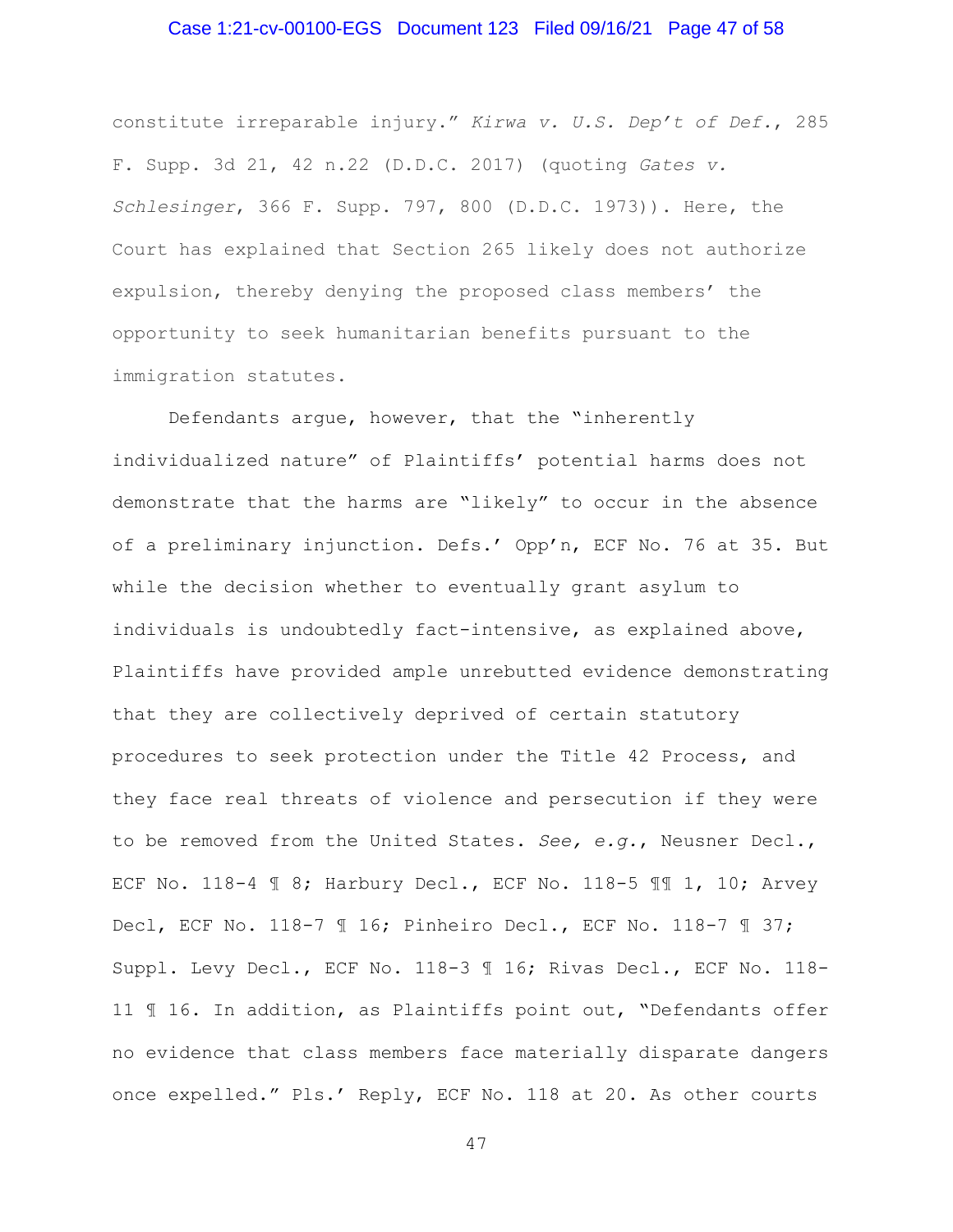#### Case 1:21-cv-00100-EGS Document 123 Filed 09/16/21 Page 48 of 58

have noted, "similar showings" of "bona fide clams for humanitarian relief, including fear of persecution on the basis of protected characteristics," have been found to be "sufficient to demonstrate irreparable injury." *P.J.E.S.*, 502 F. Supp. 3d at 544 (citing cases); *see also J.B.B.C. v. Wolf*, No. 20-cv-1509, 2020 WL 6041870, at \*2 (D.D.C. June 26, 2020) (stating that sealed "declaration describing the possible harms that would result from plaintiff's return to Honduras" was sufficient); *Devitri v. Cronen*, 289 F. Supp. 3d 287, 296-97 (D. Mass. 2018) (finding unrebutted evidence showing threat of persecution or torture if deported established likely irreparable harm, despite "no individualized evidence concerning the specific threats each Petitioner faces in Indonesia"); *Grace v. Whitaker*, 344 F. Supp. 3d 96, 146 (D.D.C. 2018), *aff'd in part, rev'd in part on other grounds sub nom.*, *Grace v. Barr*, 965 F.3d 883 (D.C. Cir. 2020) ("[P]laintiffs credibly alleged at their credible fear determinations that they feared rape, pervasive domestic violence, beatings, shootings, and death in their countries of origin. Based on plaintiffs' declarations attesting to such harms, they have demonstrated that they have suffered irreparable injuries."); *Orantes-Hernandez v. Meese*, 685 F. Supp. 1488, 1504–05 (C.D. Cal. 1988) (finding that plaintiffs would suffer irreparable harm if they were summarily removed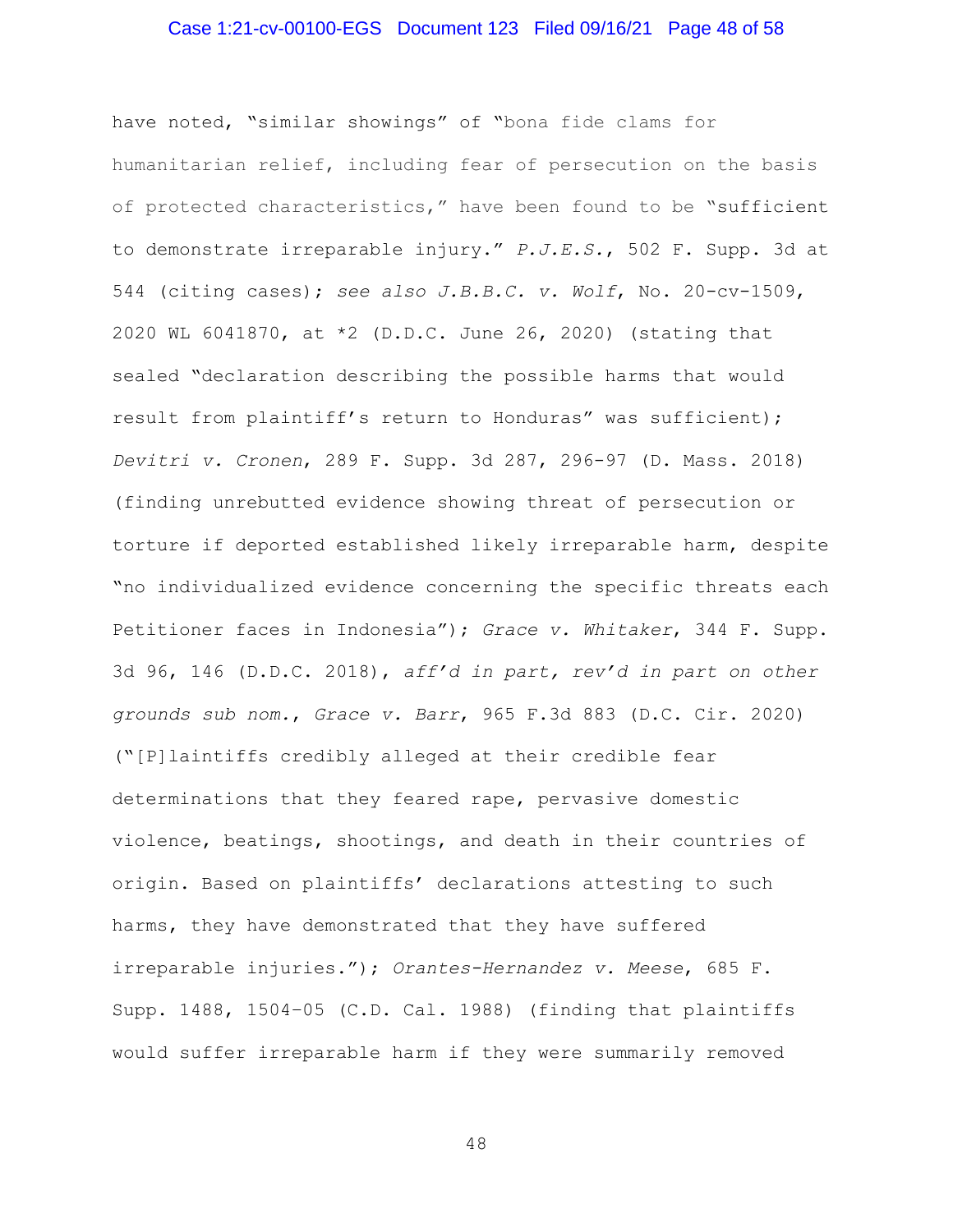## Case 1:21-cv-00100-EGS Document 123 Filed 09/16/21 Page 49 of 58

without being afforded the opportunity to exercise their right to apply for asylum).

Defendants also contend that "the [g]overnment's implementation of the Order provides a process for determining a covered alien's claim for protection under the Convention Against Torture. Thus, Plaintiffs would not be expelled without some opportunity to seek humanitarian relief." Defs.' Opp'n, ECF No. 76 at 35*.* However, Defendants do not dispute that Plaintiffs and proposed class members would still be deprived of the protections and procedures provided for under the immigration statutes. *See id.*

Plaintiffs have thus shown a likelihood of suffering irreparable harm.

# **3. The Balance of the Equities and Public Interest Favors an Injunction**

The balance-of-equities factor directs the Court to "balance the competing claims of injury and . . . consider the effect on each party of the granting or withholding of the requested relief." *ConverDyn*, 68 F. Supp. 3d at 52 (quoting *Winter*, 555 U.S. at 24). "When the issuance of a preliminary injunction, while preventing harm to one party, causes injury to the other, this factor does not weigh in favor of granting preliminary injunctive relief." *Id.*; *see also Serono Labs., Inc. v. Shalala*, 158 F.3d 1313, 1326 (D.C. Cir. 1998). By contrast,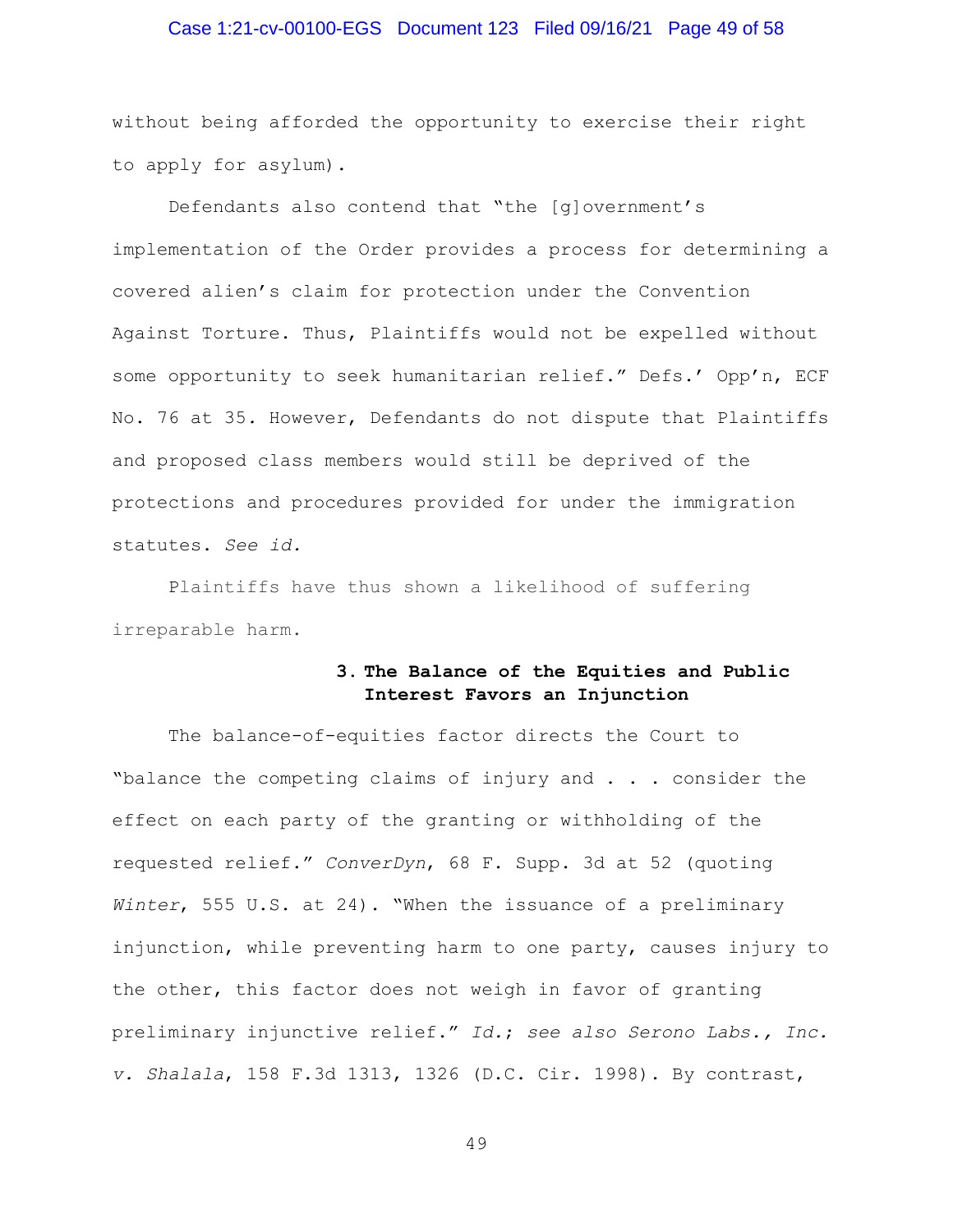## Case 1:21-cv-00100-EGS Document 123 Filed 09/16/21 Page 50 of 58

the balance of equities may favor a preliminary injunction that serves only "to preserve the relative positions of the parties until a trial on the merits can be held." *Rufer v. FEC*, 64 F. Supp. 3d 195, 206 (D.D.C. 2014) (quoting *Camenisch*, 451 U.S. at 395). "The purpose of . . . interim relief is not to conclusively determine the rights of the parties, . . . but to balance the equities as the litigation moves forward. In awarding a preliminary injunction a court must also 'conside[r] . . . the overall public interest'. . . ." *Trump v. Int'l Refugee Assistance Project*, 137 S. Ct. 2080, 2087 (2017) (second alteration in original) (citations omitted).

Plaintiffs contend that issuing a preliminary injunction "would not substantially injure the government and would be consistent with public health" because (1) "families who come to the border . . . can be processed quickly by Border Patrol agents and released to sponsors in the interior," where they can quarantine and be subject to local health restrictions; (2) "insofar as Defendants choose to detain families upon their apprehension at the border, Defendants operate family detention facilities where the family can be housed together," as well as tested and quarantined; and (3) "Defendants keep many families in custody for weeks before expulsion," where the families are tested for COVID-19. Pls.' Mot. Prelim. Inj., ECF No. 57-1 at 34-35. Defendants, in opposition, argue that "an injunction will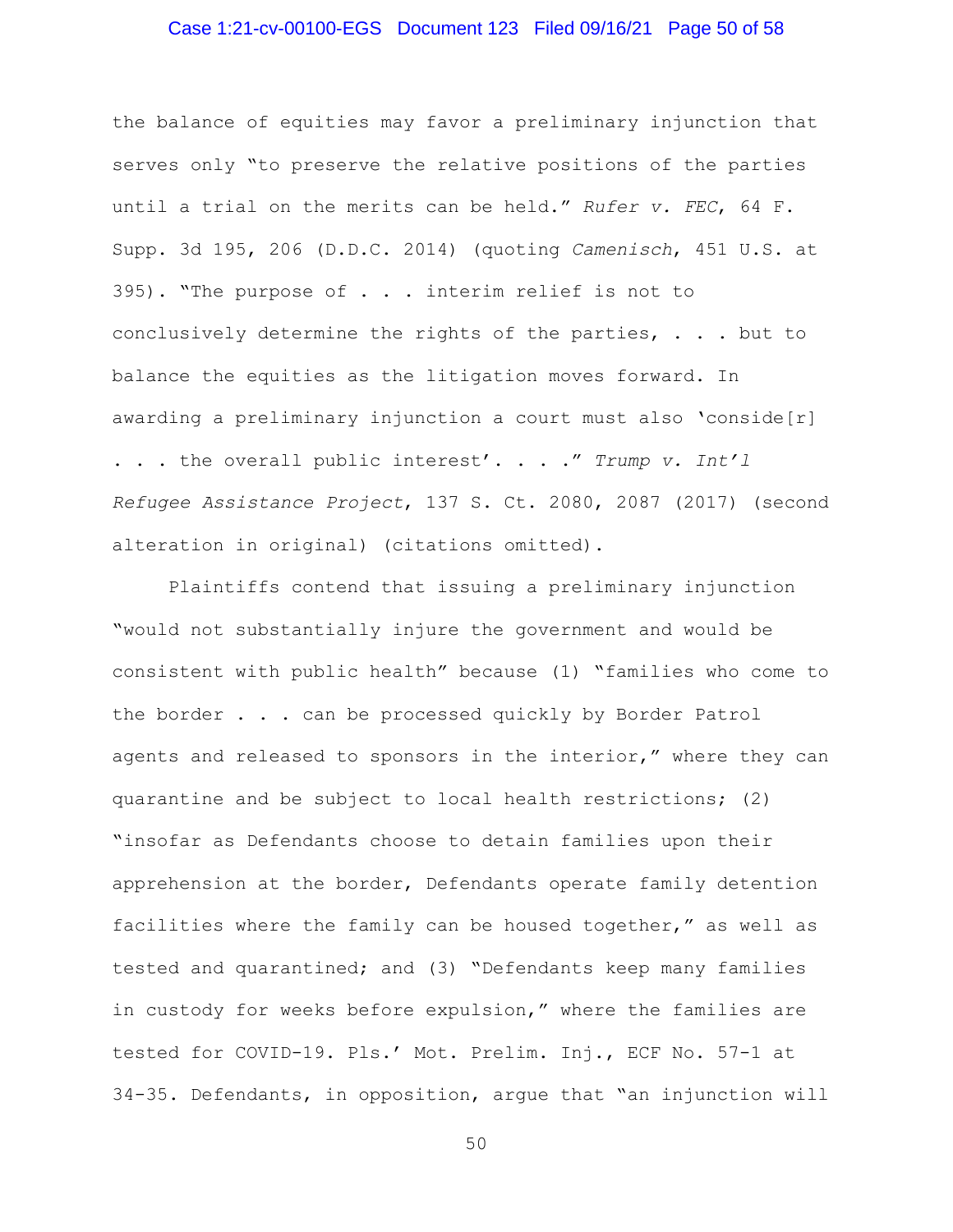## Case 1:21-cv-00100-EGS Document 123 Filed 09/16/21 Page 51 of 58

increase the risk of COVID-19 transmission, which for some could have deadly consequences, and undoing the mitigation measures put in place by the Order is not in the public interest." Defs.' Opp'n, ECF No. 76 at 36.

Here, the Court ultimately finds that the balance of the equities and the public interest weigh in favor of an injunction.

First, "[t]here is generally no public interest in the perpetuation of unlawful agency action." *League of Women Voters of U.S. v. Newby*, 838 F.3d 1, 12 (D.C. Cir. 2016); *see also Ramirez v. ICE*, 310 F. Supp. 3d 7, 33 (D.D.C. 2018) ("The public interest surely does not cut in favor of permitting an agency to fail to comply with a statutory mandate."); *R.I.L-R*, 80 F. Supp. 3d at 191 ("The Government 'cannot suffer harm from an injunction that merely ends an unlawful practice or reads a statute as required to avoid constitutional concerns.'"). As explained above, the Court has determined that Plaintiffs are likely to succeed on their claim that the Title 42 Process is unlawful. Accordingly, because "there is an overriding public interest . . . in the general importance of an agency's faithful adherence to its statutory mandate," *Jacksonville Port Auth. v. Adams*, 556 F.2d 52, 59 (D.C. Cir. 1977); the Court finds that Plaintiffs likelihood of success "is a strong indicator that a preliminary injunction would serve the public interest," *Newby*,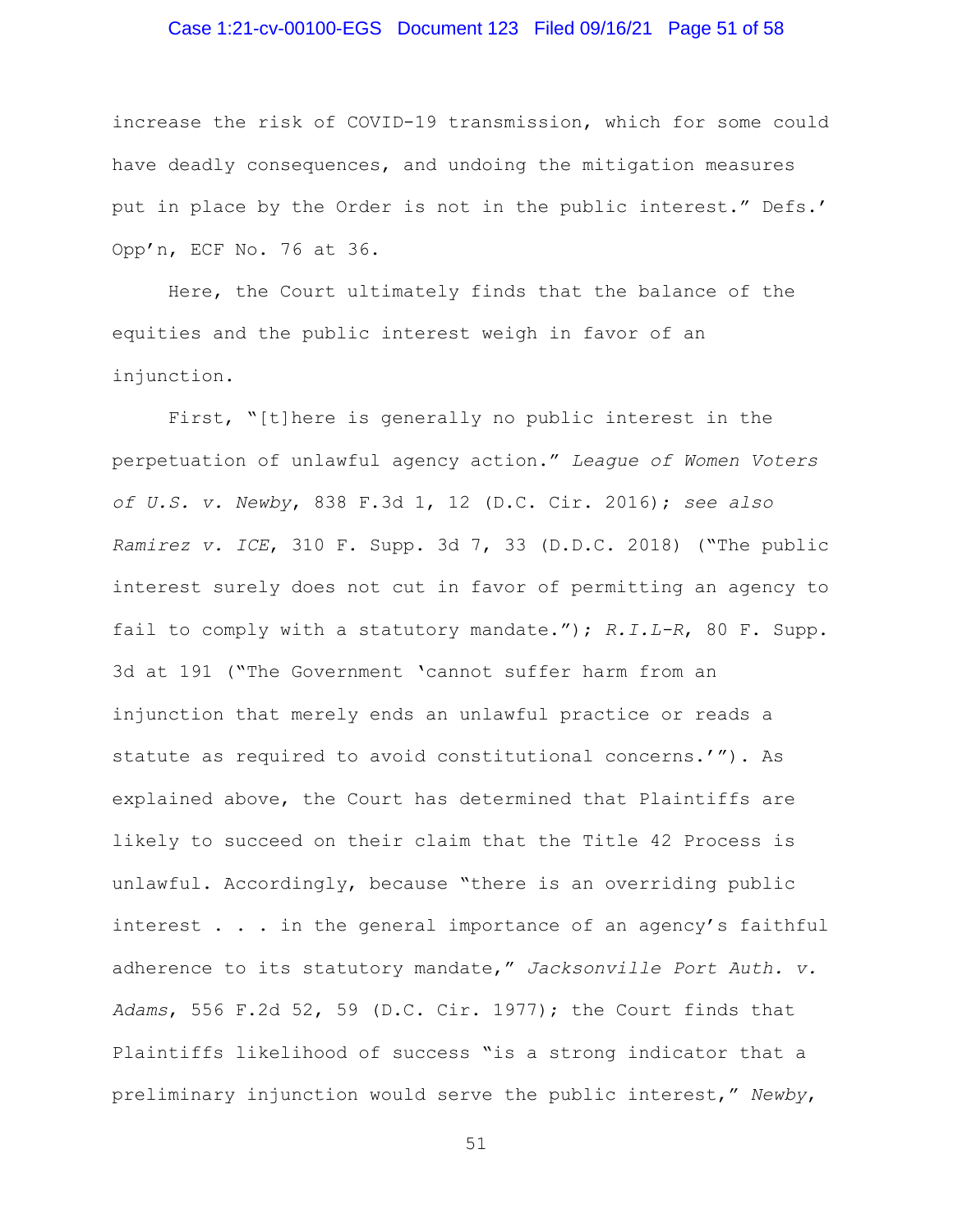## Case 1:21-cv-00100-EGS Document 123 Filed 09/16/21 Page 52 of 58

838 F.3d at 12; *see also A.B.-B. v. Morgan*, No. 20-cv-846, 2020 WL 5107548, at \*9 (D.D.C. Aug. 31, 2020) ("[T]he Government and public can have little interest in executing removal orders that are based on statutory violations . . . . ").

Second, "the public has an interest in 'ensuring that we do not deliver aliens into the hands of their persecutors,' *Leiva-Perez* [*v. Holder*], 640 F.3d [962,] 971 [(9th Cir. 2011)], and 'preventing aliens from being wrongfully removed, particularly to countries where they are likely to face substantial harm,' *Nken*, 556 U.S. at 436." *East Bay Sanctuary Covenant v. Biden*, 993 F.3d 640, 678 (9th Cir. 2021). Here, the Title 42 Process deprives Plaintiffs and the proposed class members of an opportunity to seek humanitarian protections under the asylum and withholding of removal statutes. Proceeding to the merits of this litigation without preliminary injunctive relief thus "risks [P]laintiffs being returned to home countries where they face significant risk of physical harm." *A.B.-B.*, 2020 WL 5107548, at \*9. Defendants do not question that Plaintiffs face substantial harm if returned to their countries of origin. Accordingly, "[t]hese life-or-death consequences weigh heavily in favor of preliminary injunctive relief." *Id.*; *see also Devitri*, 289 F. Supp. 3d at 297 (D. Mass. 2018) ("The public's interest in providing due process for non-citizens to ensure that they are not removed to a country where they will be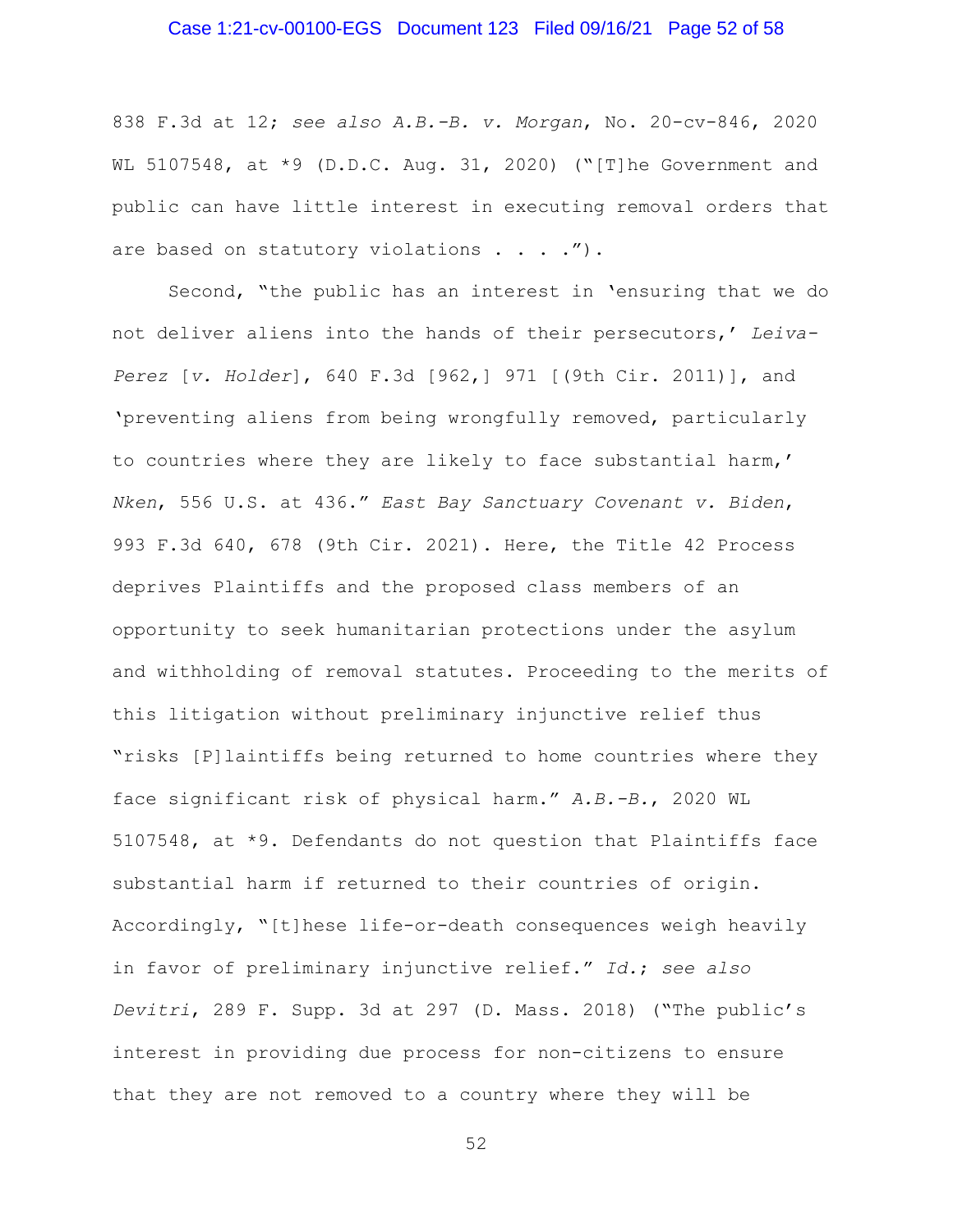## Case 1:21-cv-00100-EGS Document 123 Filed 09/16/21 Page 53 of 58

persecuted is an extremely weighty one."); *Chaudhry v. Barr*, No. 19-cv-00682, 2019 WL 2009307, at \*4 (E.D. Cal. May 7, 2019) ("[T]here is . . . 'a public interest in preventing aliens from being wrongfully removed, particularly to countries where they are likely to face substantial harm.'" (quoting *Sied v. Nielsen*, No. 17-cv-06785, 2018 WL 1142202, at \*27 (N.D. Cal. Mar. 2, 2018))).

Defendants argue, however, that "an injunction will increase the risk of COVID-19 transmission, which for some could have deadly consequences, and undoing the mitigation measures put in place by the Order is not in the public interest." Defs.' Opp'n, ECF No. 76 at 36. According to Defendants, (1) "CBP facilities 'are not structured or equipped for quarantine or isolation for COVID-19'"; (2) "[t]he numbers of aliens and the size and capacity of the congregate holding areas are not at all conducive to effective social distancing"; and (3) "CBP is not equipped to provide on-site care to infected persons." *Id.*  (quoting March Order at 14; Final Rule, 85 Fed Reg. at 56,433). Due to these constraints, Defendants fear that U.S. Border Patrol's facilities "may rapidly become overcrowded" if the Title 42 Process is rescinded. *Id.* But despite the government's warnings regarding the capacity of its facilities and staff, the fact remains that "86% of families arriving at the southwest border are *already* allowed into the United States and processed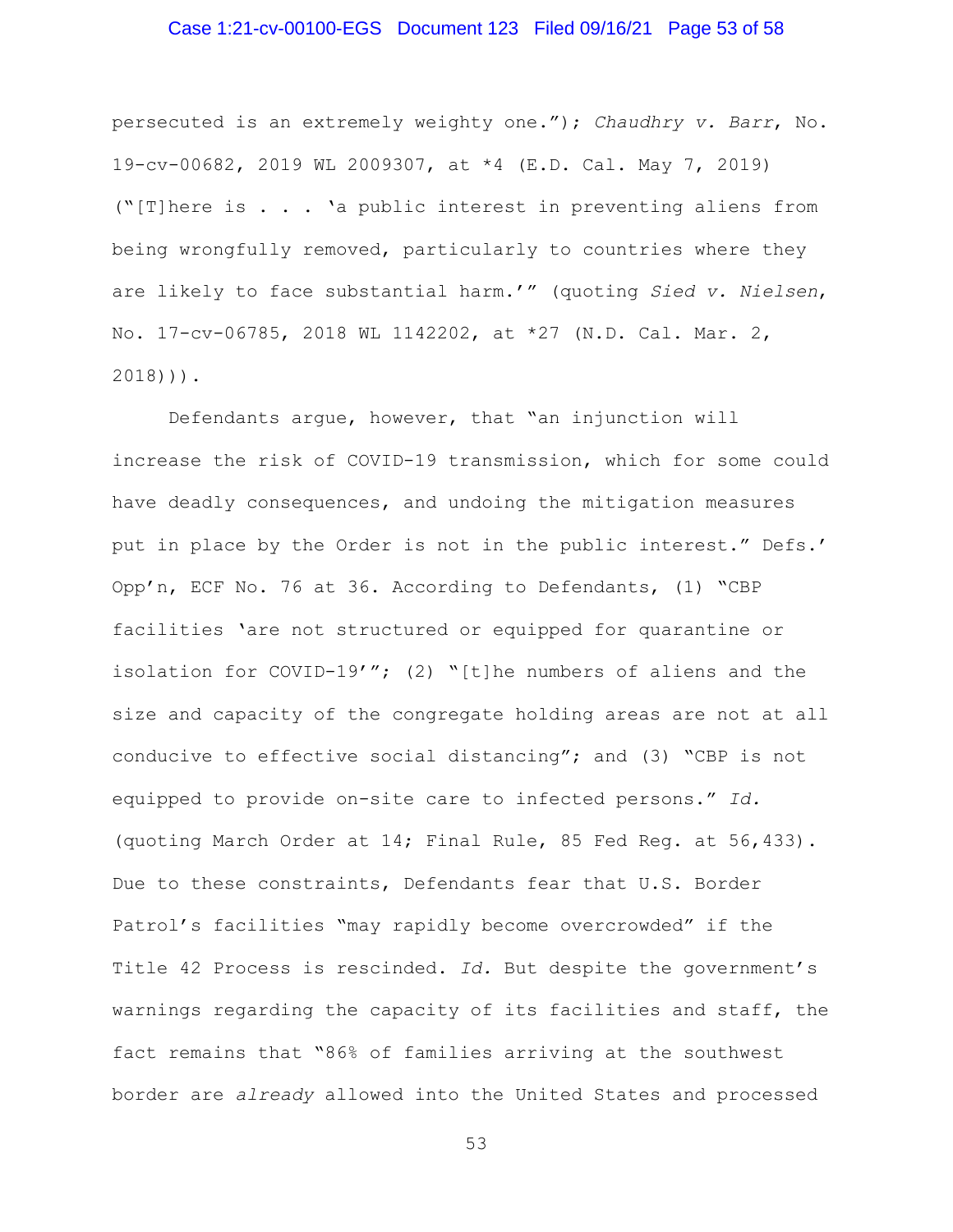# Case 1:21-cv-00100-EGS Document 123 Filed 09/16/21 Page 54 of 58

for regular removal proceedings." Pls.' Reply, ECF No. 118 at 22. Moreover, although Defendants have expressed concerns regarding its inability to provide for quarantine space or "effective social distancing" if the Title 42 Process were not in effect, expulsion pursuant to the CDC Orders still results in "plac[ing] families on crowded planes and buses from the Rio Grande Valley," without first testing the individuals and isolating those who test positive, and transporting them "to other locations in Texas, or places as far away as Arizona and San Diego," before expelling them or releasing them into the United States. Pls.' Reply, ECF No. 118 at 25.

Citing an increased number of "enforcement encounters" from April 2020 to January 2021, Defendants further contend that an injunction in this case could "create a 'pull factor' leading to additional attempts to enter the United States and in turn more apprehensions." Defs.' Opp'n, ECF No. 76 at 37 (citing Miller Decl., ECF No. 76-2 ¶ 16). However, as Plaintiffs point out, Defendants' only evidence in support of their prediction is "a 16% increase in encounters of unaccompanied children in the weeks after entry of this Court's injunction in *P.J.E.S.* in November 2020," which was actually "part of a larger upward trend that predated the injunction by *many months*—and it was smaller than the percentage increase for each month from April to October 2020, when Title 42 was being enforced against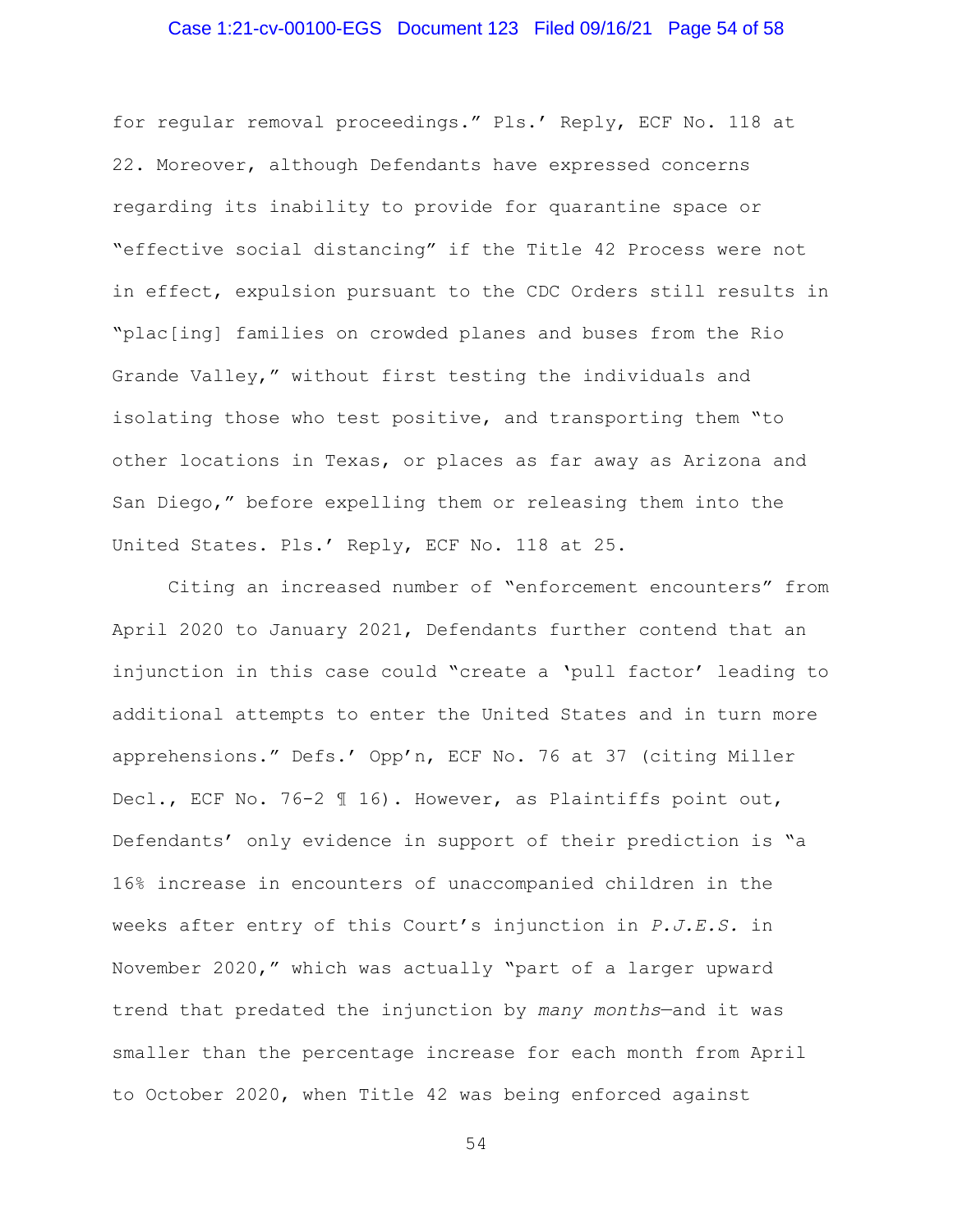#### Case 1:21-cv-00100-EGS Document 123 Filed 09/16/21 Page 55 of 58

unaccompanied children." Pls.' Reply, ECF No. 118 at 26 (citing Menjívar Decl., ECF No. 118-23 ¶ 15). Moreover, though Defendants contend that there has been a "historic" level of enforcement encounters at the border, the statistics Defendants cite "overstate the number of unique individuals arriving at the border." Reichlin-Melnick Decl., ECF No. 118-18 ¶¶ 15-16. For example, Plaintiffs have provided evidence that, after the implementation of the Title 42 Process, the recidivism rate of individuals crossing the border increased from less than 7% to 40%. *Id.* ¶ 11. In other words, under the Title 42 regime, individuals seeking an asylum hearing have attempted to cross the border multiple times, "sometimes 10 times or more, and each attempt is counted as a new 'encounter.'" Pls.' Reply, ECF No. 118 at 22. Such evidence casts doubt on Defendants' claims that an injunction in this matter would create a "pull factor." *See Flores v. Sessions*, No. 85-cv-4544, 2018 WL 4945000, at \*2 (C.D. Cal. July 9, 2018) (finding argument that border crossings would surge due to court order lacked merit).

Defendants also note that "the pandemic has taken a toll on the CBP workforce," with many CBP employees contracting COVID-19 and several others dying from the virus. Defs.' Opp'n, ECF No. 76 at 37 (citing Miller Decl., ECF No. 76-2 ¶ 18). Defendants assert that "[w]ith personnel on sick leave or quarantining, the ability of CBP to perform its functions is diminished." *Id.*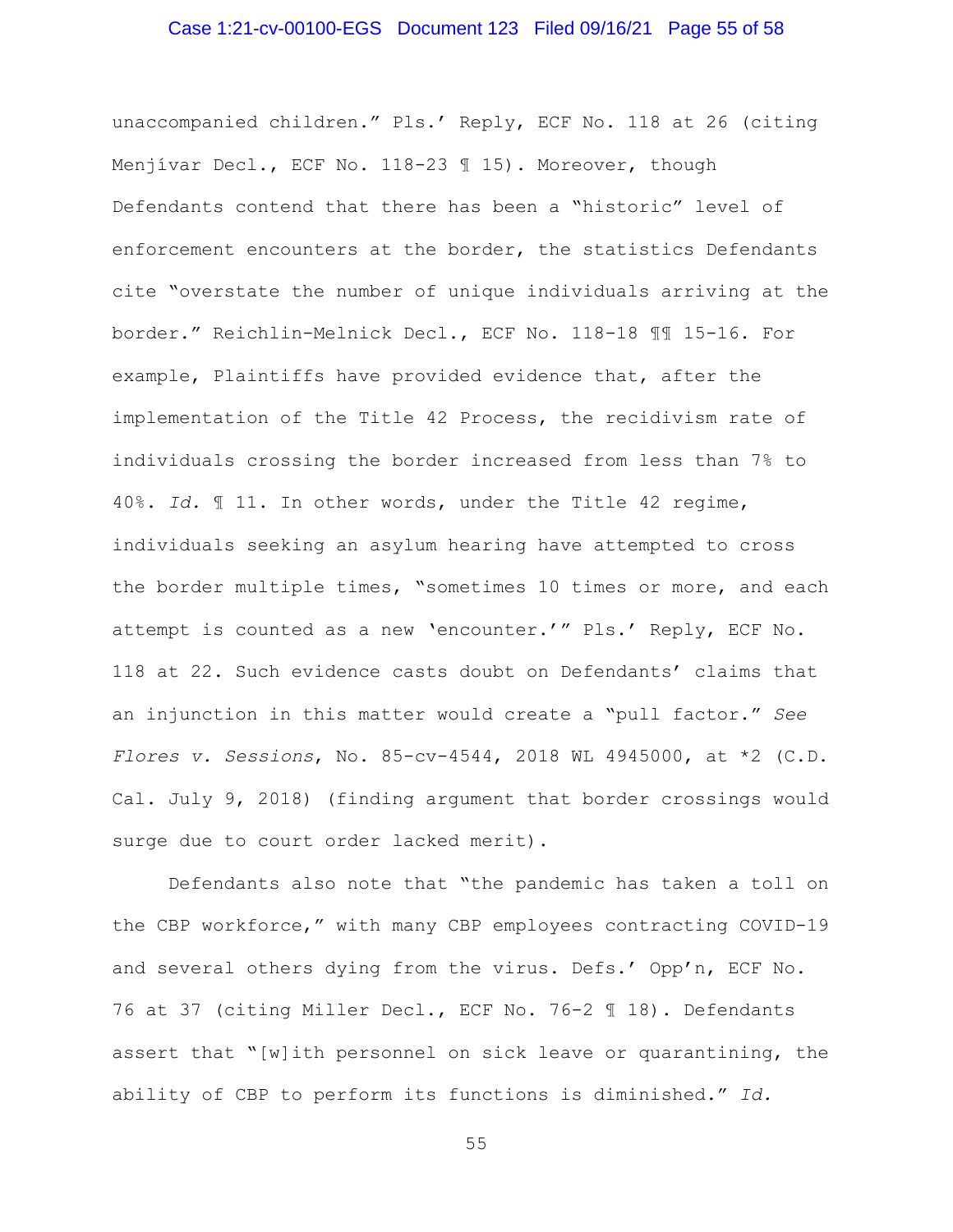#### Case 1:21-cv-00100-EGS Document 123 Filed 09/16/21 Page 56 of 58

(citing Miller Decl., ECF No. 76-2 ¶ 14). The loss of life resulting from COVID-19 contraction is undeniably tragic, and the Court agrees that "promoting public health—especially during a pandemic—is in the public interest." *Nat'l Immigration Project of Nat'l Lawyers Guild v. Exec. Off. of Immigration Review*, 456 F. Supp. 3d 16, 34 (D.D.C. 2020). However, Defendants provide no evidence that the CBP employees who tested positive for COVID-19 contracted the virus from any of the asylum seekers crossing the border into the United States. And, significantly, since Defendants filed its opposition brief in this matter, vaccines protecting against the risk of serious disease and hospitalization have become widely available in the United States. *See* Pls.' Reply, ECF No. 118 at 25. The Court does not doubt that a preliminary injunction issued in this matter would force the government "to make difficult decisions about allocation of resources to mitigate the risks caused by COVID-19." *P.J.E.S.*, 502 F. Supp. 3d at 549. But in view of the wide availability of testing, vaccines, and other minimization measures, the Court is not convinced that the transmission of COVID-19 during border processing cannot be significantly mitigated. Indeed, the government has successfully implemented mitigation measures with regard to processing unaccompanied minors in order to minimize risk of COVID-19 transmission. *See*  Pls.' Reply, ECF No. 118 at 21-22.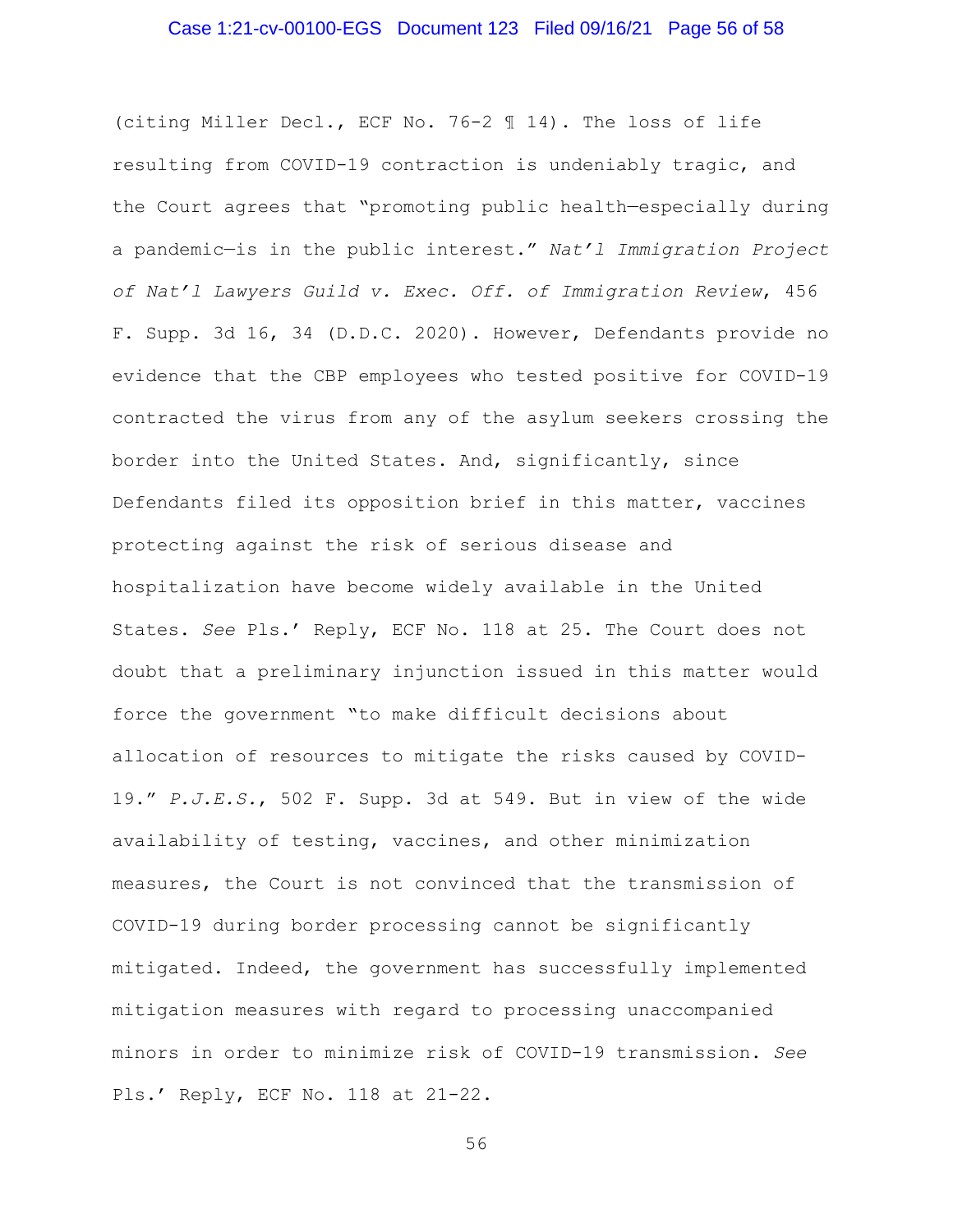## Case 1:21-cv-00100-EGS Document 123 Filed 09/16/21 Page 57 of 58

Finally, Defendants argue that "[a]ny time [the government] is enjoined by a court from effectuating statutes enacted by representatives of its people, it suffers a form of irreparable injury." Defs.' Opp'n, ECF No. 76 at 38 (quoting *Maryland v. King*, 133 S. Ct. 1, 3 (2012)). But, as explained above, the Title 42 Process is likely unlawful, and "[t]here is generally no public interest in the perpetuation of an unlawful agency action." *Newby*, 838 F.3d at 12.

# **4. The Court Will Not Require Plaintiffs to Post a Bond**

Federal Rule of Civil Procedure 65(c) provides that "[t]he court may issue a preliminary injunction . . . only if the movant gives security in an amount that the court considers proper to pay the costs and damages sustained by any party found to have been wrongfully enjoined." Fed. R. Civ. P. 65(c). "Courts in this Circuit have found the Rule 'vest[s] broad discretion in the district court to determine the appropriate amount of an injunction bond,' including the discretion to require no bond at all." *Simms v. District of Columbia*, 872 F. Supp. 2d 90, 107 (D.D.C. 2012) (quoting *DSE, Inc. v. United States*, 169 F.3d 21, 33 (D.C. Cir. 1999)) (internal citation omitted). Here, Plaintiffs are families allegedly fleeing persecution in their home country and do not have the ability to post a bond. Additionally, they are seeking to vindicate